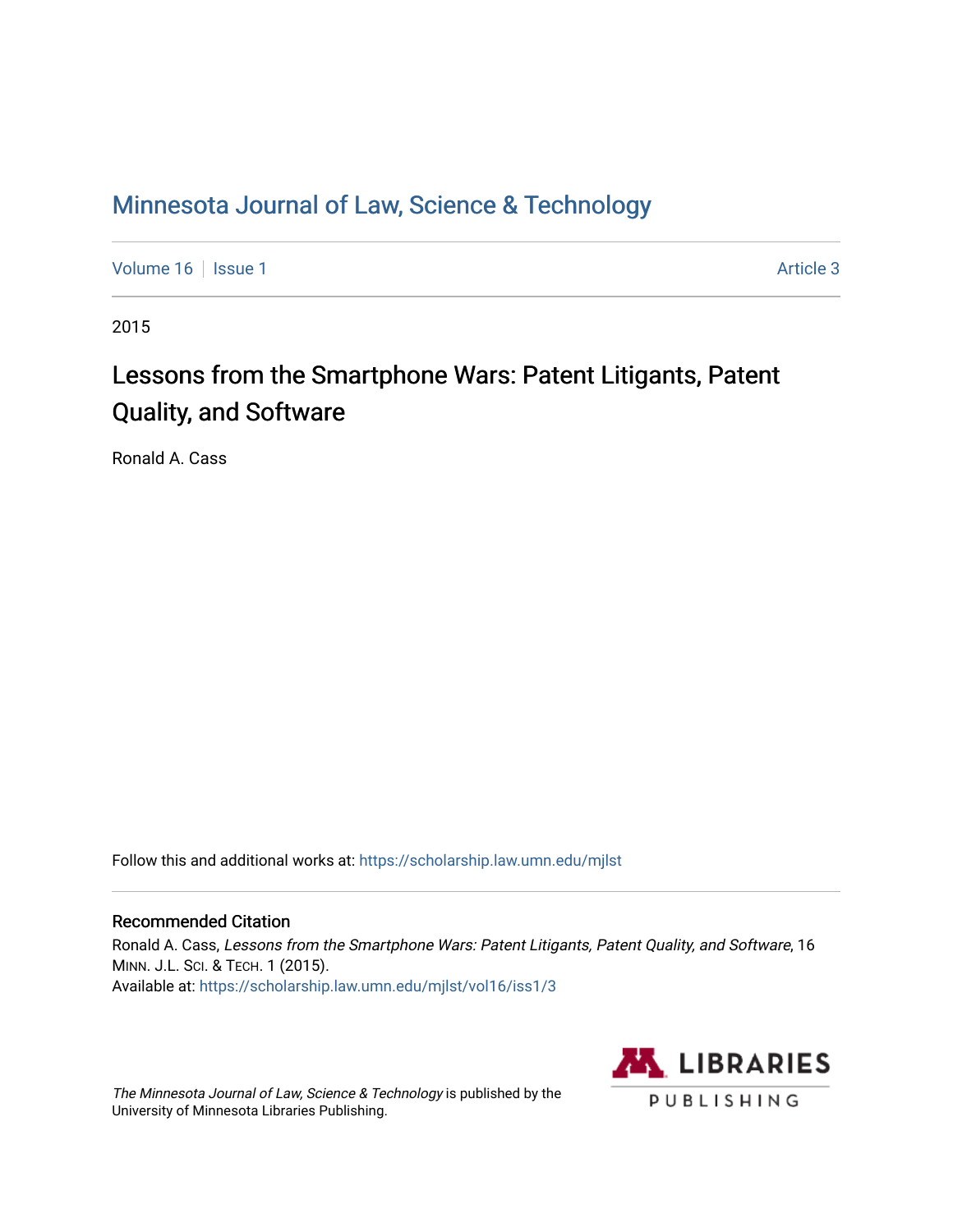### **Lessons from the Smartphone Wars: Patent Litigants, Patent Quality, and Software**

#### **Ronald A. Cass\***

#### **ABSTRACT**

*Commentators, public officials, and scholars have sounded alarms over the smartphone patent wars—hundreds of cases asserting infringement of patents by makers of smartphones and tablet computers—often suggesting broad, categorical "fixes" to problems this litigation reveals. In general, these recommendations sweep too broadly, throwing out good claims as well as bad and needed remedies as well as questionable ones. However, calls for attention along two margins promise improvements. One factor, the identity of the enterprise asserting patent rights, already is being used by courts in considering appropriate patent infringement remedies, but its use needs to be refined. The other factor, patent quality especially in software patents, where the existence of parallel schemes of intellectual property protection exacerbates quality problems—is even more critical to the way the system operates. Addressing the patent quality issue (which is distinct from patent clarity or patent notice) can do more than other reforms to reduce costs without reducing innovation incentives.*

<sup>©</sup> 2015 Ronald A. Cass

<sup>\*</sup> Dean Emeritus, Boston University School of Law; Senior Fellow, International Centre for Economic Research; President, Cass & Associates, PC. Dean Cass also is former Commissioner and Vice-Chairman of the U.S. International Trade Commission, a U.S. Representative Member, International Centre for Settlement of Investment Disputes (Panel of Conciliators), and a Council Member, Administrative Conference of the United States. Support was provided by the Center for the Rule of Law and the International Centre for Economic Research.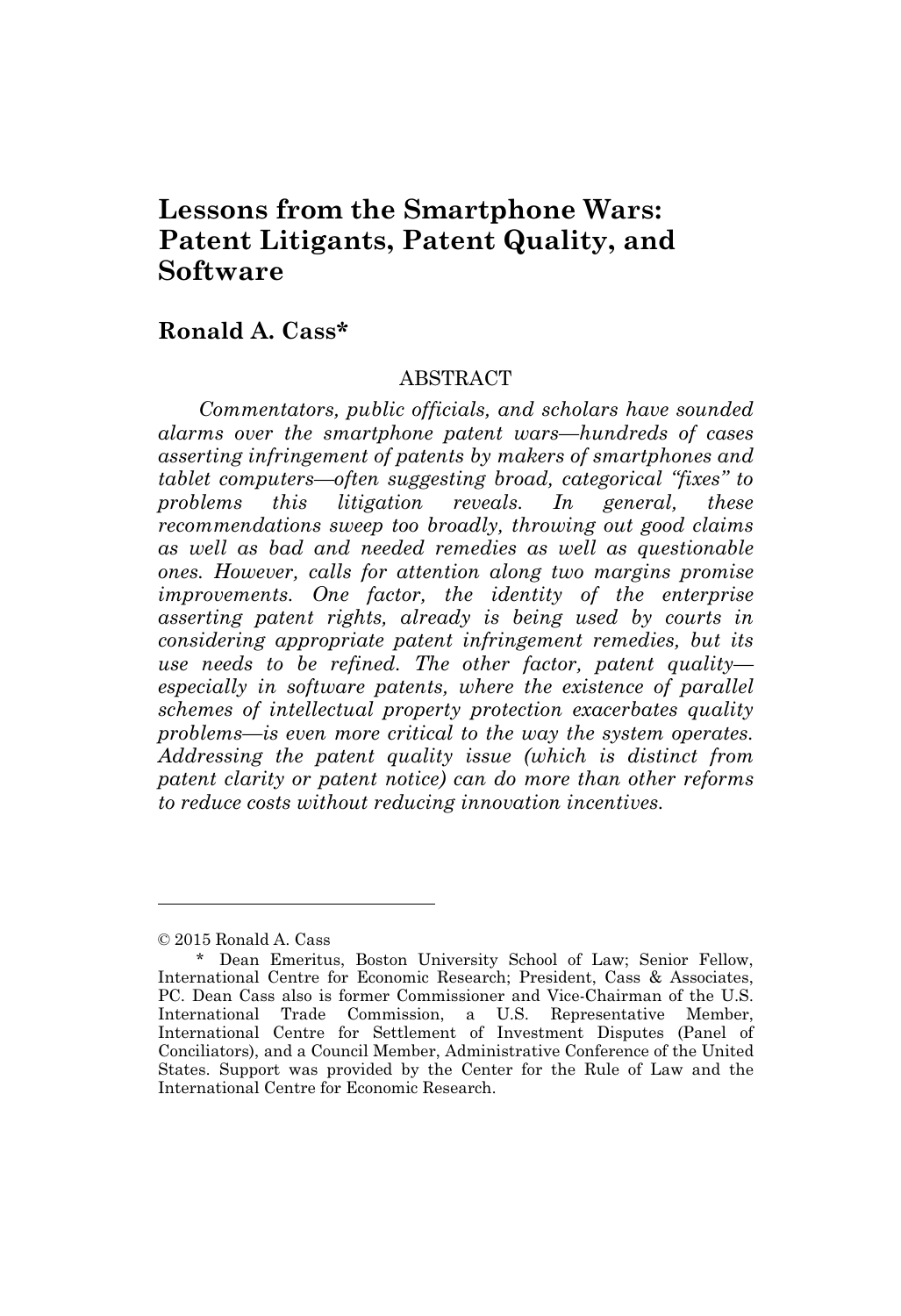| Ι.   |    |                                                    |  |  |
|------|----|----------------------------------------------------|--|--|
| Η.   |    |                                                    |  |  |
|      |    | A. Mobile Devices: Evolving Products, Markets,     |  |  |
|      |    |                                                    |  |  |
|      |    | B. Smartphone Patent Wars: What and Why15          |  |  |
| III. |    |                                                    |  |  |
|      |    | A. New or Used: Solutions to the Smartphone        |  |  |
|      |    |                                                    |  |  |
|      |    | B. That's the Thicket: Transaction Costs and Hold- |  |  |
|      |    |                                                    |  |  |
|      |    |                                                    |  |  |
|      |    |                                                    |  |  |
|      | Е. |                                                    |  |  |
| IV.  |    |                                                    |  |  |
|      |    | A. Software in Patent and Copyright Law: First     |  |  |
|      |    |                                                    |  |  |
|      | В. | Fitting Software in the Intellectual Property      |  |  |
|      |    |                                                    |  |  |
|      |    | C. Software and Patent: Unpacking the Problems52   |  |  |
|      | D. | Overbreadth and Patent Quality 52                  |  |  |
|      | Е. |                                                    |  |  |
|      | F. |                                                    |  |  |
| V.   |    |                                                    |  |  |
|      |    |                                                    |  |  |

#### INTRODUCTION

In August 2012, a jury in San Diego, California, returned a verdict for damages in the amount of over \$1 billion in favor of Apple Inc. after finding that Samsung had infringed several patents protecting design and operating features of Apple's iPhones and iPads.<sup>1</sup> The verdict, arrived at in only twenty-one hours, despite having to address 700 questions and review trial testimony that stretched over four weeks, valued the infringed patents at approximately forty-eight dollars per device.<sup>2</sup> That

<sup>1</sup>*. See, e.g.*, Josh Lowensohn, *Jury Awards Apple More than \$1 Billion, Finds Samsung Infringed*, CNET (Aug. 24, 2012, 3:53 PM), http://www.cnet.com/news/jury-awards-apple-more-than-1b-finds-samsung-in fringed/.

<sup>2</sup>*. See, e.g.*, Billy Gallagher, *Apple Awarded \$1.049 Billion in Damages as Jury Finds Samsung Infringed on Design and Software Patents*,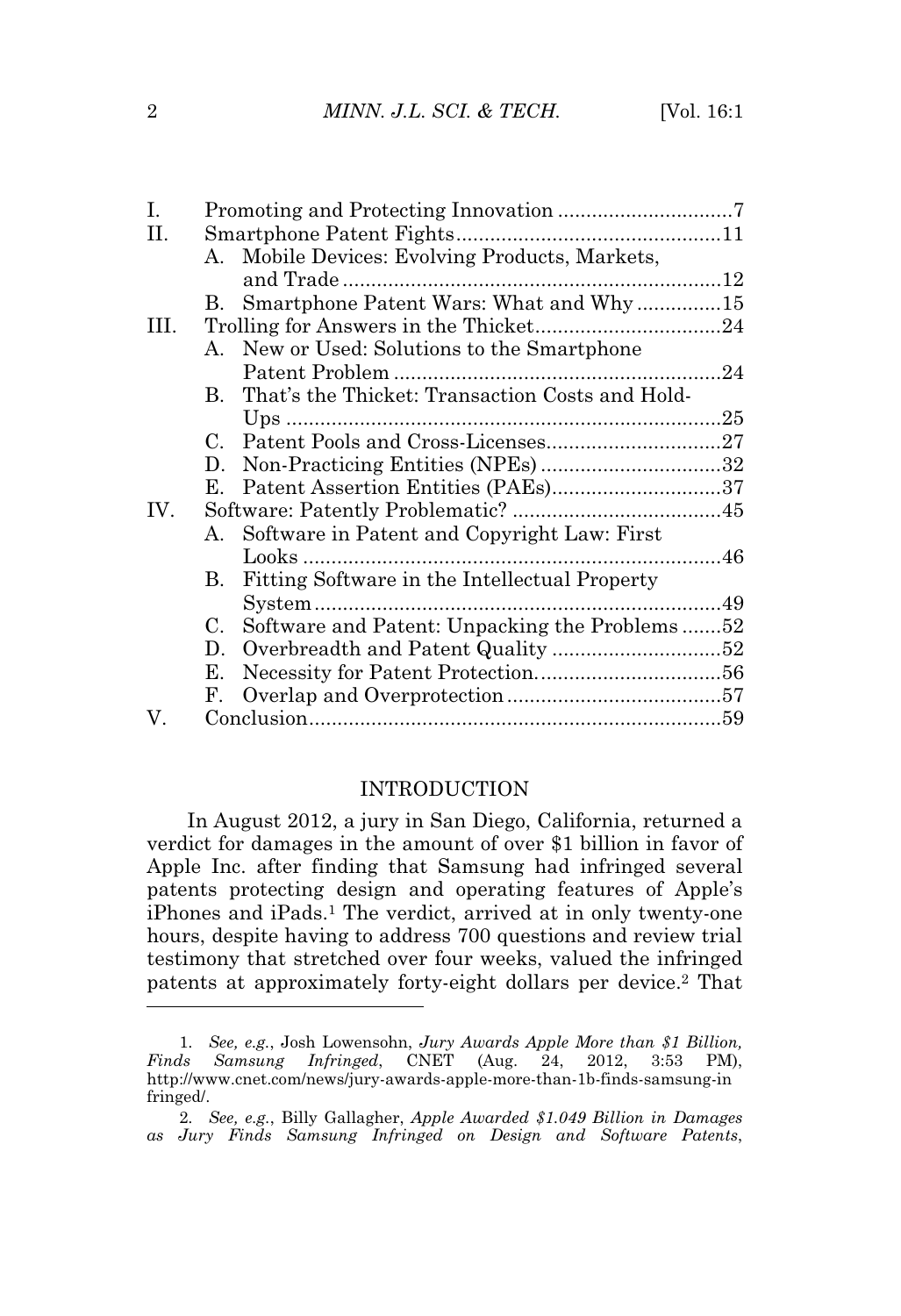value shocked some observers, as the patent claims at issue covered minor aspects of design and operation.<sup>3</sup> Given the magnitude of both patented components and methods of operation potentially at issue in every smartphone or similar mobile communication device—commonly estimated at 200,000 to 250,0004—that valuation would plausibly suggest that even without any investment in parts, assembly, marketing, or other commercial costs, these items should each retail somewhere in the \$2 million range, which is between 3,000 and 40,000 times the actual prices of these devices.<sup>5</sup>

With stories like this (and the McDonald's coffee case) in mind, the rest of the world looks at the American trial system with views that range between amusement and apoplexy.<sup>6</sup>

5*. See supra* notes 2, 4.

TECHCRUNCH (Aug. 24, 2012), http://techcrunch.com/2012/08/24/apple-wins-pa tent-ruling-as-jury-finds-samsung-infringes/; Brian J. Love, *Apple-Samsung Patent Fight: Fuzzy Math*, L.A. TIMES (Aug. 30, 2012), http://articles.latimes.com/2012/aug/30/opinion/la-oe-love-apple-patent-damag es-20120830; Nick Wingfield, *Jury Awards \$1 Billion to Apple in Samsung Patent Case,* N.Y. TIMES (Aug. 24, 2012), http://www.nytimes.com/2012/08/25 /technology/jury-reaches-decision-in-apple-samsung-patent-trial.html?\_r=2&.

<sup>3</sup>*. See, e.g.*, Haydn Shaughnessy, *Why the Apple vs Samsung Verdict Is a Big Mistake*, FORBES (Aug. 26, 2012, 7:27 AM), http://www.forbes.com/sites/haydnshaughnessy/2012/08/26/why-the-apple-vs -samsung-verdict-is-a-big-mistake/.

<sup>4</sup>*. See, e.g.*, L. Gordon Crovitz, *Google, Motorola and the Patent Wars*, WALL ST. J., Aug. 22, 2011, at A11, *available at* http://online.wsj.com/article /SB10001424053111903639404576518493092643006.html; Steve Lohr, *Apple-Samsung Case Shows Smartphone as Legal Magnet*, N.Y. TIMES (Aug. 25, 2012), http://www.nytimes.com/2012/08/26/technology/apple-samsung-case-sh ows-smartphone-as-lawsuit-magnet.html; Mike Masnick, *There Are 250,000 Active Patents That Impact Smartphones; Representing One in Six Active Patents Today*, TECHDIRT (Oct. 18, 2012, 8:28 AM), https://www.techdirt.com/blog/innovation/articles/20121017/10480520734/ther e-are-250000-active-patents-that-impact-smartphones-representing-one-six-ac tive-patents-today.shtml.

<sup>6</sup>*. See, e.g.*, Liebeck v. McDonald's Rests., P.T.S., Inc., No. CV-93-02419, 1995 WL 360309 (D.N.M. Aug. 18, 1994); Aric Press et al., *Are Lawyers Burning America?*, NEWSWEEK, Mar. 20, 1995, at 32; Alex Kozinski, *The Case of Punitive Damages v. Democracy*, WALL ST. J., Jan. 19, 1995, at A18 (discussing a seventy-nine-year-old woman, Stella Liebeck, who famously opened a cup of McDonald's coffee that she had propped between her legs, spilling the coffee and suffering third-degree burns; she sued, claiming that McDonald's served its coffee twenty to thirty degrees hotter than the norm for restaurant coffee, and received a jury verdict for \$2.9 million, including \$2.7 million in punitive damages, which was widely ridiculed and satirized as a \$3 million dollar payment for McDonald's failure to warn customers that hot coffee can be hot).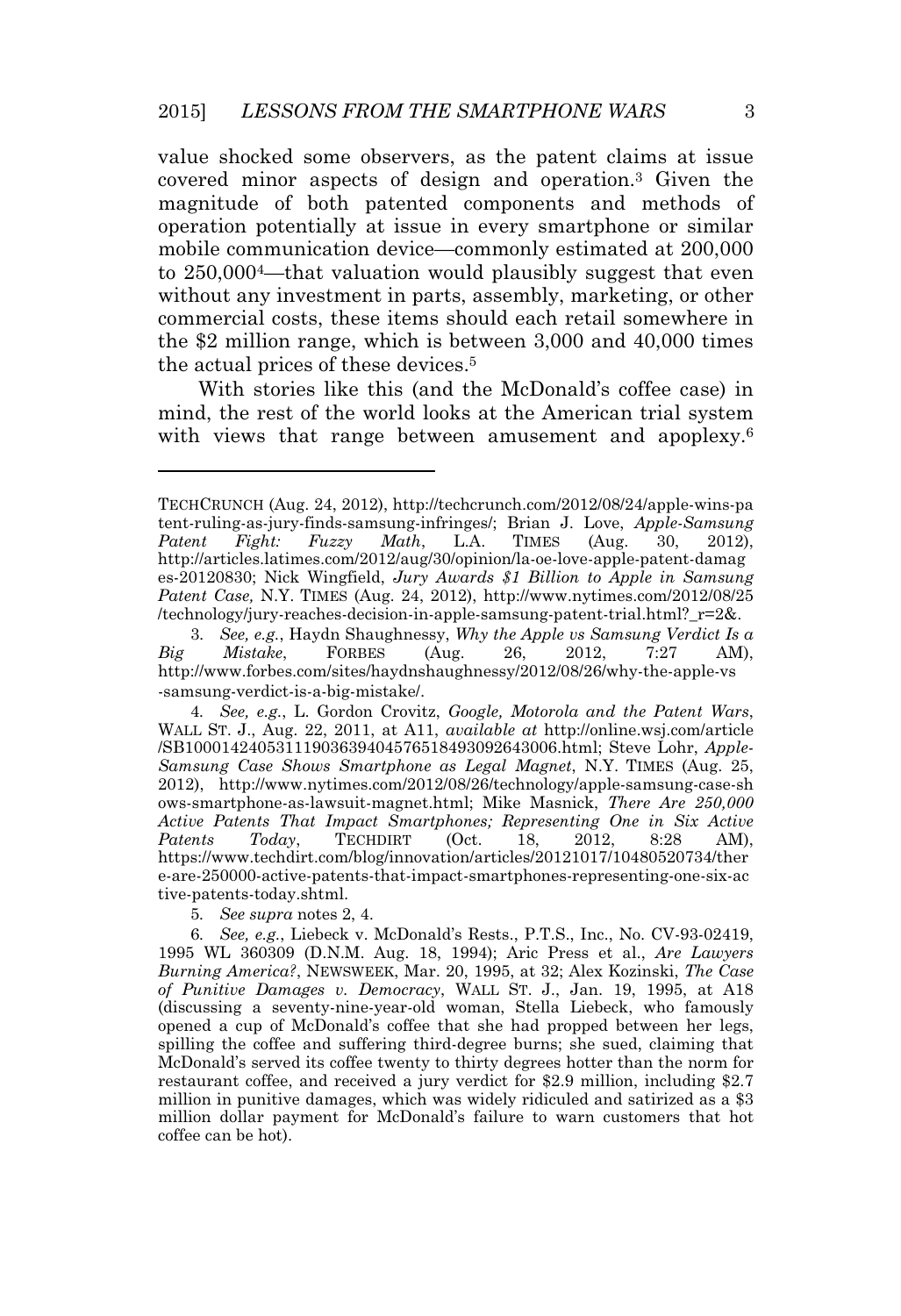Anything as complex and difficult to evaluate as the role that specific features play in product design and composition or the degree to which certain features mimic others is surely beyond the ken of the men and women who comprise American juries.<sup>7</sup> There certainly is much to be concerned about in turning these decisions over to lay juries, yet given the American Constitution's express protection for historic rights to jury trial, this peculiar feature of our legal system is not likely to change.<sup>8</sup> Juries do not have the last word—the district court judge in *Apple Inc. v. Samsung Electronics Co., Ltd.* denied Apple's petition to increase damages against Samsung and granted Samsung's petition to reduce damages, which first were cut in half by the judge, then vacated for a new calculation of what should be owed<sup>9</sup> —but they do play an important role.<sup>10</sup>

Despite legitimate concerns over the role of juries, this peculiar American process is not the only feature driving results like those in the Apple-Samsung case. Equally important is the design of the American intellectual property system, which has come under fire for producing results like the Apple-Samsung verdict.<sup>11</sup> After all, the jury verdict was possible only because certain aspects of the American patent law system (both the substantive law and the procedures for implementing it) provided avenues for placing particular questions before the jury and for potentially answering the questions as the jury did.<sup>12</sup> Notably, the law gave scope to find

<sup>7</sup>*. See generally* Andrea Gerlin, *A Matter of Degree: How a Jury Decided That One Coffee Spill Is Worth \$2.9 Million*, WALL ST. J. EUR., Sept. 2, 1994, at 1, 6 (discussing how jurors handled the McDonald's coffee case, which involved a product significantly less complex than smartphones).

<sup>8</sup>*. See* U.S. CONST. amend. VII.

<sup>9</sup>*. See, e.g.*, Brian X. Chen, *Jury to Decide How Much More Samsung Must Pay Apple in Patent Case*, N.Y. TIMES, Nov. 12, 2013, at B3; Ian Sherr, *U.S. Judge Reduces Apple's Patent Award in Samsung Case*, WALL ST. J. (Mar. 1, 2013, 5:57 PM), http://online.wsj.com/article/SB1000142412788732347830 4578334540541100744.html.

<sup>10</sup>*. See, e.g.*, Kozinski, *supra* note 6.

<sup>11</sup>*. See, e.g.*, JAMES BESSEN & MICHAEL J. MEURER, PATENT FAILURE: HOW JUDGES, BUREAUCRATS AND LAWYERS PUT INNOVATORS AT RISK 1–28 (Princeton Univ. Press ed., 2008) (introducing their general criticism of the current patent system); Steven Levy, *The Patent Problem*, WIRED (Nov. 13, 2012, 6:30 AM), http://www.wired.com/opinion/2012/11/ff-steven-levy-the-pat ent-problem/all/.

<sup>12</sup>*. See, e.g.*, Reza Mirzaie, *Weighing the Role of Juries in Patent Cases*, 36 L.A. LAW. 13 (2013), *available at* http://www.lacba.org/Files/LAL/Vol36No5 /3060.pdf.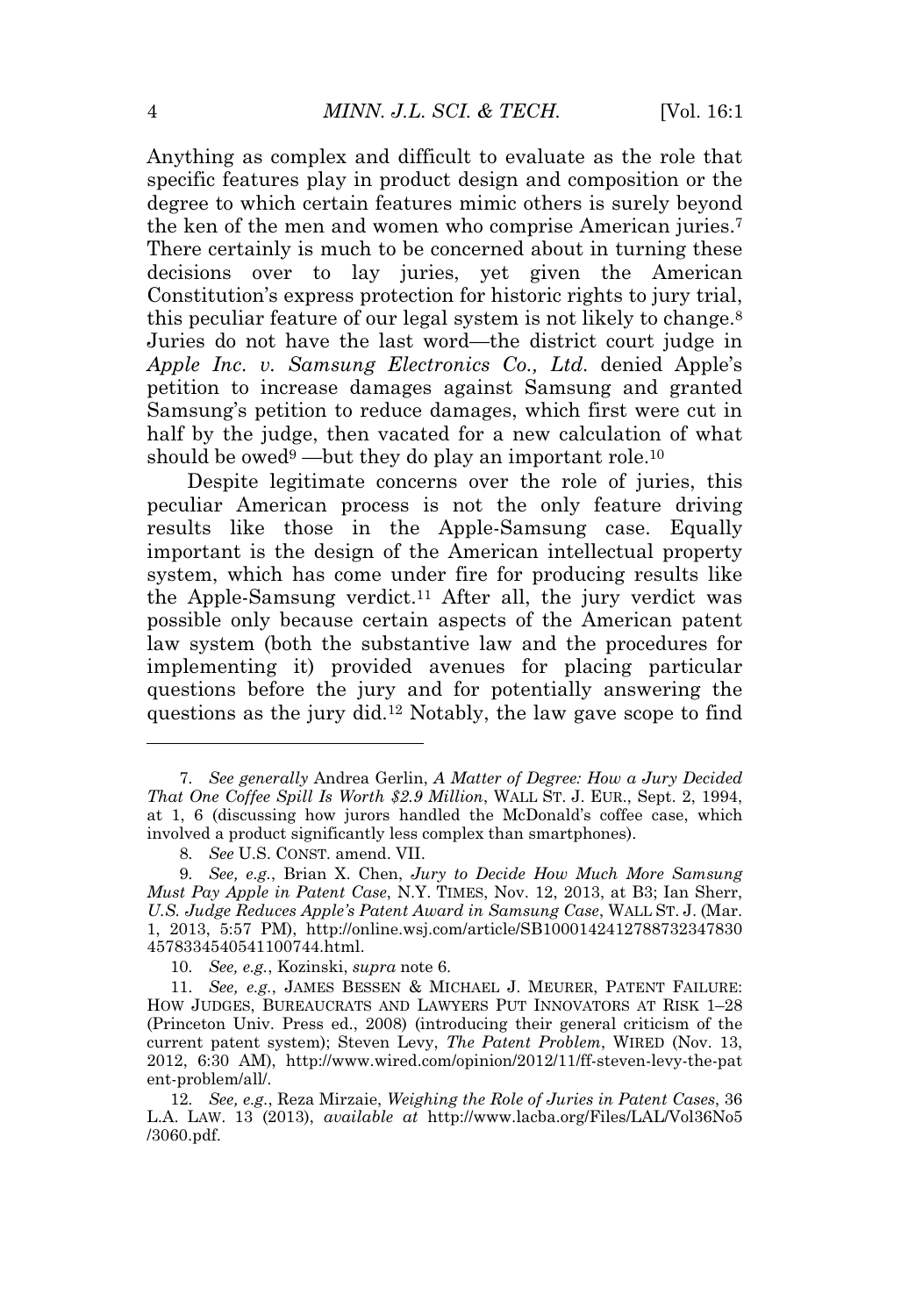that the patents covering relatively modest advances in technology and relatively obvious design features were validly granted the powerful protection of patent rights and also provided vehicles for drawing conclusions about the value of those patents—and the best ways to protect the associated patent rights—that led to the much-discussed result.<sup>13</sup>

More troubling than the outcome in a single case, the Apple-Samsung trial is only one outcropping in the landscape of legal proceedings over patents used today in the production and operation of smartphones and tablet computers. Hundreds of cases involving the major producers of these mobile communications and computing devices have been filed in the courts and with the U.S. International Trade Commission (ITC), a century-old administrative agency that shares jurisdiction over trade-related patent contests with U.S. district courts.<sup>14</sup> In the last few years, Samsung and Apple alone have filed scores of claims against one another in several jurisdictions in the United States, before the ITC, and in courts in at least ten countries.<sup>15</sup> Add to that the cases involving HTC, Kodak, Microsoft, Motorola, Nokia, and Research in Motion (RIM), maker of the BlackBerry, and you have a substantial proportion of recent patent cases.<sup>16</sup>

14*. See, e.g.*, U.S. INT'<sup>L</sup> TRADE COMM'N, FACTS AND TRENDS REGARDING USITC SECTION 337 INVESTIGATIONS (2013), *available at* http://www.usitc.gov /press\_room/documents/featured\_news/sec337factsupdate.pdf.

<sup>13</sup>*. See, e.g.*, *infra* notes 102–06 and accompanying text. U.S. Supreme Court decisions over the last few years have pushed the law in a different direction. *See generally* Alice Corp. Pty. Ltd. v. CLS Bank Int'l., 134. S. Ct. 2347, 2347 (2014) ("We hold that the claims at issue are drawn to the abstract idea of intermediated settlement, and that merely requiring generic computer implementation fails to transform that abstract idea into a patent-eligible invention."); Bilski v. Kappos, 561 U.S. 593 (2010).

<sup>15</sup>*. See, e.g.*, Mariko Yasu & Naoko Fujimura, *Apple Loses Patent Lawsuit Against Samsung in Japan*, BLOOMBERG (Aug. 31, 2012, 12:16 PM), http://www.bloomberg.com/news/2012-08-31/apple-loses-japan-patent-lawsuit -against-samsung-over-devices.html; *see also* Lohr, *supra* note 4.

<sup>16</sup>*. See, e.g.*, Colleen V. Chien & Mark A. Lemley, *Patent Holdup, the ITC, and the Public Interest*, 98 CORNELL L. REV. 1, 3 (2012); Crovitz, *supra* note 4; Ming-Jeong Lee & Jonathan Cheng, *Samsung Patent-Licensing Deal Is Reached with Google*, WALL ST. J., Jan. 27, 2014, at B6, *available at* http://www.wsj.com/news/articles/SB1000142405270230327770457934579138 8237228; Lohr, *supra* note 4 (stating that although some of the major litigants have begun negotiating settlements, a significant body of litigation remains); Brid-Aine Parnell, *Nokia and HTC Throw Down Swords, Sign Patent War Peace Treaty*, REGISTER (Feb. 11, 2014), http://www.theregister.co.uk/2014 /02/11/nokia\_htc\_patent\_agreement.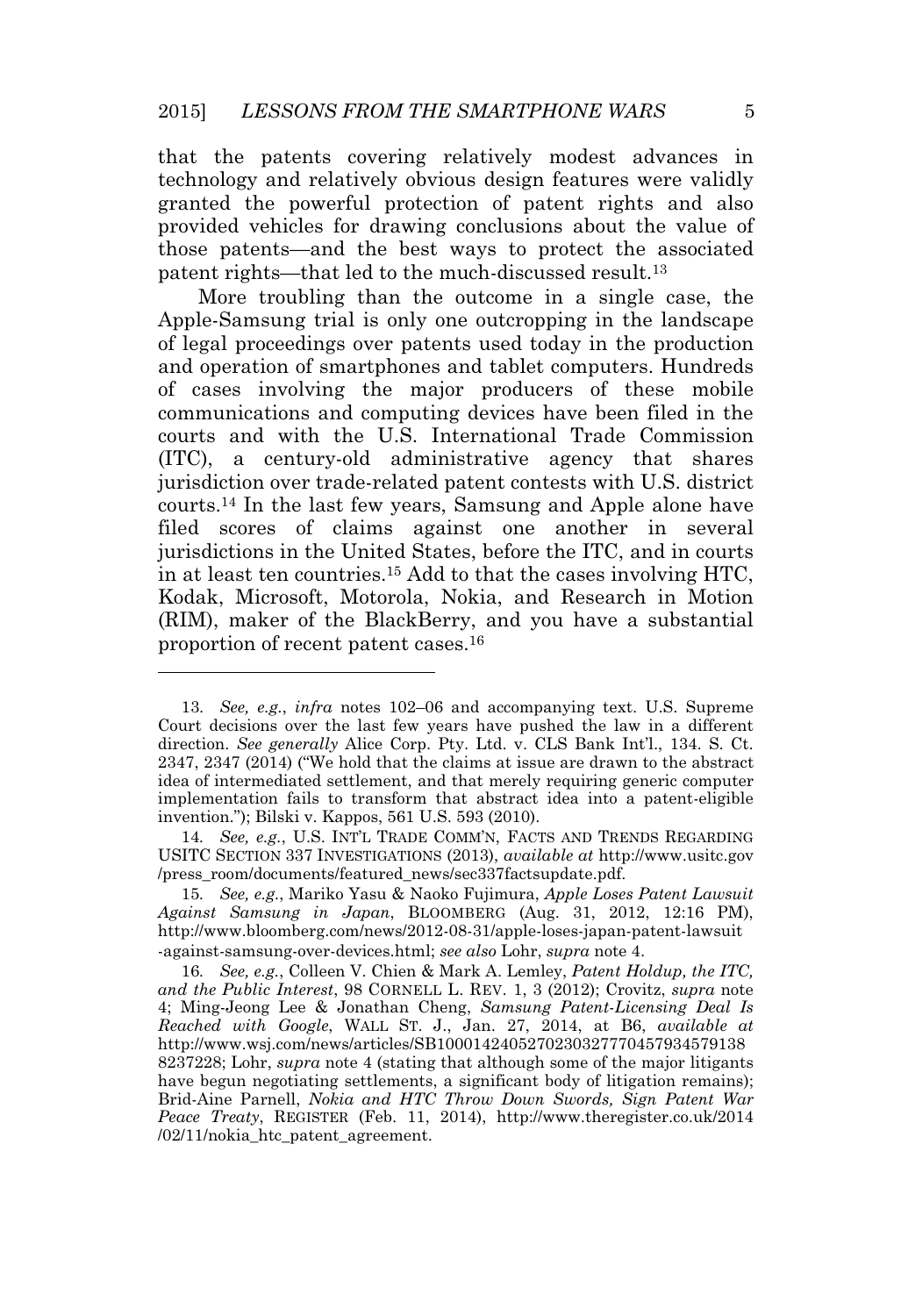Commentators looking at these cases have offered disparate views on whether these cases suggest problems with the patent system and, if so, what needs to be done.<sup>17</sup> Recommendations have included making it more difficult to secure injunctions against patent infringement, limiting relief available to entities that do not practice the patents at issue in litigation, raising the threshold for patent awards, and eliminating patent protection for software.<sup>18</sup>

This Article examines what the smartphone wars tell us about stresses within American patent law (and more broadly American intellectual property (IP) law) and explores possible changes that might help improve the law. By and large, the patent system works, and most suggestions for major change are not supported by strong data and analysis, but calls for attention along two margins promise needed improvements.<sup>19</sup> One factor, the identity of the enterprise asserting patent rights, already is being used by courts when considering appropriate patent infringement remedies.<sup>20</sup> The other factor, patent quality (especially in software patents), is even more critical to the way the system operates.<sup>21</sup> The patent quality issue is not the same as the question of patent clarity or patent notice stressed by other scholars.<sup>22</sup> Addressing problems of

21*. See infra* Parts III, IV.

<sup>17</sup>*. See, e.g.*, Chien & Lemley, *supra* note 16, at 39–43 (discussing how *eBay* resulted in patentees going to the ITC to obtain "an injunction no longer available in the federal district courts"); Levy, *supra* note 11.

<sup>18</sup>*. See* JASON ALBERT, MICROSOFT CORP., COMMENTS OF MICROSOFT CORPORATION ON THE IMPACT OF PATENT ASSERTION ENTITY ACTIVITIES ON INNOVATION AND COMPETITION (2012), *available at* http://www.justice.gov/atr /public/workshops/pae/comments/paew-0042.pdf; Tim Wu, *Weapons of Business Destruction: How a Tiny Little "Patent Troll" Got BlackBerry in a Headlock*, SLATE (Feb. 6, 2006, 3:04 PM), http://www.slate.com/articles/news \_and\_politics/jurisprudence/2006/02/weapons\_of\_business\_destruction.single.h tml.

<sup>19</sup>*. E.g.*, William G. Barber, *The U.S. Patent System Works*, N.Y. TIMES (Oct. 10, 2012, 5:43 PM), http://www.nytimes.com/roomfordebate/2012/10/10 /%20does-the-law-support-inventors-or-investors/the-us-patent-system-works.

<sup>20</sup>*. See generally* James W. Soong, *Patent Damage Strategies and the Enterprise License: Constructive Notice, Actual Notice, No Notice*, 4 DUKE L. & TECH. REV., no. 1, 2005, at 1–2, *available at* http://scholarship.law.duke.edu/cgi/viewcontent.cgi?article=1122&context=dltr (expressing how patentees of enterprise software patents can still assert alternative notice theories when these patentees want to preserve legal remedies).

<sup>22</sup>*. Compare, e.g.*, the discussion of patent quality issues, *infra* Parts II, IV, *with* BESSEN & MEURER, *supra* note 11, at 120–32; *see also* John R. Allison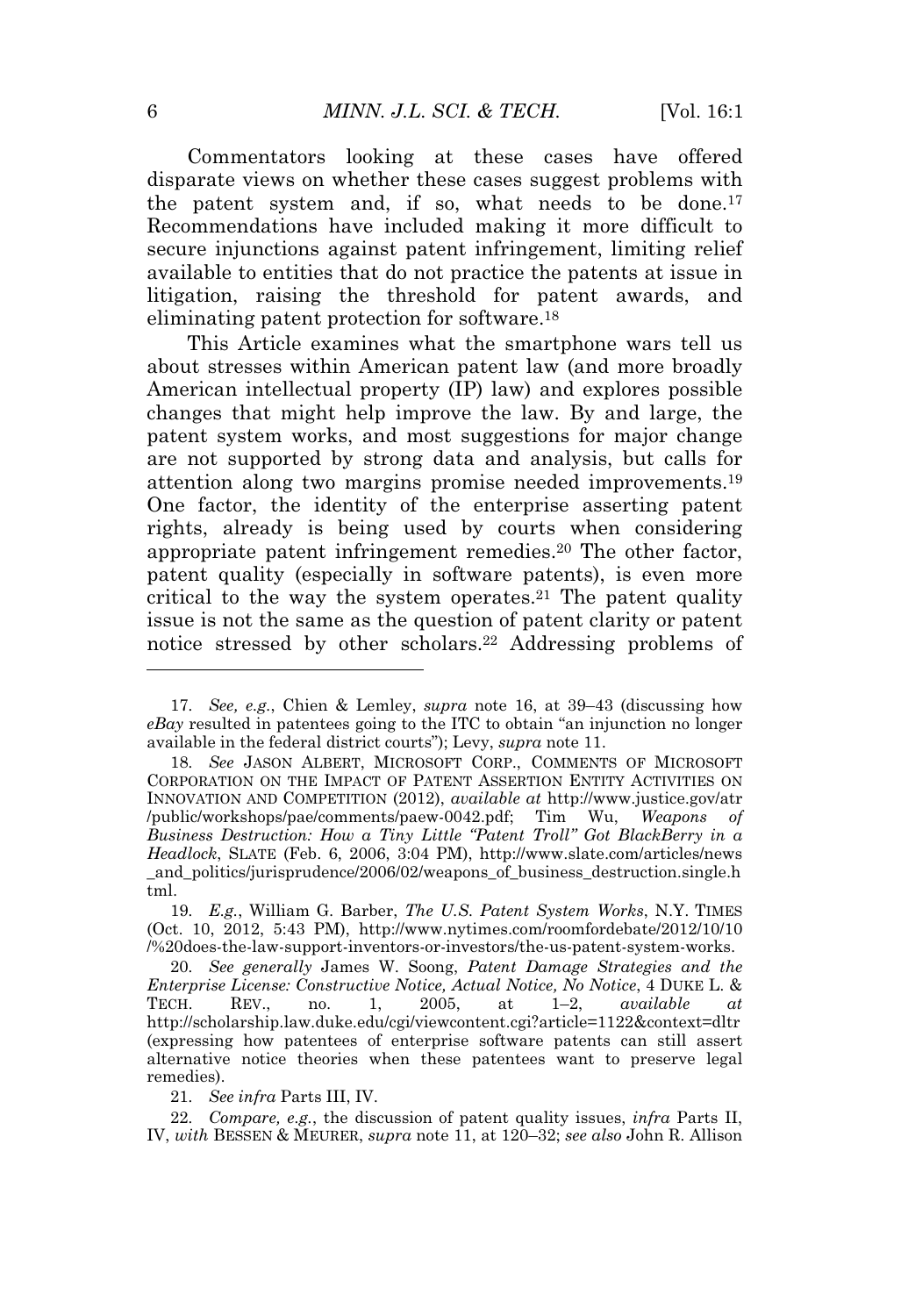weak patents can do more than other reforms to reduce costs without reducing innovation incentives.<sup>23</sup>

#### I. PROMOTING AND PROTECTING INNOVATION

At the outset, it is important to keep in mind the case in favor of patents. So much has been written in the past halfcentury questioning the case for a patent system (or at least one that looks like current patent law) that it is worth recalling the underlying sense of patent law.<sup>24</sup> Fritz Machlup recounted four distinct, but overlapping, explanations supporting why patents should grant exclusive rights to inventors:

The "natural-law" thesis assumes that man has a natural property right in his own ideas .... Property is, in essence, exclusive. Hence, enforcement of exclusivity in the use of a patented invention is the only appropriate way for society to recognize this property right.

The "reward-by-monopoly" thesis assumes that justice requires that a man receive reward for his services in proportion to their usefulness to society ... [with inventive activity best secured by temporary] exclusive patent rights in their inventions.

The "monopoly-profit-incentive" thesis assumes that . . . inventions and/or their exploitation will not be obtained in sufficient measure if inventors and capitalists can hope only for [competitive levels of profit from inventive activity] . . . . The simplest, cheapest, and most effective way for society to hold out [incentives for enough profit to induce the appropriate amount of inventive activity] is to grant temporary monopolies in the form of exclusive patent rights in inventions.

The "exchange-of-secrets" thesis presumes a bargain between inventor and society, the former surrendering the possession of secret knowledge in exchange for the protection of a temporary exclusivity in its industrial use.25

& Ronald J. Mann, *The Disputed Quality of Software Patents*, 85 WASH. U. L. REV. 297, 334 (2007).

23*. E.g.*, Carl Shapiro, *Patent Reform: Aligning Reward and Contribution*, *in* INNOVATION POLICY AND THE ECONOMY 111, 111–15 (Adam B. Jaffe et al. eds., 8th ed. 2008).

24*. See, e.g.*, BESSEN & MEURER, *supra* note 11, at 120–32; MICHELE BOLDRIN & DAVID K. LEVINE, AGAINST INTELLECTUAL MONOPOLY 15–67, 149– 83 (Cambridge Univ. Press ed., 2008). While debate over the justification for and proper scope of a patent system has gone on for more than two centuries, the intellectual assault on patents accelerated again in the past fifty years after a period of relative quiet. *See, e.g.*, Peter J. Toren, *The Assault on Patents*, HILL (Aug. 13, 2014, 10:00 AM), http://thehill.com/blogs/congress-blog /judicial/214943-the-assault-on-patents.

25. FRITZ MACHLUP, COMM. ON THE JUDICIARY, SUBCOMM. ON PATENTS, TRADEMARKS & COPYRIGHTS, 85TH CONG., STUDY ON AN ECONOMIC REVIEW OF THE PATENT SYSTEM 21 (1958). Machlup distinguished the second thesis,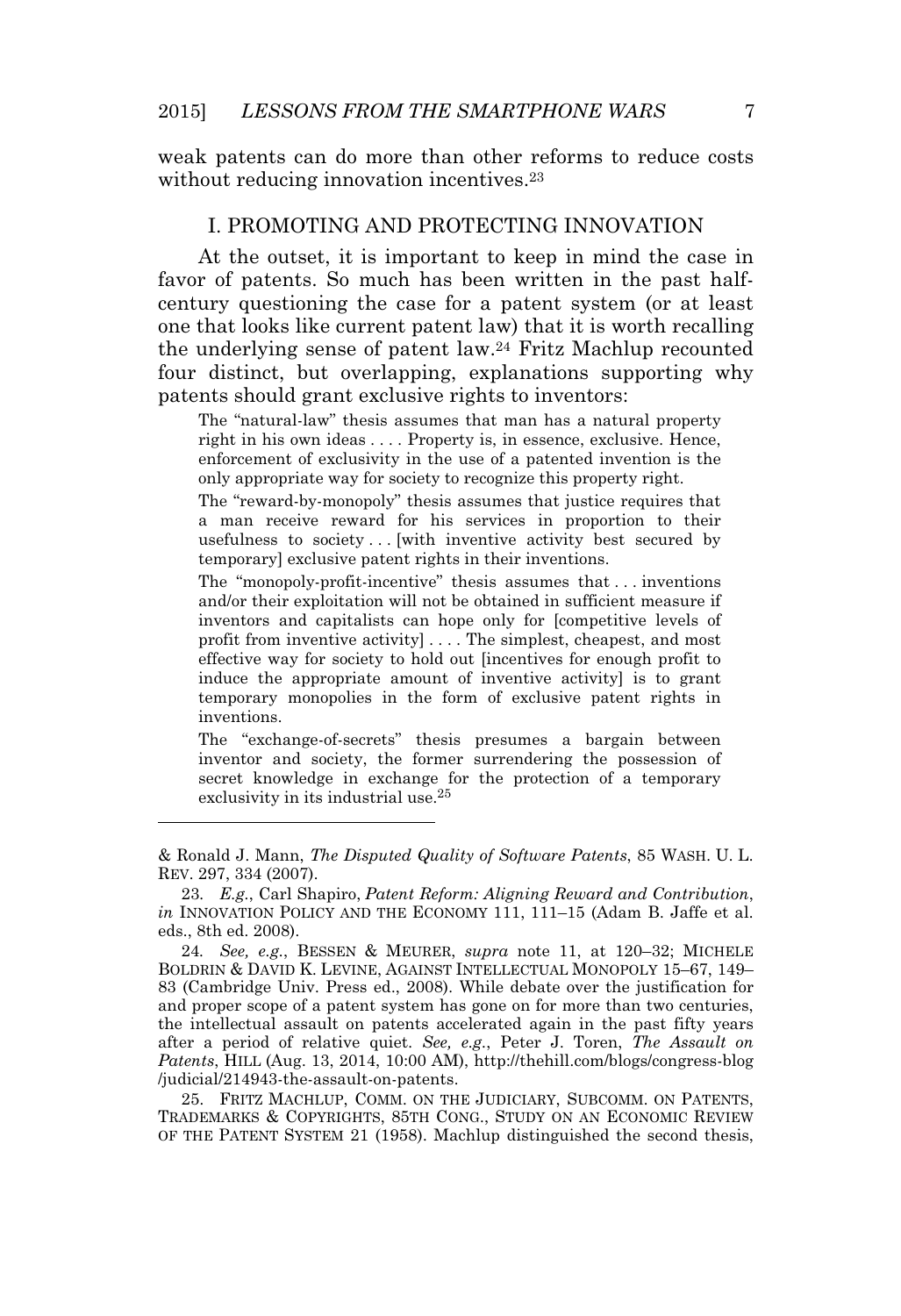Although the natural law argument doubtless was a source of early support for patents and continues to play a role in shaping intellectual property rights in Europe,<sup>26</sup> the primary support for patent has centered on the consequentialist arguments, essentially the costs and benefits of using exclusive rights as a spur to increased innovation.<sup>27</sup> The U.S. Constitution, for example, ties intellectual property rights directly to consequential social benefit in declaring that the national government will have the power "To promote the Progress of Science and useful Arts, by securing for limited Times to Authors and Inventors the exclusive Right to their respective Writings and Discoveries." 28

Likewise, the effectiveness of intellectual property law, including patent law, at securing public benefits, rather than securing private benefits while generating public costs, has been a main focus of debate in the law.<sup>29</sup> The debate largely has been framed in static cost terms, comparing the value of

27*. See, e.g.*, Edmund W. Kitch, *The Nature and Function of the Patent System*, 20 J.L. & ECON. 265, 266 (1977); Robert P. Merges & Richard R. Nelson, *On the Complex Economics of Patent Scope*, 90 COLUM. L. REV. 839, 868–78 (1990). Machlup distinguished "invention" from "innovation," which he defined as a novel function that could, but need not, embody the practical application of an invention*. See* MACHLUP, *supra* note 25, at 56, 78. I do not similarly differentiate between the two terms, given the requirement that patentable inventions be novel and practical and the fact that virtually all contests respecting patents involve those that are put into practical use.

28*. See* U.S. CONST. art. I, § 8, cl. 8.

as provision of a just reward for invention, from the third, as provision of a sufficient reward, to call forth the optimal (or more nearly optimal) amount of invention. *See id.*

<sup>26</sup>*. See, e.g.*, Wendy J. Gordon, *A Property Right in Self-Expression: Equality and Individualism in the Natural Law of Intellectual Property*, 102 YALE L.J. 1533, 1540–44 (1993) (discussing the progression of the natural law approach to intellectual property); *see also* Adam Mossoff, *Rethinking the Development of Patents: An Intellectual History, 1550–1800*, 52 HASTINGS L.J. 1255, 1256–59 (2001) (challenging the "prevailing view that the ideas of . . . natural rights . . . did not influence the early development of patent law").

<sup>29</sup>*. See, e.g.*, BESSEN & MEURER, *supra* note 11, at 120–32; BOLDRIN & LEVINE, *supra* note 24, at 15–67, 149–83; LAWRENCE LESSIG, FREE CULTURE: HOW BIG MEDIA USES TECHNOLOGY AND THE LAW TO LOCK DOWN CULTURE AND CONTROL CREATIVITY (Penguin Press 2004); Stephen Breyer, *The Uneasy Case for Copyright: A Study in Copyright of Books, Photocopies, and Computer Programs*, 84 HARV. L. REV. 281, 326–30 (1970); F. Scott Kieff, *Coordination, Property, and Intellectual Property: An Unconventional Approach to Anticompetitive Effects and Downstream Access*, 56 EMORY L.J. 327, 397 (2006) (offering a more positive assessment of the cost-benefit calculation).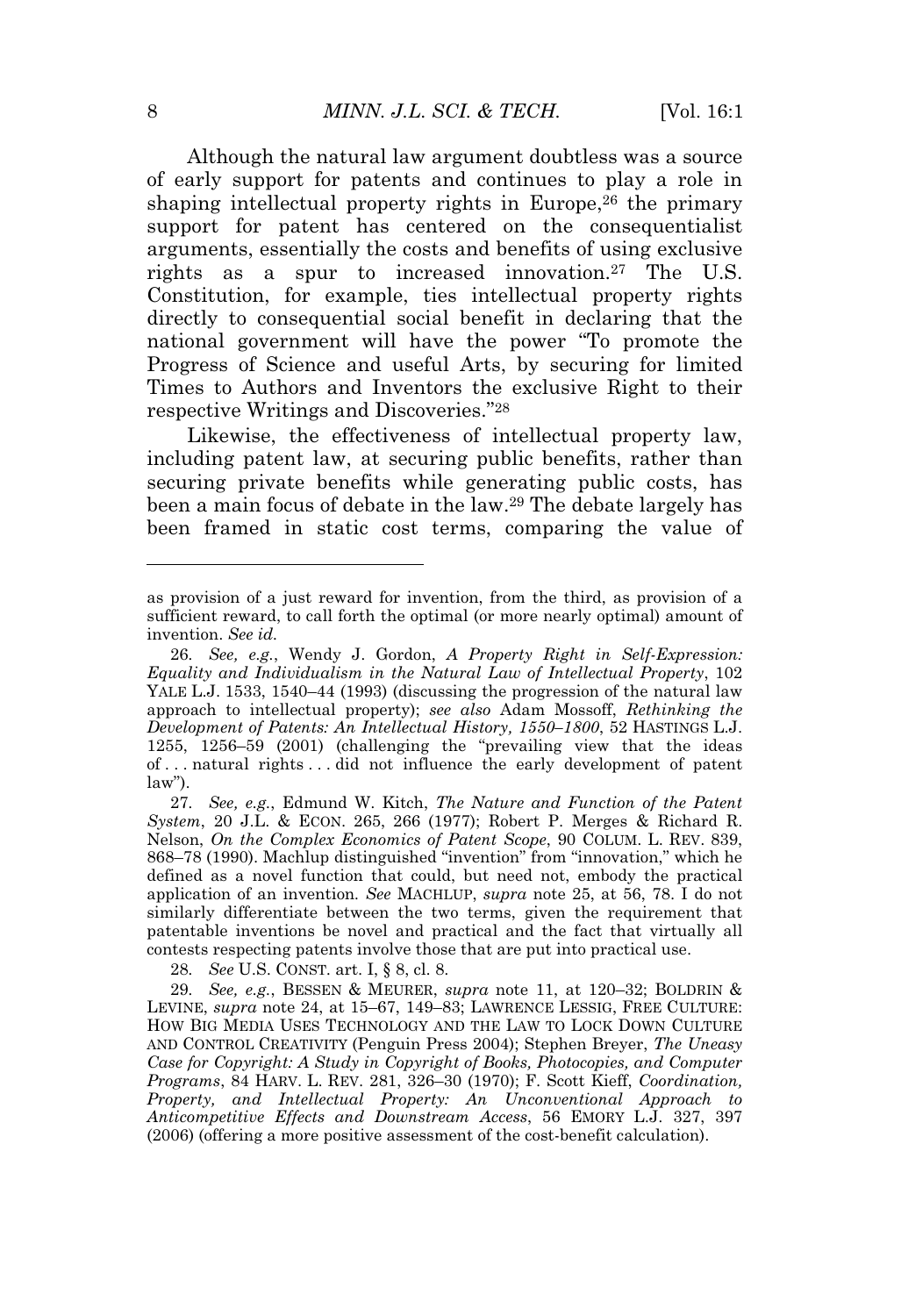increased innovation induced by the award of property rights in patented innovations to the cost of decreased use due to monopoly pricing of patented innovations.<sup>30</sup> Although, increasingly, scholars have recognized more important, dynamic aspects of patent  $law$ ,  $31$  the tools of standard microeconomic analysis—and the allure of analysis built on anecdote—continue to tilt discourse on the patent system toward evaluation in terms of static effects.<sup>32</sup>

Machlup ultimately was agnostic about the economic analysis of patent rights' costs and benefits, but ended his review with a version of Pascal's wager, saying that in the absence of conclusive evidence it would be irresponsible to eliminate a system that has been in place for nations that have made great strides in innovation.<sup>33</sup> Certainly, there is much that is unknown, and probably unknowable, about the degree to which patent law promotes investment in innovation (as opposed to merely shifting investment among different potential sources of innovation), about the benefits of patent law (both the stock of current law and its role in improving the flow of innovative ideas) in comparison to costs in restricting patent use, and about the precise calibration of various aspects of patent law.<sup>34</sup>

<sup>30</sup>*. E.g.*, ARNOLD PLANT, THE ECONOMIC THEORY CONCERNING PATENTS FOR INVENTIONS (1934), *reprinted in* ARNOLD PLANT, SELECTED ECONOMIC ESSAYS AND ADDRESSES 35 (Routledge & Keegan Paul eds., 1974).

<sup>31</sup>*. See, e.g.*, RONALD A. CASS & KEITH N. HYLTON, LAWS OF CREATION: PROPERTY RIGHTS IN THE WORLD OF IDEAS 49–75 (Harvard Univ. Press 2013).

<sup>32</sup>*. E.g.*, WILLIAM D. NORDHAUS, COWLES FOUND. FOR RESEARCH IN ECON., THE OPTIMAL LIFE OF A PATENT (1967), *available at* http://cowles.econ.yale.edu/P/cd/d02a/d0241.pdf; *see also* Paul Klemperer, *How Broad Should the Scope of Patent Protection Be?*, 21 RAND J. ECON. 113, 120– 24 (1990) (explaining how to use microeconomic tools of evaluation to determine patent length); Frederic M. Scherer, *Nordhaus' Theory of Optimal Patent Life: A Geometric Reinterpretation*, 62 AM. ECON. REV. 422, 424–26 (1972) (discussing the evaluation of static effects).

<sup>33</sup>*. See* MACHLUP, *supra* note 25, at 80. By the same token, Machlup would not have recommended instituting patent systems in nations that were doing well without them. *Id*.

<sup>34</sup>*. E.g.*, Kenneth J. Arrow, *Economic Welfare and the Allocation of Resources for Invention*, *in* THE RATE AND DIRECTION OF INVENTIVE ACTIVITY: ECONOMIC AND SOCIAL FACTORS 609, 616–25 (Nat'l Bureau of Econ. Research ed., 1962); FREDERIC M. SCHERER, INNOVATION AND GROWTH: SCHUMPETERIAN PERSPECTIVES 130–91 (MIT Press 1984); SUZANNE SCOTCHMER, INNOVATION AND INCENTIVES 117–18 (MIT Press 2004).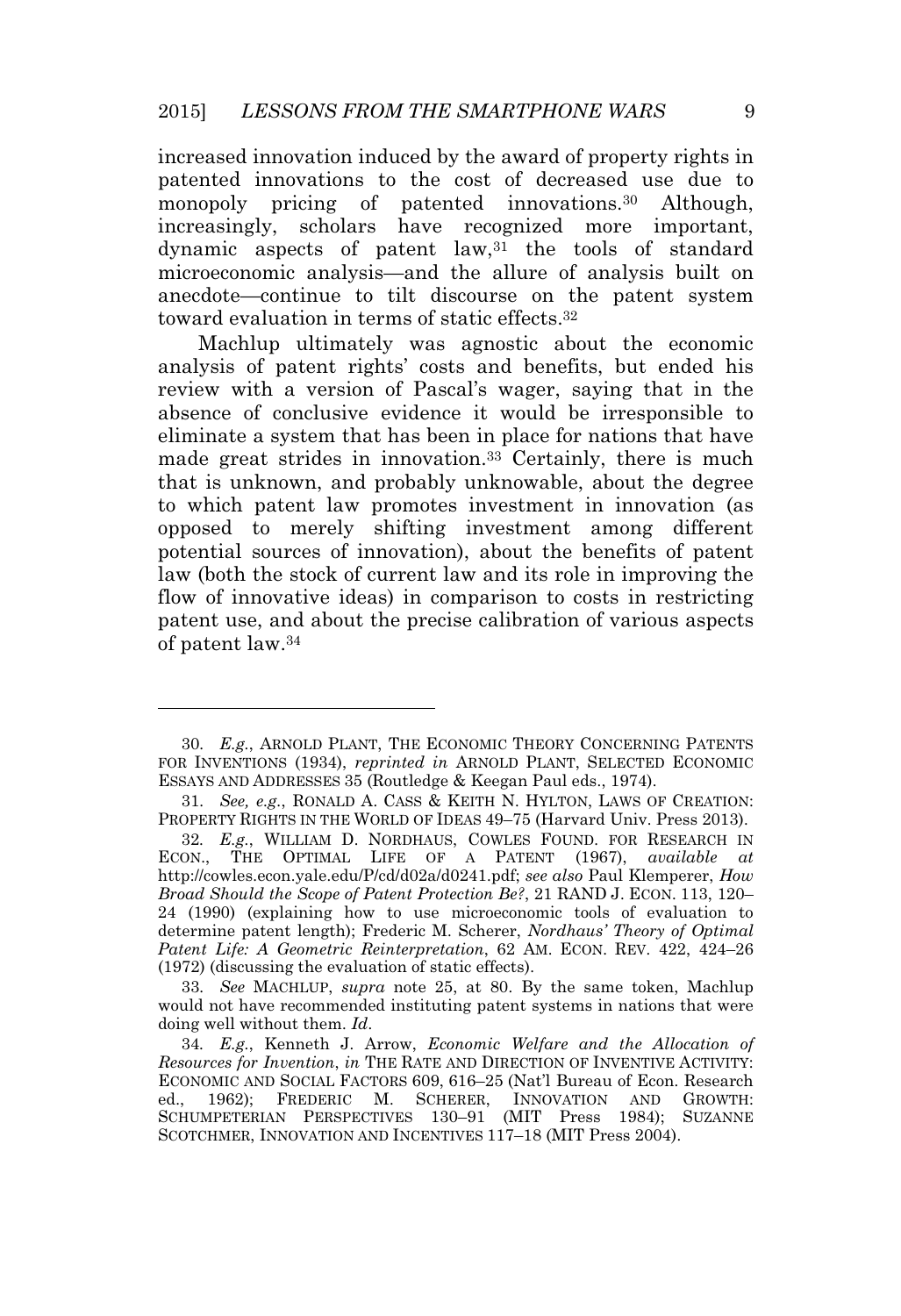However, despite the questions, there is significant reason to believe that the weight of analysis lies on the side of patent law generally providing important impetus to valuable innovation. Among other things, nations with laws that strongly protect intellectual property rights exhibit higher growth rates than broadly comparable nations with less IPprotective laws; examination of the central features of patent law suggests that, although they generate some static costs, these features probably generate dynamic benefits that yield social value in excess of their social costs.<sup>35</sup> The definition of patentable subject matter, the basic requirements for patenting, and essential rules of claim construction, for example, all fit comfortably within a design that is sensitive to dynamic-versus-static cost tradeoffs.<sup>36</sup> Patent systems also avoid some of the problems associated with more centralized approaches, such as innovation prizes, largely because they elide the need to know in advance with some certainty the value of particular innovations.<sup>37</sup>

Patents do interfere to some extent with follow-on innovation, which becomes more expensive as the volume and breadth of existing patents rises, and the scope of this interference also increases as the significance and novelty of the existing patents rise (characteristics that expand the

<sup>35</sup>*. See, e.g.*, CASS & HYLTON, *supra* note 31, at 45–46, 50–56, 60–75. *See generally* ZVI GRILICHES, R&D AND PRODUCTIVITY: THE ECONOMETRIC EVIDENCE (Univ. of Chi. Press 1998); Charles I. Jones, *Growth and Ideas*, *in* 1B HANDBOOK OF ECONOMIC GROWTH 1063 (Philippe Aghion & Steven N. Durlauf eds., Elsevier 2005). Some scholars assert that R&D and productivity have not increased commensurately with the increased strength of patent protections, from which they conclude that patents do not contribute to economic growth. *See, e.g.*, Michele Boldrin & David K. Levine, *The Case Against Patents*, (Fed. Reserve Bank of St. Louis, Working Paper No. 2012- 035A, 2012), *available at* http://research.stlouisfed.org/wp/2012/2012-035.pdf. These arguments, however, do not account for changes in the ability of firms to evade patent strictures, nor do they consider the tendency of returns in all markets, including markets in innovation, to move toward the competitive equilibrium over time—phenomena that would limit both investment in R&D and productivity gains from additional R&D, even if patent rights were important inducements to investment in innovation. *See id*. In short, the evidence marshaled in these works does not prove the conclusions. *See id*.

<sup>36</sup>*. See, e.g.*, CASS & HYLTON, *supra* note 31, at 50–75.

<sup>37</sup>*. E.g.*, *id.* at 69–70; *see also* SCOTCHMER, *supra* note 34, at 39–40; Michael Abramowicz, *Perfecting Patent Prizes*, 56 VAND. L. REV. 115, 119–27 (2003) (explaining defects in patent prize systems, but endeavoring to create a novel, retrospective alternative mechanism for setting prize levels).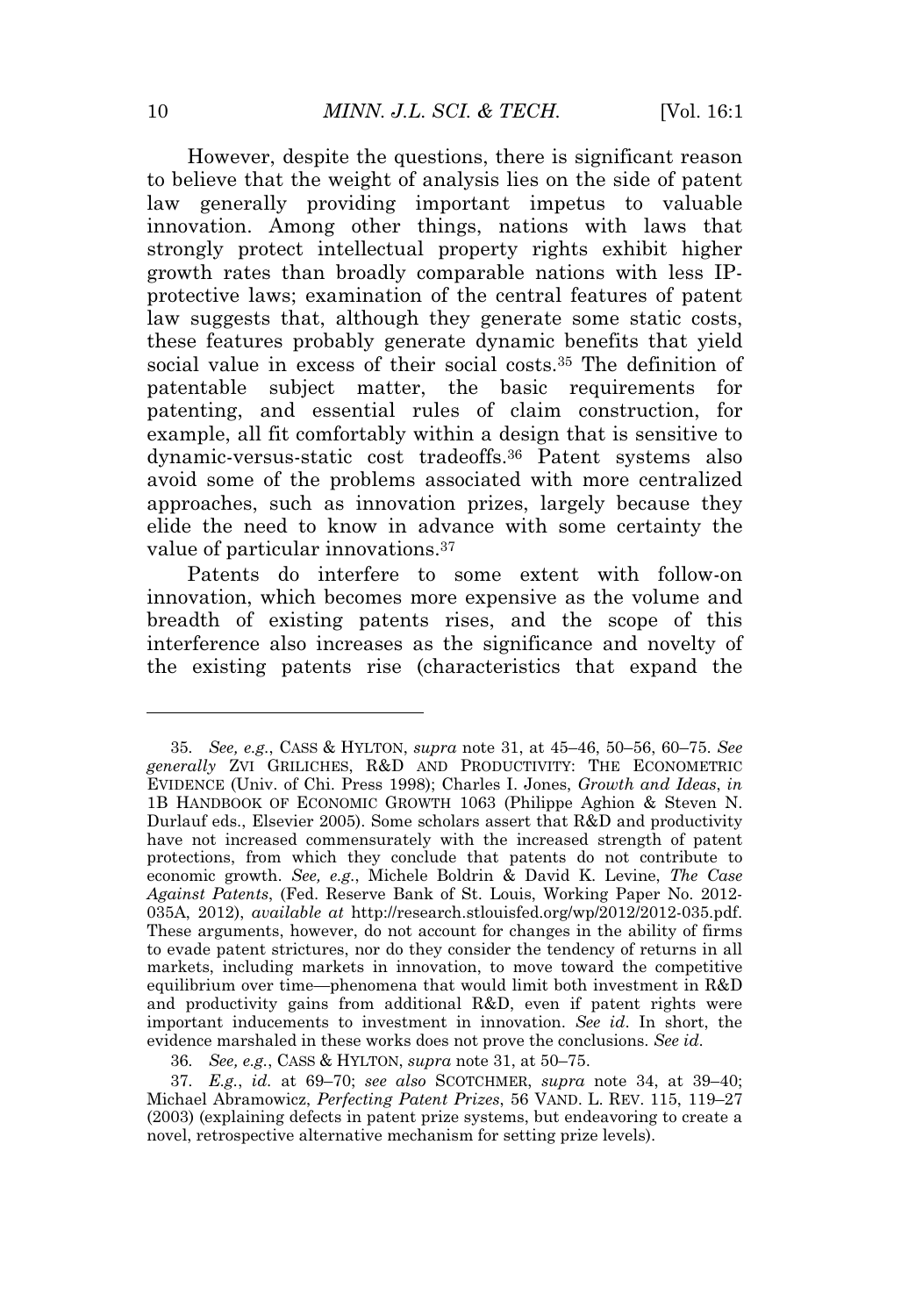chances of activity infringing a patent and that decrease the likelihood of finding good substitutes for the patented product or method).<sup>38</sup> In some settings, these effects may be especially problematic.<sup>39</sup> At the same time, the ability to profit from a truly novel patent increases with these effects, raising the inducement to invest in (at least certain types of) patenting activity.<sup>40</sup>

Even looking beyond the debate over the general value of patent systems, issues respecting the benefits and costs of some specific aspects of patent law remain.<sup>41</sup> Four of these are identified in Part II, below, and key concerns that emerge from this set are discussed further in Parts III and IV. As explained in these Parts of the Article, there are legitimate bases for concern about some patent litigation, but many expressed concerns are exaggerated, and some of the most talked about considerations on examination seem much less problematic than frequently asserted. This Article narrows the focus of concern ultimately to two features, particularly identifying patent quality—especially respecting software—as the critical place to make systemic improvement.

#### II. SMARTPHONE PATENT FIGHTS

While academics and other commentators have argued for years about the proper scope of patent protection and best design of patent law, these debates have gained a higher

<sup>38</sup>*. See, e.g.*, James Bessen & Eric Maskin, *Sequential Innovation, Patents, and Imitation*, 40 RAND J. ECON. 611, 611 (2009); Merges & Nelson, *supra* note 27, at 873–75.

<sup>39</sup>*. See infra* note 73 and accompanying text.

<sup>40</sup>*. See, e.g.*, Ronald A. Cass, *Antitrust for High-Tech and Low: Regulation, Innovation, and Risk*, 9 J.L. ECON. & POL'<sup>Y</sup> 169, 169 (2013); Merges & Nelson, *supra* note 27. A similar effect is seen where returns above the competitive level are available for other reasons. *See, e.g.*, Ronald A. Cass & Keith N. Hylton, *Preserving Competition: Economic Analysis, Legal Standards and Microsoft*, 8 GEO. MASON L. REV. 1, 36–37 (1999); Nancy T. Gallini, *Patent Policy and Costly Imitation*, 23 RAND J. ECON. 52 (1992); Jerry R. Green & Suzanne Scotchmer, *On the Division of Profit in Sequential Innovation*, 26 RAND J. ECON. 20 (1995); Klemperer, *supra* note 32. Further, some research suggests that there is actually an increase in diffusion of inventive knowledge from patenting that promotes additional innovative activity. *See, e.g.*, Naomi R. Lamoreaux & Kenneth L. Sokoloff, *Inventors, Firms, and the Market for Technology in the Late Nineteenth and Early Twentieth Centuries, in* LEARNING BY DOING IN MARKETS, FIRMS, AND COUNTRIES 19, 23–24 (Naomi Lamoreaux et al. eds., Univ. of Chi. Press 1999).

<sup>41</sup>*. See infra* Part II.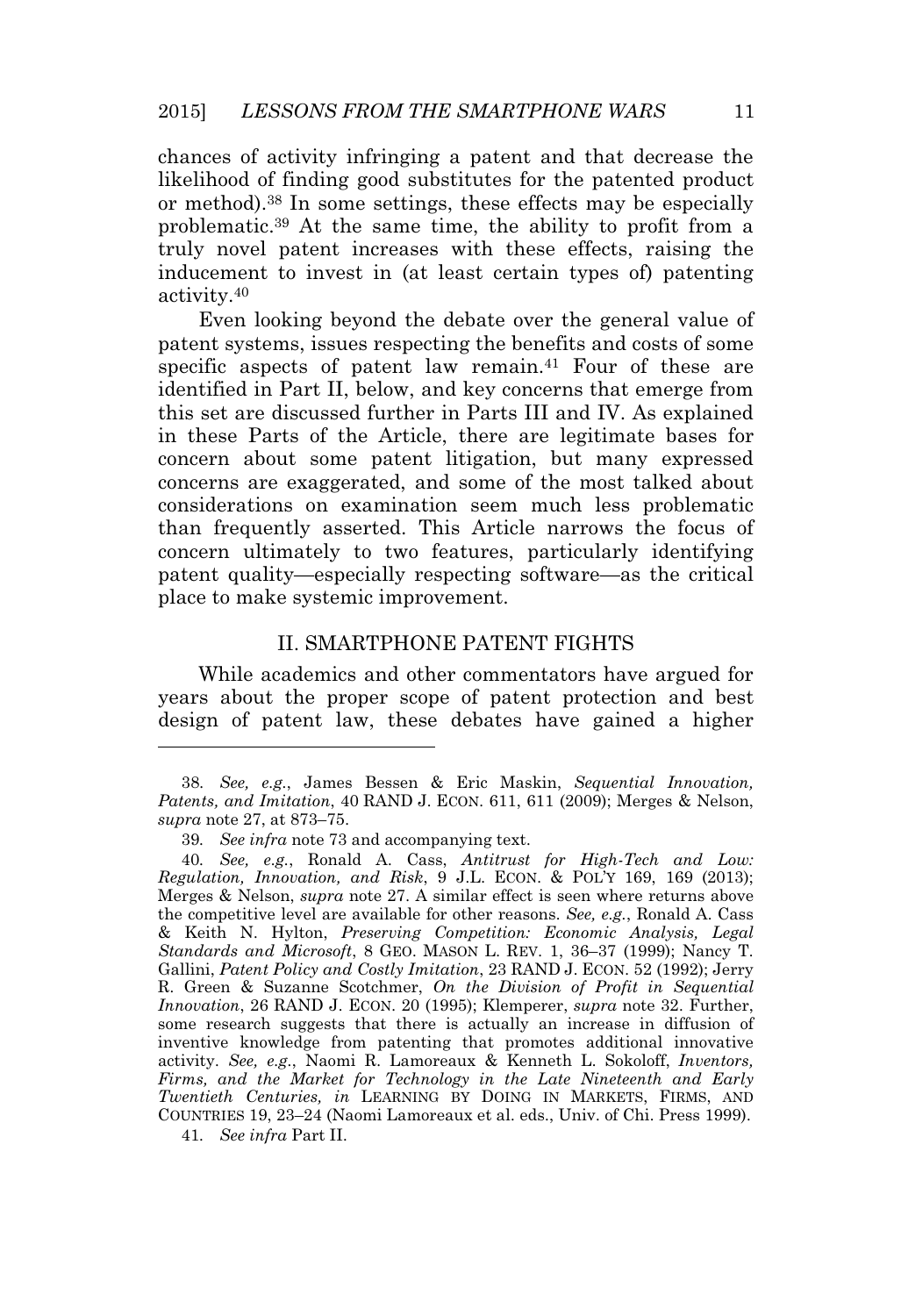profile—and increased intensity—over the past few years thanks to a series of high-profile patent contests involving smartphones, tablet computers (tablets), and similar mobile computing and communications devices.<sup>42</sup> To understand why these cases have drawn more commentary and more calls for changes to the patent system, it is necessary to start with the nature of the devices and the litigation.

#### A. MOBILE DEVICES: EVOLVING PRODUCTS, MARKETS, AND **TRADE**

Mobile devices such as smartphones and tablets have become everyday staples for a vast array of tasks: texting, emailing, taking pictures and posting them to social networks, scheduling, calculating, gaming, searching the Internet, reading newspapers, navigating, and much more.<sup>43</sup> The array of different activities that used to be done on a dozen or more devices dedicated to a single task (or closely related set of tasks) have now largely migrated to integrated, portable machines that can perform a wide variety of different tasks.<sup>44</sup> A multitude of products—including Apple's iPhones and iPads, phones and tablets made by HTC, Samsung, Motorola, and many others designed to run on Google's Android platforms, RIM's BlackBerry products, Microsoft-based phones and devices from Microsoft itself or companies such as Nokia, Samsung, and HTC—have become indispensable to business executives, kids on the go, and stay-at-home parents.<sup>45</sup> In fact, they are relied on in economically advanced nations and, increasingly, in many others, by nearly every type of person and enterprise, at almost every level of affluence, and in an astonishing array of settings.

The change in this field in a very short time has been stunning. Technology that most of us now take for granted would be completely foreign to someone transported twenty-

<sup>42</sup>*. See* BOLDRIN & LEVINE, *supra* note 24, at 15–67, 149–83.

<sup>43</sup>*. See* BENGI KORKMAZ ET AL., MCKINSEY & CO., CYBER BOOM: WHY TABLET DOMINATION HAS ONLY JUST BEGUN (2012), *available at* http://www.mckinsey.com/search.aspx?q=Cyber+Boom%3A+Why+Tablet+Dom ination+Has+Only+Just+Begun%2C.

<sup>44</sup>*. See id.*

<sup>45</sup>*. See, e.g.*, Nancy Gibbs, *Your Life Is Fully Mobile*, TIME (Aug 16, 2012), http://techland.time.com/2012/08/16/your-life-is-fully-mobile/ ("It is hard to think of any tool, any instrument, any object in history with which so many developed so close a relationship so quickly as we have with our phones.").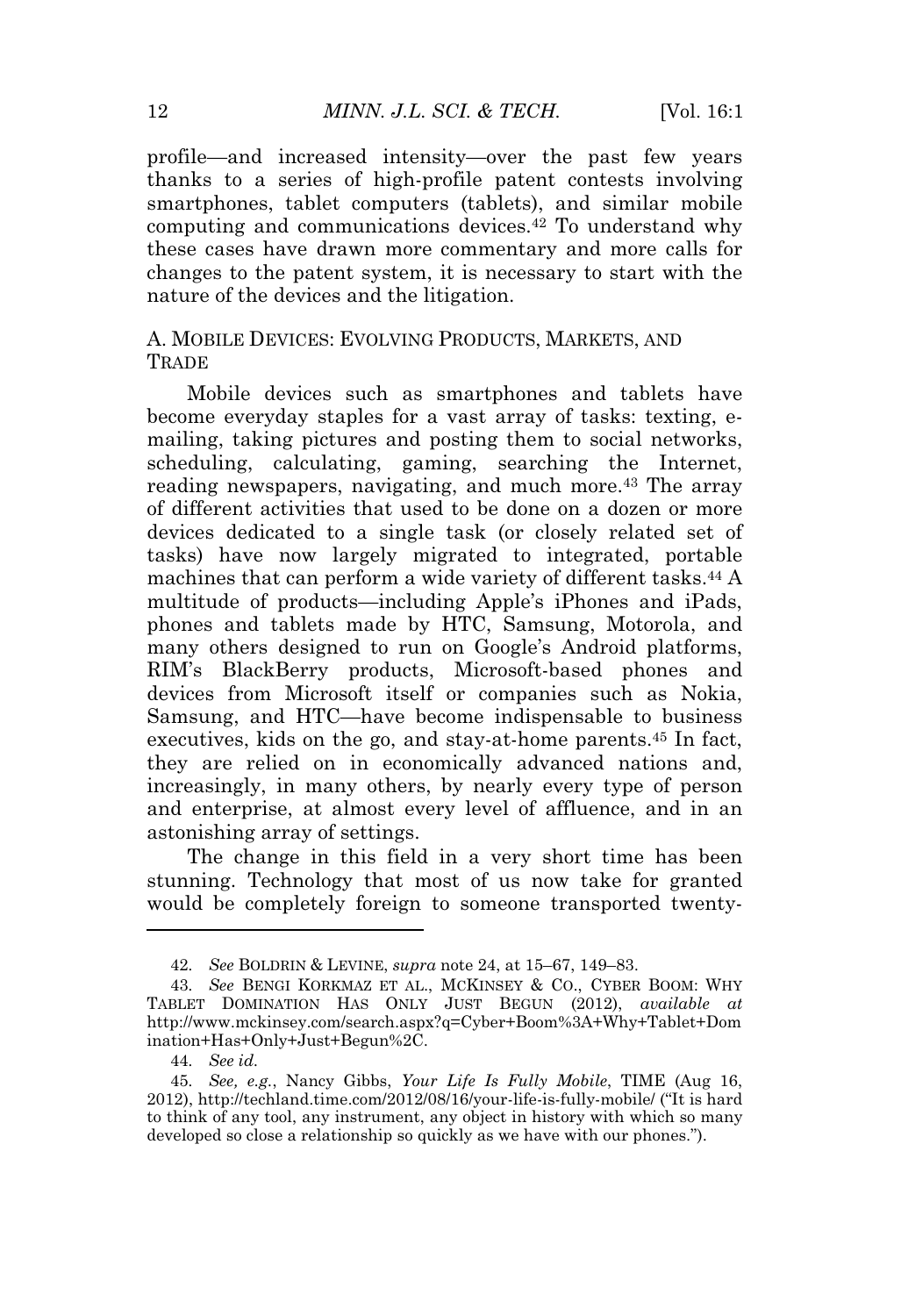five years forward from 1987 to 2012. Contrast today's incredibly flexible, feature-packed, complex little devices with Motorola's Dynatac 8000x, the classic mobile phone of the day, famously shown in the 1987 film *Wall Street* as the device of choice for those at the top of the financial world.<sup>46</sup> The Dynatac served simply as a phone that was not tethered by a cord, weighed about two pounds, could store just thirty numbers, and functioned for only one hour without recharging (a process that took ten hours).<sup>47</sup> The Dynatac cost nearly \$4,000, ten to one hundred times the price of phones today (and a far higher multiple if the original cost is translated into equivalent current-dollar terms).<sup>48</sup>

Very much unlike the original mobile phones, current mobile devices combine an enormous amount of technological know-how in a small physical space, aggregating enormous numbers of advanced components and methods of operation into products easily fitting in a pocket or purse.<sup>49</sup> In addition, the products are evolving rapidly in the look and feel of the experiences they deliver and the attractiveness of their presentation.<sup>50</sup> High-quality video—from games to motion pictures to home creations—now can be seen on small, highly portable screens; sound for songs and speech is now routinely expected with a fidelity that used to be reserved for home sound systems; and every few months, the bar is raised on what consumers expect while the prices of these products continue to fall.<sup>51</sup>

<sup>46.</sup> Sara Breselor, *Gordon Gecko's Cell Phone*, SLATE (Sept. 23, 2010, 12:07 PM), http://www.slate.com/blogs/browbeat/2010/09/23/gordon\_gekko \_s\_cell\_phone.html.

<sup>47.</sup> Peter Ha, *All-Time 100 Gadgets, Communication: Motorola DynaTAC 8000x*, TIME (Oct. 25, 2010), http://content.time.com/time/specials/packages /article/0,28804,2023689\_2023708\_2023656,00.html.

<sup>48</sup>*. See, e.g.*, Ross Cantanzariti, *The Mobile Phone: A History in Pictures*, TECHHIVE (Sept. 29, 2009, 3:10 PM), http://www.techhive.com/article /172837/the\_mobile\_phone\_a\_history\_in\_pictures.html; Ha, *supra* note 47*.* The cost of the Dynatac 8000x in 2012 dollars would be between \$8000 and \$9000. Breselor, *supra* note 46.

<sup>49</sup>*. See* Gibbs, *supra* note 45 ("A typical smartphone has more computing power than Apollo 11 when it landed a man on the moon.").

<sup>50</sup>*. See The Rapid Evolution of Smartphones*, PROTECTCELL BLOG (June 1, 2012), http://www.protectcell.com/Blog/June-2012/The-rapid-evolution-of-sm art-phones.aspx.

<sup>51</sup>*. See* KORKMAZ ET AL., *supra* note 43; Charles Arthur, *PC Boom Is Over as Tablets and Smartphones Take Over, Says IDC*, GUARDIAN (Aug. 30, 2013,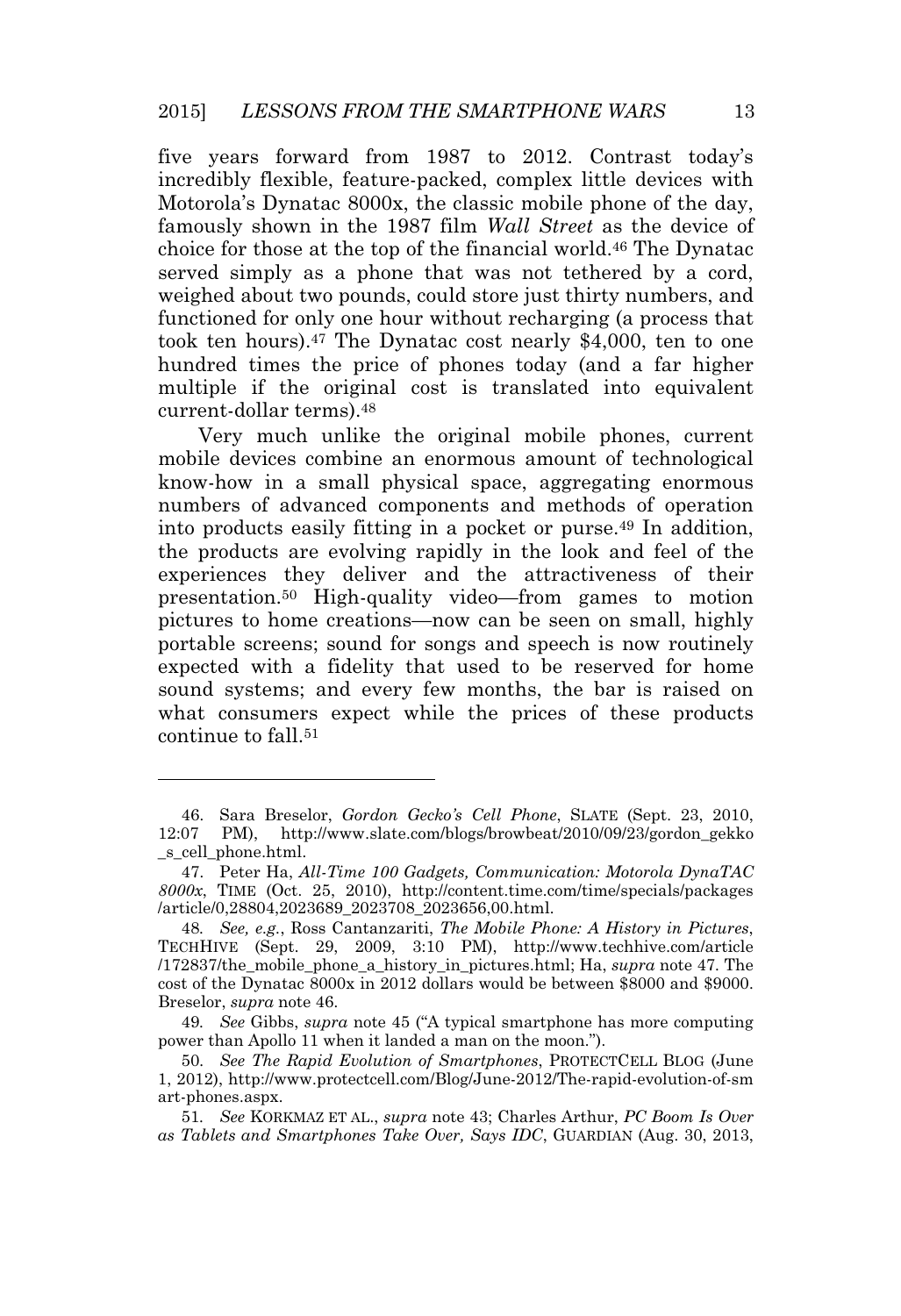As smartphones and tablets have morphed into multifaceted instruments for performing all manner of desired functions, this sector has developed into a booming business. The mobile device sector shipped more than \$200 billion worth of products in 2011 (some sources put this figure considerably higher), and the total is growing rapidly, amounting to roughly \$500 billion in 2012.<sup>52</sup> In addition, mobile devices and their inputs have become major components of international trade.<sup>53</sup> Many devices combine technology developed in the United States with components produced in different parts of the world. Production and assembly are largely concentrated in Asia: in China (for Apple), Korea (for Samsung), or Taiwan (for HTC and Microsoft).<sup>54</sup> Once assembled, the products are sold around the globe, including as imports into the United States.<sup>55</sup>

Annual smartphone sales rose from nearly 500 million units in 2011, to over 700 million units in 2012, to almost one billion units in 2013, and should go well past the billion unit

52*. See, e.g.*, Sarah Perez, *Smart Device Shipments Broke Records in Q3 2012, Reaching 303.6 Million Devices, Expected to Grow to 362 Million in Holiday Quarter*, TECHCRUNCH (Dec. 10, 2012), http://techcrunch.com/2012/12 /10/smart-device-shipments-broke-records-in-q3-2012-reaching-303-6-million -devices-expected-to-grow-to-362-million-in-holiday-quarter/ (estimating over \$300 billion for the last two quarters of 2012 and also estimating smartphonetablet market growth to nearly \$800 billion by 2016); Joe Schneider, *Australia Judge Calls Apple-Samsung Dispute Over 3G 'Ridiculous,'* BLOOMBERG NEWS (Jul. 23, 2012, 2:44 AM), http://www.bloomberg.com/news/2012-07-22/samsung -and-apple-global-patent-fight-moves-to-australia-trial.html (estimating the 2011 handset market figure at \$312 billion); Victoria Slind-Flor, *Samsung, Apple, Disney, Leadscope: Intellectual Property*, BLOOMBERG NEWS (Sept. 24, 2012, 6:00 AM), http://www.bloomberg.com/news/2012-09-24/samsung-apple -disney-leadscope-intellectual-property.html (estimating \$219 billion for smartphone-tablet market in 2011). The smartphone segment alone accounted for sales exceeding \$338 billion in 2013. Joel Rosenblatt, *Samsung Calls One of Its Own at \$2 Billion Apple Patent Trial*, BLOOMBERG NEWS (Apr. 14, 2014, 11:01 PM), http://www.bloomberg.com/news/2014-04-14/samsung-calls-one-of -its-own-at-2-billion-apple-patent-trial.html.

53*. See, e.g.*, Eric Mack, *Are Any Smartphones Not Made in China?,* CNET (Mar. 7, 2012, 3:07 PM), http://www.cnet.com/news/are-any-smartphones-not -made-in-china/ ("For one thing, a smartphone is a complicated device with dozens of components that come from all around the world . . . . Your phone is truly a global citizen . . . .").

<sup>3:08</sup> PM), http://www.theguardian.com/technology/2013/aug/30/pc-boom-over-t ablets-smartphones.

<sup>54</sup>*. Id.*

<sup>55</sup>*. See infra* note 60 and accompanying text.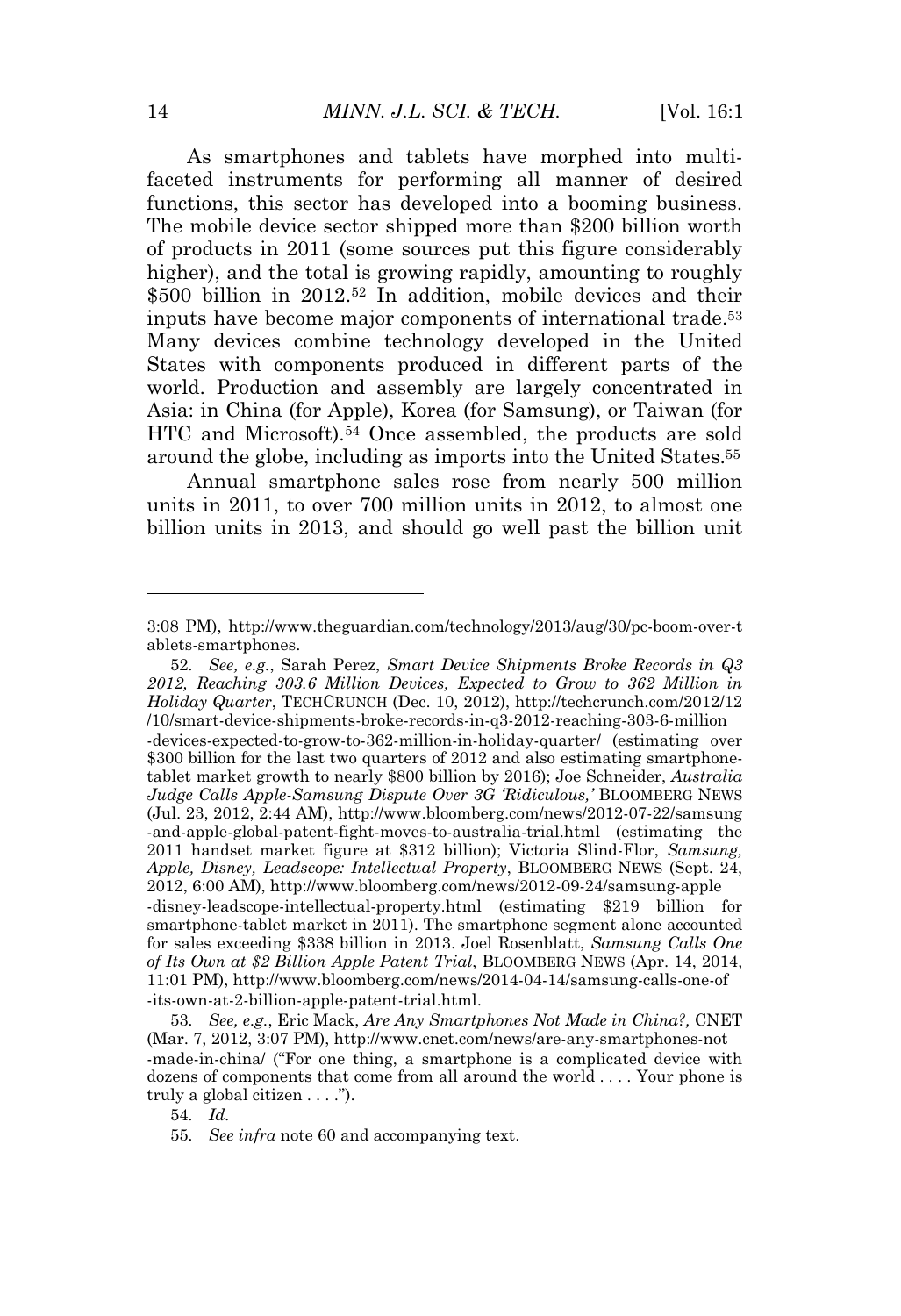mark in 2014.<sup>56</sup> In fact, sales of Android smartphones alone are expected to exceed one billion units in 2014.<sup>57</sup> Smartphone sales worldwide accounted for roughly \$340 billion in sales in 2013.<sup>58</sup> While the United States led the charge to smartphones, passing 100 million smartphone owners shortly after the beginning of 2012, China's smartphone base was expected to be roughly half again as large as the United States by the end of 2012; India, the fastest-growing major market for these devices, is predicted to be a close third within the next four years.<sup>59</sup> U.S. imports of these devices are reported within the category of mobile communications devices, with the most recently available import data running at roughly \$40 billion annually<sup>60</sup> (a figure certainly well below the current number).

#### B. SMARTPHONE PATENT WARS: WHAT AND WHY

With the array of formerly distinct technologies that are joined in these products comes the potential for contests over

57. Press Release, Gartner, Gartner Says Worldwide PC, Tablet and Mobile Phone Combined Shipments to Reach 2.4 Billion Units in 2013 (Apr. 4, 2013), *available at* http://www.gartner.com/newsroom/id/2408515 (projecting 2014 Android shipments at over 1 billion).

58*. See, e.g.*, Rosenblatt, *supra* note 52.

59*. See, e.g.*, Agence Fr. Press, *China to Overtake US as Largest Smartphone Market, India Fourth: IDC*, NDTV GADGETS (Aug. 31, 2012), http://gadgets.ndtv.com/mobiles/news/china-to-overtake-us-as-largest

-smartphone-market-india-fourth-idc-261341; *China Passes 1 Billion Mobile Subscribers, Passes 400 Million Mobile Web Users and Overtakes US as World's Top Smartphone Market*, MOBIFORGE (May 3, 2012), http://mobithinking.com/blog/china-top-mobile-market; Trevor Mogg, *US Smartphone Users Now Over 100 Million, Android Increases Market Share*, DIGITAL TRENDS (Mar. 6, 2012), http://www.digitaltrends.com/mobile/us-smart phone-users-now-over-100-million-android-increases-market-share/.

60*. See, e.g.*, Press Release, U.S. Census Bureau, U.S. International Trade in Goods and Services, Exhibit 8: Imports of Goods by End-Use Category and Commodity (June 2014), *available at* http://www.census.gov/foreign-trade /Press-Release/2014pr/06/exh8.pdf.

<sup>56</sup>*. E.g.*, Mark Brownlow, *Smartphone Statistics and Market Share*, EMAIL MARKETING REP. (Oct. 2012), http://www.email-marketing-reports .com/wireless-mobile/smartphone-statistics.htm; Mark Hamblen, *Smartphone Sales Growing by 45% in 2012, IDC Says*, COMPUTERWORLD (Dec. 4, 2012, 2:15 PM), http://www.computerworld.com/s/article/9234314/Smartphone\_sales \_growing\_by\_45\_in\_2012\_IDC\_says (reporting an estimated 717 million smartphones shipped to vendors during 2012); Felix Richter, *Smartphone Shipments to Top 1 Billion in 2014*, STATISTA (Mar. 27, 2013), http://www.statista.com/chart/1011/connected-device-shipment-forecast/ (providing figures for 2012 and 2013 sales, and forecasting sales of over 1.5 billion units in 2014).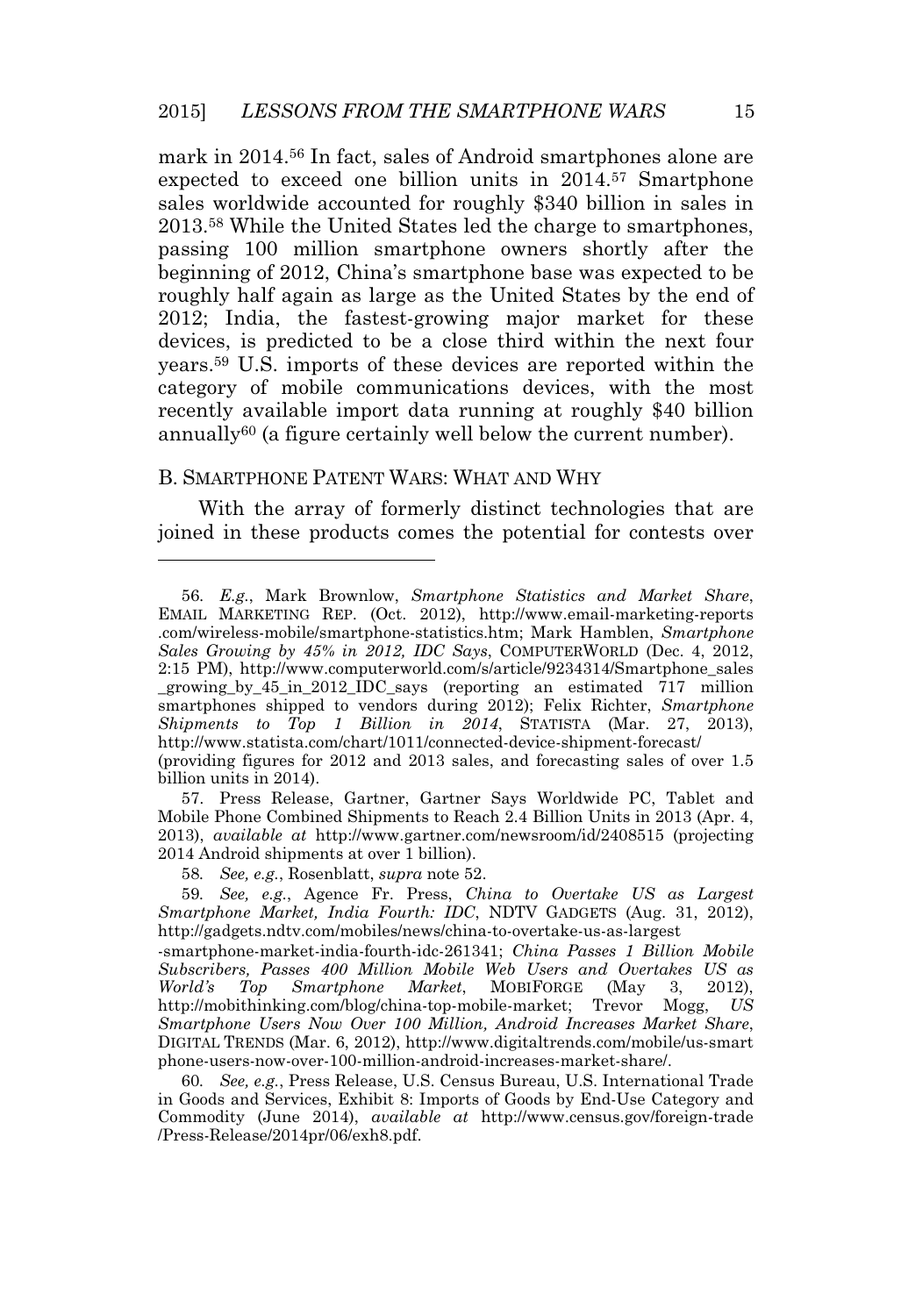the ownership of rights to the innovative products and methods of production they represent.<sup>61</sup> Each mobile device contains at least tens of thousands—probably hundreds of thousands, though it is not clear that the common estimate of 200,000 to  $250,000$  is accurate<sup>62</sup>—of advanced components and methods of operation that are each potentially subject to patent claims.<sup>63</sup> Inevitably, this has given rise to a series of high-profile legal actions, some of which have become headline news.<sup>64</sup> Presently, hundreds of cases are pending among the handful of leading companies, some of which are embroiled in large numbers of cases taking place simultaneously (or nearly so) in a dozen or more countries around the globe.<sup>65</sup> For example, in addition to a very high profile court fight in Silicon Valley, California, Apple and Samsung have been engaged in legal battles in Australia, Japan, Korea, Germany, the United Kingdom, France, Italy, and the Netherlands—as well as before the ITC.<sup>66</sup>

Four aspects of the environment that shape the technology and competition in the smartphone and tablet markets come together to create special problems in the ensuing patent cases.<sup>67</sup> One of these aspects has been considerably noted in this context.<sup>68</sup> Another has been the focus of extensive debate

<sup>61</sup>*. See infra* notes 62–66 and accompanying text

<sup>62.</sup> The accepted figure is not necessarily wrong; the problem, instead, is that it is based on a certain amount of guesswork, rarely explained in clear terms. Whatever the right figure, it clearly is a very large one. *See, e.g.*, RPX Corp., Registration Statement (Form S-1), at 59 (Sept. 2, 2011).

<sup>63</sup>*. See infra* notes 114–22.

<sup>64</sup>*. E.g.*, Susan Decker, *Kodak Loses Patent Suit Against Apple, RIM on Imaging Patent*, BLOOMBERG NEWS (July 20, 2012, 4:44 PM), http://www.bloomberg.com/news/2012-07-20/kodak-loses-case-against-apple -rim-on-imaging-patent.html; Ashby Jones & Jessica E. Vascellaro, *Apple v. Samsung: The Patent Trial of the Century*, WALL ST. J. (Jul. 24, 2012, 1:01 PM), http://online.wsj.com/news/articles/SB10000872396390443295404577543 221814648592.

<sup>65</sup>*. See infra* note 66 and accompanying text.

<sup>66</sup>*. See* Scott Martin, *Consumers Likely to Feel Apple Defeat of Samsung*, USA TODAY (Aug. 27, 2012, 3:45 PM), http://usatoday30.usatoday.com/tech /news/story/2012-08-25/apple-samsung-patent-trial-impact/57332198/1; Steven J. Vaughan-Nichols, *Apple's Worldwide War on Samsung and Android,* ZDNET (Nov. 30, 2011, 9:09 AM), http://www.zdnet.com/blog/open-source /apples-worldwide-war-on-samsung-and-android/9945.

<sup>67</sup>*. See infra* notes 72–108 and accompanying text.

<sup>68</sup>*. See infra* notes 72–78 and accompanying text.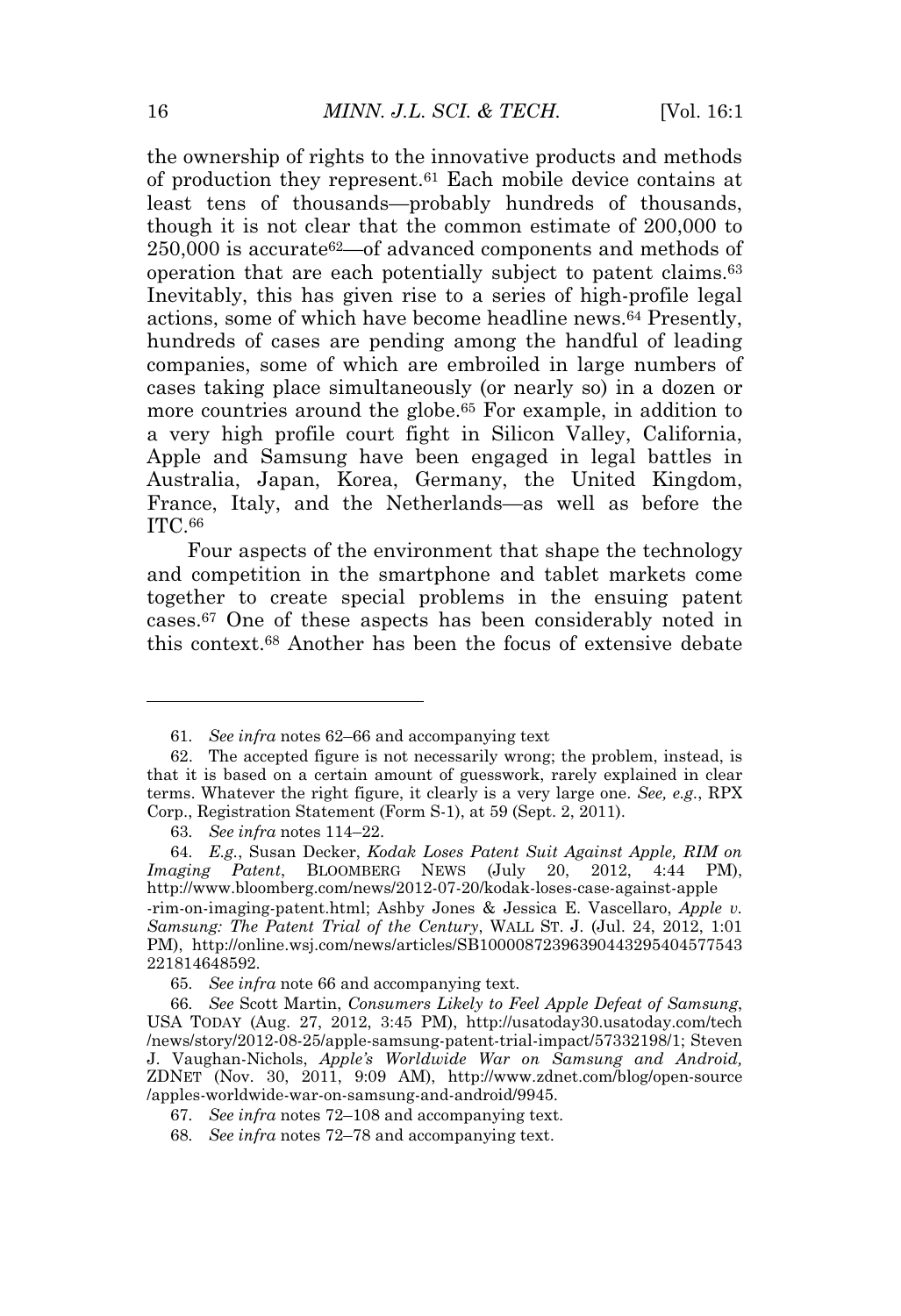in relation to a different set of cases.<sup>69</sup> The two other aspects are observed in passing, but less frequently addressed as core problems in the current patent wars.<sup>70</sup>

First, the technology simply offers an extraordinary number of opportunities for fights over who is infringing whose legal rights. Designs are complicated, many different components and methods of operation are joined together, and the number of different patent claims potentially implicated in the devices makes every device a potential infringement of someone else's patent rights.<sup>71</sup> The creator of any of these devices, hence, confronts what critics of the current system have dubbed a "patent thicket"—and, unlike Br'er Rabbit's story, this thicket is not one the designers and producers see as a safe haven.<sup>72</sup>

In most settings where companies have potentially offsetting claims against one another, accommodations will be worked out with cross-licensing arrangements rather than spending the time, money, and energy to litigate the underlying legal and factual issues.<sup>73</sup> Where so very many

71*. See infra* notes 115–23 and accompanying text.

72*. E.g.*, BESSEN & MEURER, *supra* note 11, at 120–32; Carl Shapiro, *Navigating the Patent Thicket: Cross Licenses, Patent Pools, and Standard-Setting*, *in* 1 INNOVATION POLICY AND THE ECONOMY 119 (Adam B. Jaffe et al. eds., MIT Press 2001); Michael A. Heller & Rebecca S. Eisenberg, *Can Patents Deter Innovation? The Anticommons in Biomedical Research*, 280 SCIENCE 698, 698–701 (1998) (highlighting the problem in a biomedical context); Adam Mossoff, *The Rise and Fall of the First American Patent Thicket: The Sewing Machine War of the 1850s*, 53 ARIZ. L. REV. 165 (2011); James Bessen, *Patent Thickets: Strategic Patenting of Complex Technologies*, (Research on Innovation, Working Paper No. 0401, 2004), *available at* http://www.researchoninnovation.org/thicket.pdf.

73*. E.g.*, Shapiro, *supra* note 23. Even where parties initially see an advantage in litigating patent claims, once the outlines of likely judicial dispositions become clear, parties with competing claims are likely to settle through cross-licensing or cross-licensing-plus deals. This helps explain the recent rash of settlements for companies holding different patents on technologies used in smartphones and related products. *See, e.g.*, Simon Johnson, *Samsung to Pay Ericsson \$650 Mln Plus Royalties to End Patent Spat*, REUTERS (Jan. 27, 2014, 7:48 AM), http://www.reuters.com/article /2014/01/27/ericsson-samsung-idUSL5N0L10H620140127; Lee & Cheng, *supra* note 16; Min-Jeong Lee & Don Clark, *Samsung, Cisco Sign Cross-License Pact for Tech Patents*, WALL ST. J. (Feb. 5, 2014, 4:30 PM), http://www.wsj.com /articles/SB10001424052702304680904579365220297306100; Parnell, *supra* note 16.

<sup>69</sup>*. See infra* notes 79–84 and accompanying text.

<sup>70</sup>*. See infra* notes 85–108 and accompanying text.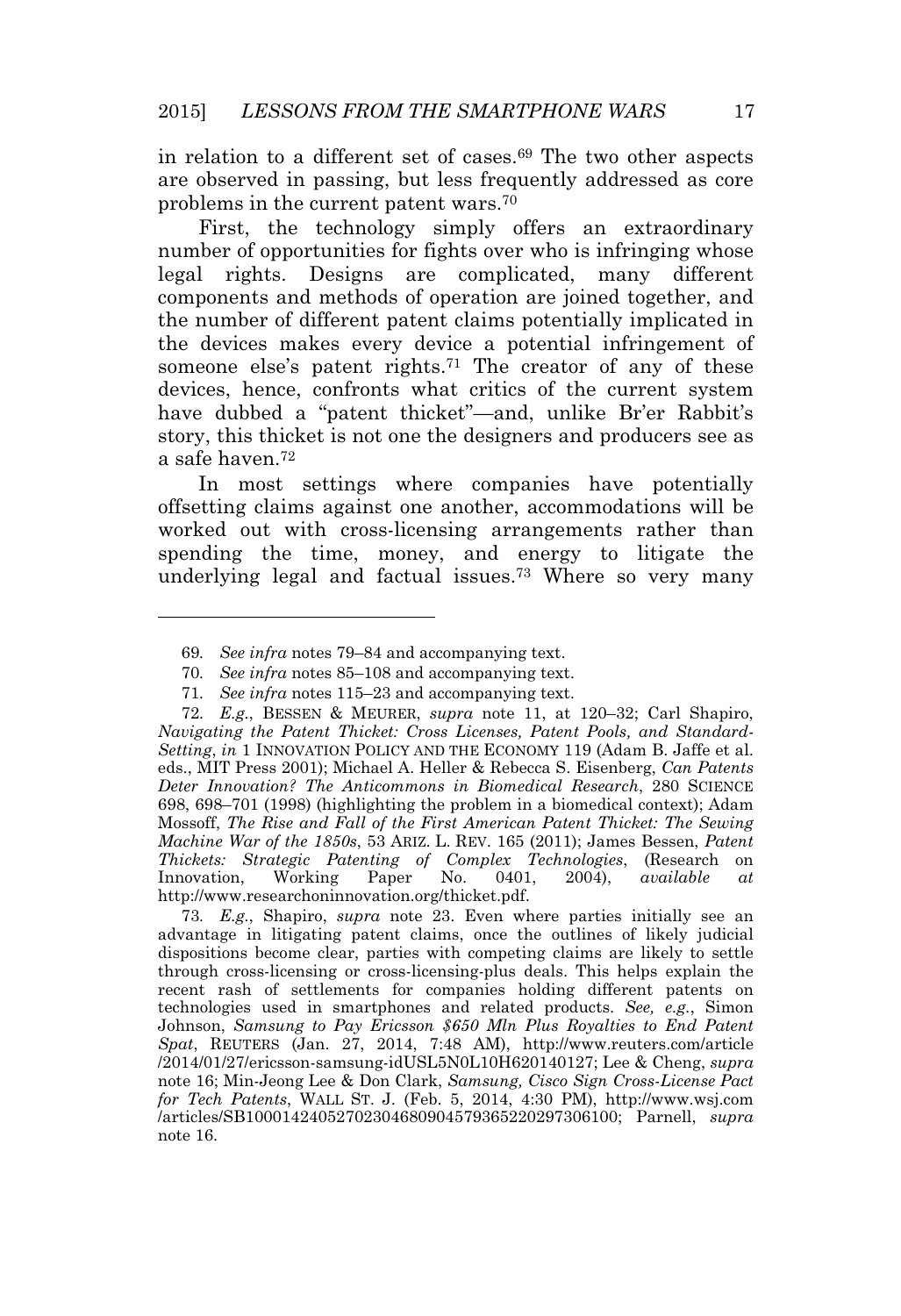firms might have patented technology embedded in the product, however, and where the value of different collections of property rights can be quite disparate, such accommodations cannot always be arranged. The costs of identifying the potential patent claims and rights owners, the validity of the claims, the likelihood that a claim is infringed and of negotiating with the various owners of potentially infringed claims in these settings often could exceed the value of the product itself.<sup>74</sup> While cross-licensing agreements covering broad classes of innovations among likely holders and users of patented technologies are the general answer to the problems associated with these administrative costs, this approach will not necessarily be availing if all the patented methods and components from all the potential claimants are not included.<sup>75</sup>

The potential for problems in negotiating practical accommodations is exacerbated when one party enjoys a particular, significant market advantage because of a given feature arguably protected by patent rights or when one of the parties is neither a holder of patent rights nor producer of the products.<sup>76</sup> Recognition of this point has led to a growing concern with the role of non-practicing entities (NPEs), expressed by, among others, Justices Kennedy, Stevens, Souter, and Breyer in *eBay Inc. v. MercExchange, L.L.C*. <sup>77</sup> This concern is discussed in Part III.

A second problem in these cases is that the rapid evolution of the products, with new features constantly being added and old features updated, makes it both more likely that there will be potential new infringement claims and more likely that old infringement claims may be outdated by the time the litigation is concluded or shortly afterward.<sup>78</sup> Even relatively slow

<sup>74.</sup> While many commentators looking at this sector have emphasized the problems facing innovators who confront large numbers of potential patent claims, it also is worth noting that past innovators also faced problems in this setting, as the administrative costs of enforcement also may be large relative to the gains. *See, e.g.*, Christina Mulligan & Timothy B. Lee, *Scaling the Patent System*, 69 N.Y.U. ANN. SURV. AM. L. 289, 289–97 (2012).

<sup>75</sup>*. See generally* U.S. DEP'T OF JUSTICE & FED. TRADE COMM'N, ANTITRUST ENFORCEMENT AND INTELLECTUAL PROPERTY RIGHTS: PROMOTING INNOVATION AND COMPETITION, ch. 3 (2007).

<sup>76</sup>*. See infra* Part III; *see also infra* note 77.

<sup>77</sup>*. See, e.g.*, *eBay Inc. v. MercExchange, L.L.C.*, 547 U.S. 388, 395–96 (2006) (Kennedy, Stevens, Souter & Breyer, J.J., concurring).

<sup>78</sup>*. See infra* Part III.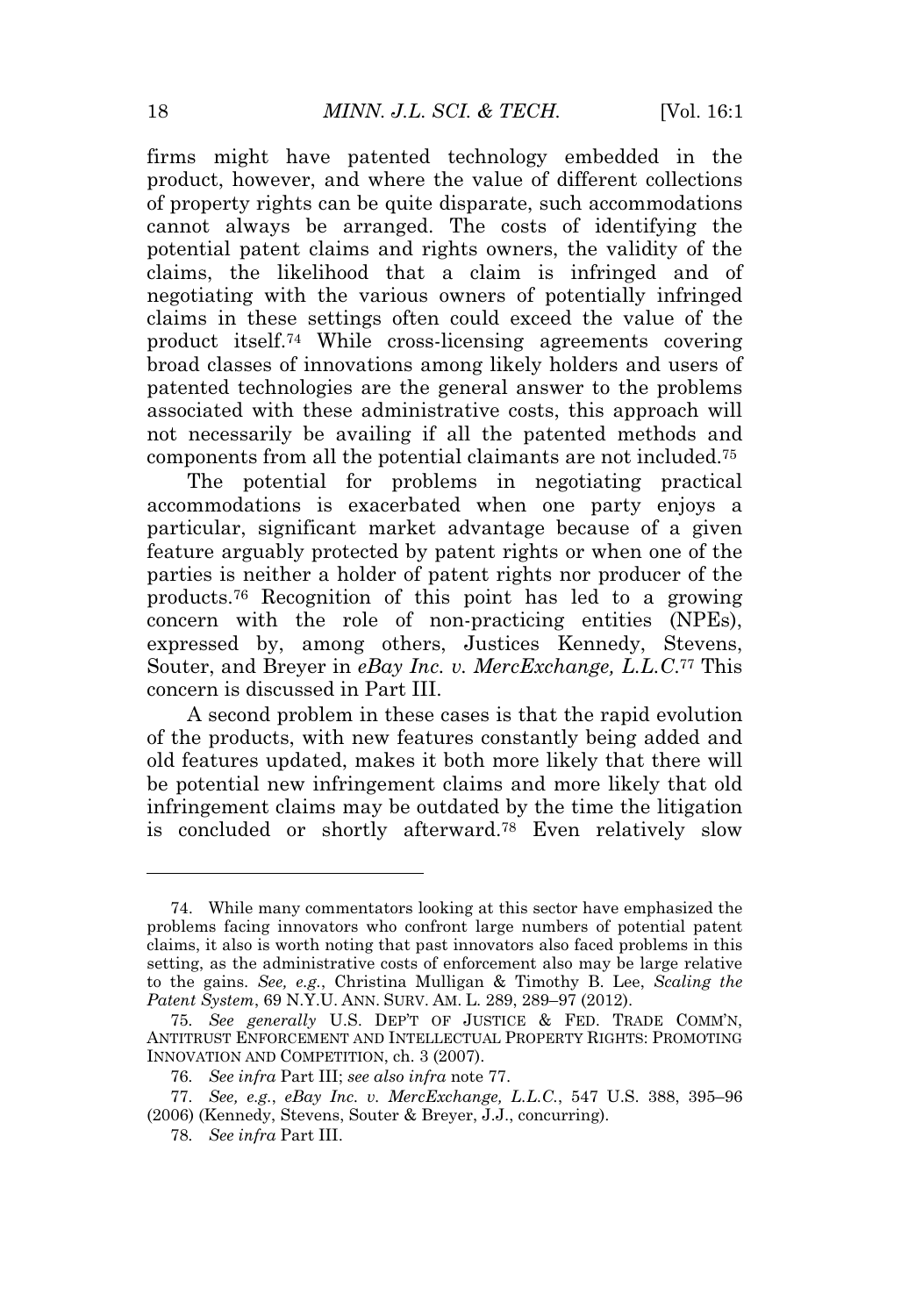changes in this sector occur at a fairly rapid rate by ordinary industry standards.<sup>79</sup> Apple, a company well-known for taking a longer time for its new product releases, still has been updating and altering its iPhone series on an annual basis, while many other mobile device manufacturers have released new models on a much faster pace, at times coming out with new products every few months.<sup>80</sup>

The very rapidity of change in the mobile device sector is in one sense a strong inducement to file claims, especially if the relief available encompasses the exclusion of infringing products from sale in a key market such as the United States.<sup>81</sup> Because the product cycles are relatively short, the costs associated with being excluded from the market for even a fairly short time are relatively high.<sup>82</sup> Demand for a given product is quite time-limited, and market leadership can change quickly, as firms like Nokia, Motorola, and RIM, among others, have discovered.<sup>83</sup> For the same reason, the costs from having to compete against an infringing product for even a fairly short time also can be high. From both sides of an infringement claim, then, there is a special sensitivity to both the impact of an injunction or exclusion order and the effect of its timing.

Third, at least some parts of the mobile device sector (particularly at the platform level), exhibit a winner-take-most quality.<sup>84</sup> Rather than maintaining even fragmentation among

<sup>79</sup>*. See infra* note 80 and accompanying text.

<sup>80</sup>*. E.g.*, Eric M. Zeman, *HTC Commits to Upgrading 7 Smartphones to Android 4.0*, PHONESCOOP (Nov. 7, 2011, 10:28 AM), http://www.phonescoop.com/articles/article.php?a=9231 (discussing HTC product updates); Tong Zhang, *IDC: Smartphone Market Growth Strong; Samsung Leads Apple*, MOBILETECHREVIEW FORUM (July 27, 2012, 9:55 AM), http://www.mobiletechreview.com/ubbthreads/showflat.php?Number=43052.

<sup>81</sup>*. See infra* Part III.

<sup>82</sup>*. See infra* Part III.

<sup>83</sup>*. E.g.*, Evan Niu, *Visualized: The Rise and Fall of Nokia and RIM at the Hands of Apple*, MOTLEYFOOL (July 2, 2012), http://www.fool.com /investing/general/2012/07/02/visualized-the-rise-and-fall-of-nokia-and -rim-at-t.aspx; Peter Svensson, *In Fall Apple Season, Rival Phone Makers Struggle*, YAHOO! NEWS (Sept. 5, 2012, 7:14 PM), http://news.yahoo.com /fall-apple-season-rival-phone-makers-struggle-220719157--finance.html.

<sup>84.</sup> For a discussion of the role of winner-take-most markets in another context, see, for example, Nicholas Economides, *The Microsoft Antitrust Case: Rejoinder*, 1 J. INDUSTRY COMPETITION & TRADE 7–15 (2001); S. J. Liebowitz & Stephen E. Margolis, *Network Externality: An Uncommon Tragedy*, 8 J. ECON. PERSP. 133 (1994).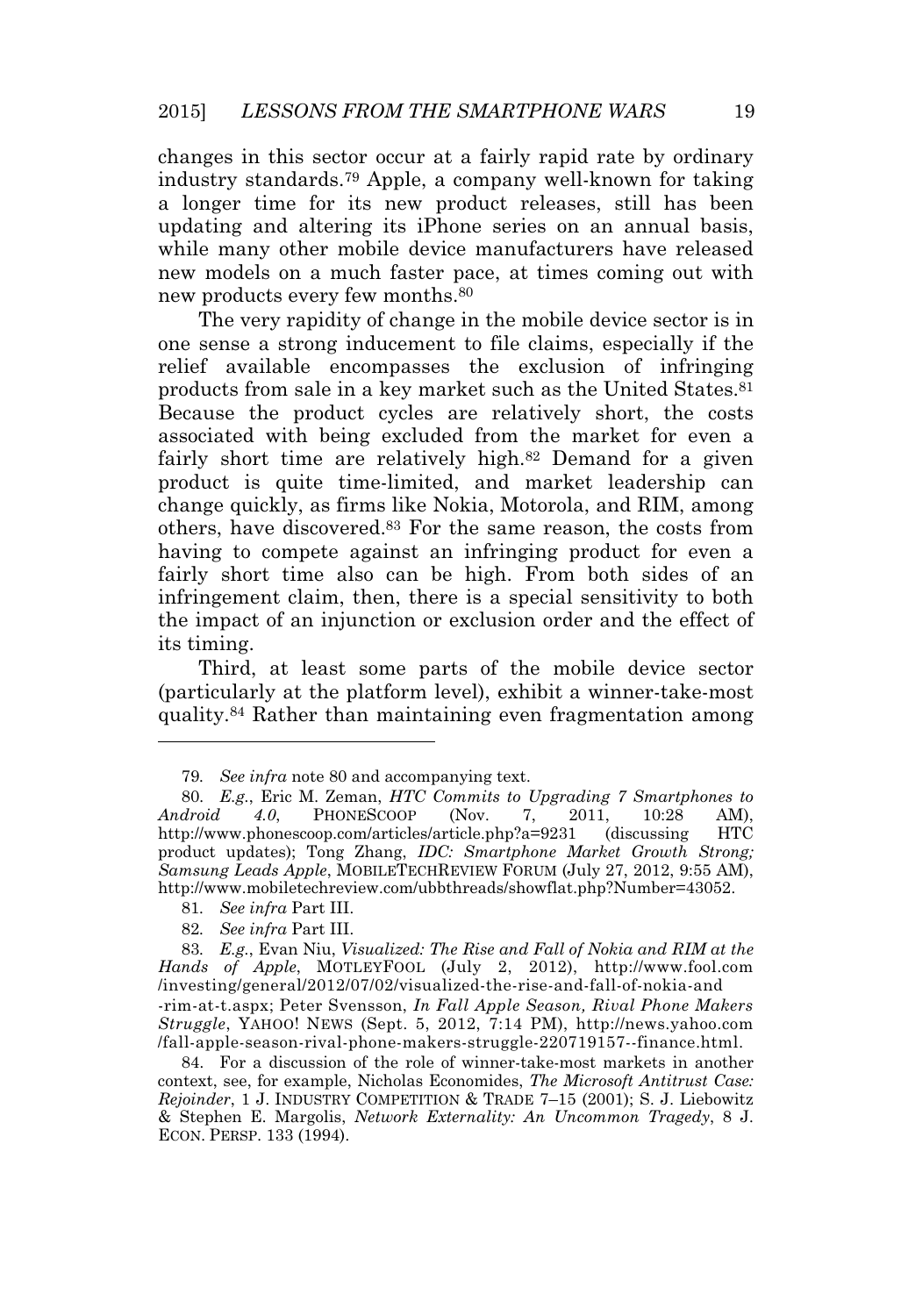many types of platforms, the mobile device markets seem to shift substantially toward one dominant platform—at different times Symbian's operating system (used by Nokia), Apple's iOS, or Google's Android operating system (or, in sales to businesses, the BlackBerry OS)—as technologies (and products built on them) evolve.<sup>85</sup>

To some extent, a large market share for the market leader in this sector reflects classical economic factors such as scalerelated returns on large investments in technology, including its design, needed to make an operating system (and products based on it) work well for the complex set of consumer demands each of these devices must satisfy.<sup>86</sup> Another explanation for large market share relies on the value of the whole ecosystem, not simply one aspect such as the particular device or specific quality of a version of the operating system, but the whole set of applications and related devices that operate best with it.<sup>87</sup> This was the argument for Microsoft's dominance in the PC realm for so many years, advanced both by those who saw that dominance as a threat to competition and by those who saw it as a transitory (and efficient) characteristic of this sort of market.<sup>88</sup>

While technical explanations for market dominance focused on economies of scope and scale doubtless capture some of what accounts for changes in the mobile device sector, these are not wholly satisfactory explanations.<sup>89</sup> Other factors, such as shifts in consumer taste and the degree of consumer

<sup>85</sup>*. See, e.g.*, Kofi Bofah, *Research in Motion Is Trading Off Hope*, SEEKING ALPHA (Jan. 10, 2013, 12:06 PM), http://seekingalpha.com/article /1105341-research-in-motion-is-trading-off-hope (suggesting a smartphone market in which two systems dominate).

<sup>86</sup>*. See, e.g.*, Michael L. Katz & Carl Shapiro, *Systems Competition and Network Effects*, 8 J. ECON. PERSP. 93, 93–95 (1994); Bofah, *supra* note 85 (discussing Apple's and Android's dominance of the smartphone market).

<sup>87</sup>*. See* Katz & Shapiro, *supra* note 86, at 93–94.

<sup>88</sup>*. E.g.*, Michael L. Katz & Carl Shapiro, *Antitrust in Software Markets, in* COMPETITION, INNOVATION AND THE MICROSOFT MONOPOLY: ANTIRUST IN THE DIGITAL MARKETPLACE 29–31 (Jeffrey A. Eisenach & Thomas M. Lenard eds., Kluwer 1999); John E. Lopatka & William H. Page, *Microsoft, Monopolization, and Network Externalities: Some Uses and Abuses of Economic Theory in Antitrust Decision Making*, 40 ANTIRUST BULL. 317, 333, 335–40 (1995); William H. Page, *Microsoft and the Limits of Antitrust*, 6 J. COMPETITION L. & ECON. 33, 37–40 (2010); Richard Schmalensee, *Antitrust Issues in Schumpeterian Industries*, 90 AM. ECON. REV. 192 (2000).

<sup>89.</sup> Katz & Shapiro, *supra* note 86, at 94.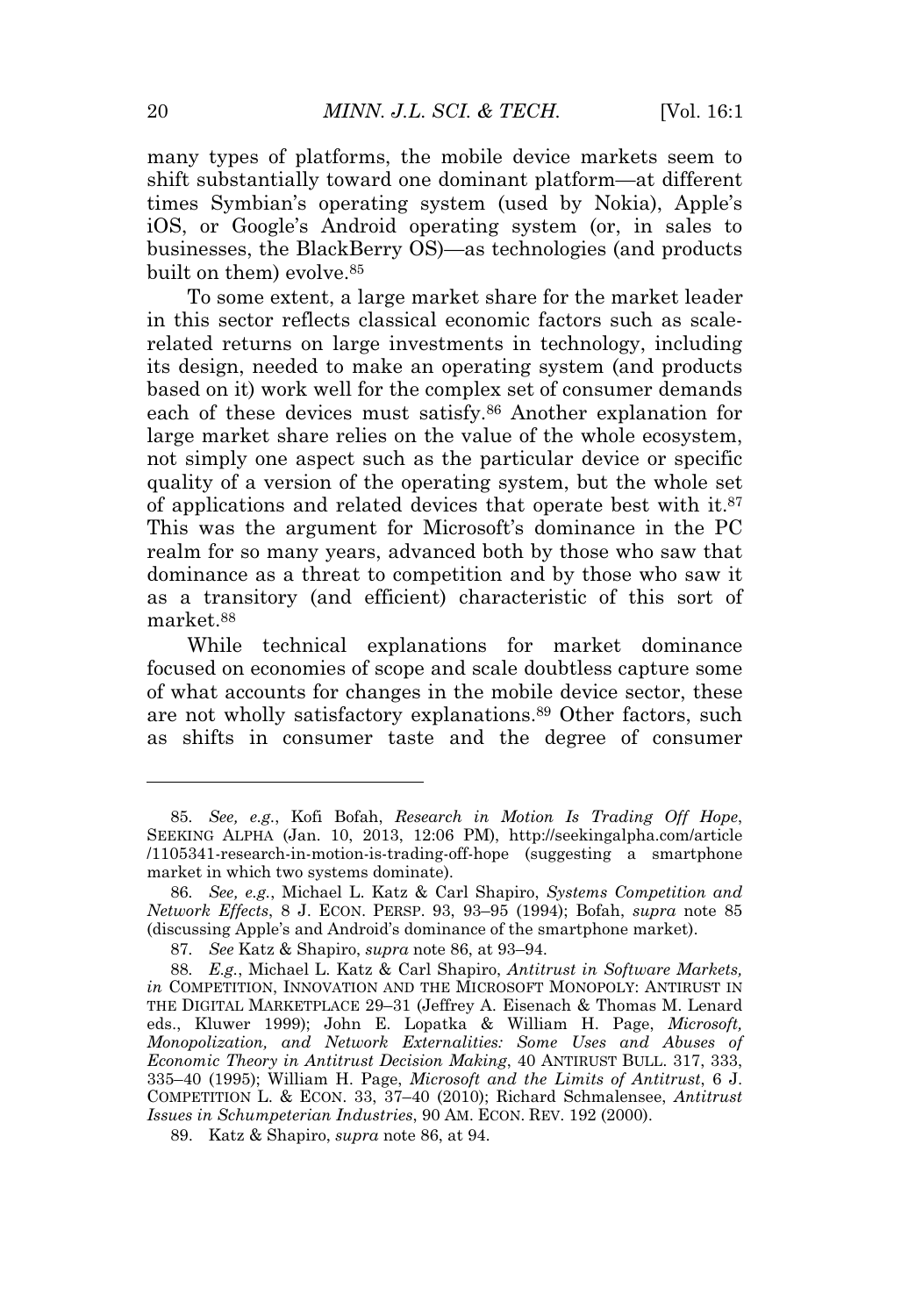commitment to the systems themselves also play roles in the results observed in this sector.<sup>90</sup> Even though consumers do switch from one system or platform to another, there is resistance to such change, evidenced by surveys showing high levels of consumer loyalty.<sup>91</sup> But there also is a strong pull toward the leading platform and the most popular devices that would not be observed without consumers abandoning one platform or product group to embrace a currently more attractive one.<sup>92</sup>

Fourth, some (perhaps many) of the components and methods of operation that are combined in these products are strained fits with the core principles of the patent system—in some cases, likely failing to satisfy central requirements of the patent system as traditionally understood.<sup>93</sup> Design features for smartphones and tablet computers, at least at present, are selected from a limited array of options, even though the ways in which particular features are combined and the specific mechanisms for implementing some of them leave scope for innovation.<sup>94</sup> For example, Apple received a patent covering the use of a rectangular shape with rounded corners for the design of a smartphone.<sup>95</sup> This was a major attribute of one of Apple's

<sup>90</sup>*. See id.* at 93–95, 109 (explaining how consumers benefit by only using one network); *see also* Mary Beth Quirk, *Apple & Amazon Top This Year's Brand Loyalty Survey, Blackberry Hangs on in Last Place*, CONSUMERIST (Oct. 26, 2012), http://consumerist.com/2012/10/26/apple-amazon-top-this-years -brand-loyalty-survey-blackberry-hangs-on-in-last-place/ (discussing how Apple is rising in popularity as Blackberry is falling in popularity).

<sup>91.</sup> Quirk, *supra* note 90.

<sup>92</sup>*. See, e.g.*, Michael Kan, *Samsung Smartphone Sales Surge, Apple Gets a Tiny Boost from iPhone 5s*, TECHHIVE (Nov. 14, 2013, 2:10 AM), http://www.techhive.com/article/2063540/samsung-smartphone-sales-surge -while-apple-gets-a-small-boost-from-iphone-5s.html.

<sup>93</sup>*. See infra* notes 94–102 and accompanying text.

<sup>94</sup>*. See* JOEL R. REIDENBERG & JAMELA DEBELAK, CTR. ON LAW & INFO. POLICY, THE IMPACT OF THE ACQUISITION AND USE OF PATENTS ON THE SMARTPHONE INDUSTRY 21–25 (2012), *available at* www.wipo.int/export /sites/www/ip-competition/en/studies/clip\_study.pdf.

<sup>95</sup>*. E.g.*, Chris Foresman, *Apple Awarded Design Patent for Actual Rounded Rectangle*, ARS TECHNICA (Nov. 7, 2012, 11:15 AM), http://arstechnica.com/apple/2012/11/apple-awarded-design-patent-for-actual -rounded-rectangle/. Although its consistency with patent law will no doubt be debated, this patent grants clearer protection to the design features that were claimed by Apple under two different patents (U.S. Patent No. 504,889 (filed Mar. 17, 2004), U.S. Patent No. 593,087 (filed July 30, 2007)) in the litigation with Samsung. *Id.*; Steve Wildstrom, *Pinch-to-Zoom and Rounded Rectangles:*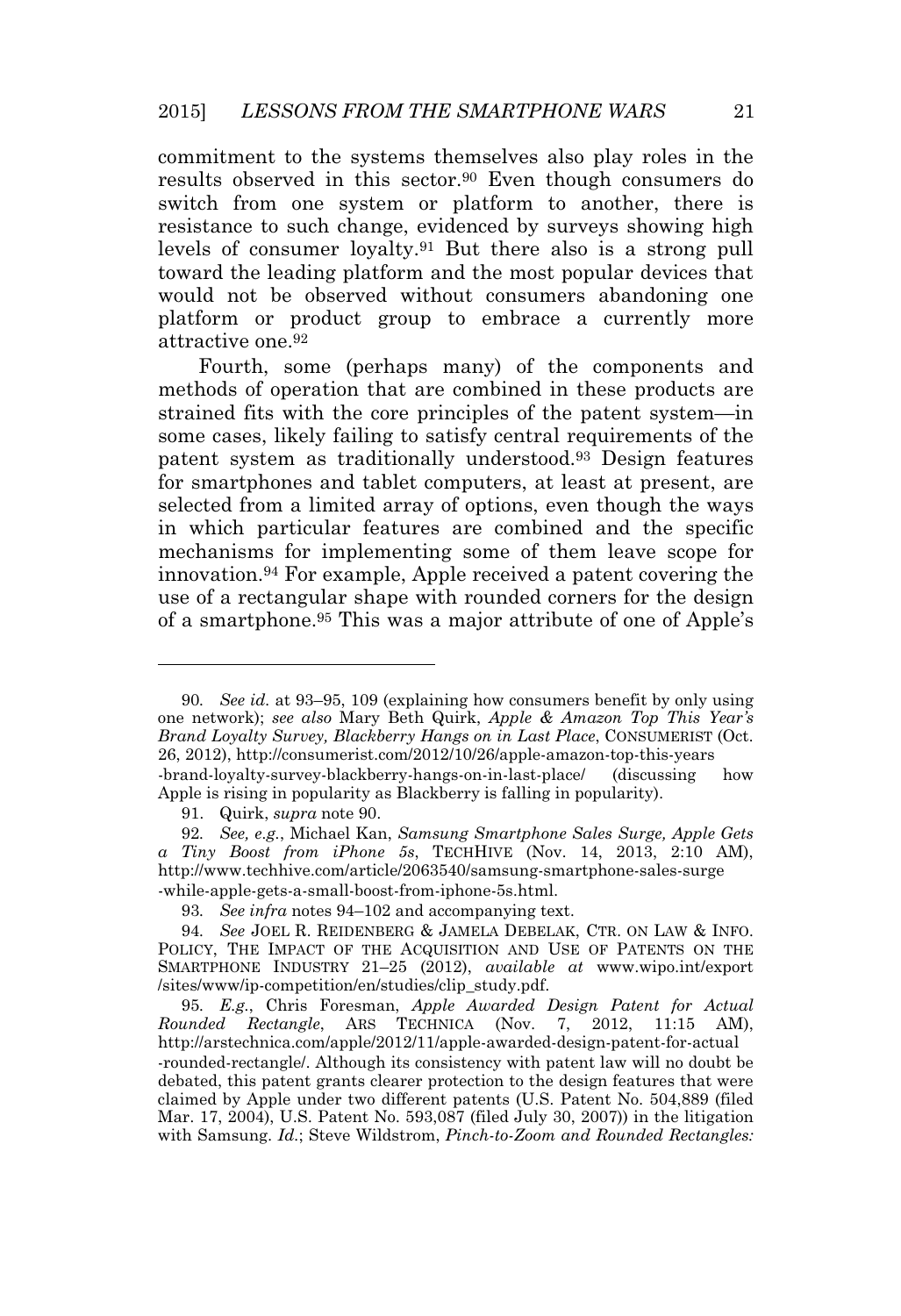design patents asserted in the litigation against Samsung.<sup>96</sup> The rectangular-shape-with-rounded-corners claim was not ultimately the basis for the California jury's award,<sup>97</sup> but the grant of a patent for what seems so obviously one of the more likely choices for the shape of these products exposes some of the difficulties with design patent protections in fields like the mobile device sector.<sup>98</sup>

More importantly, technical patents (the "utility" patents at the core of all patent systems) also present problems in the smartphone sector.<sup>99</sup> In part, the problem here is the difficulty of finding the novelty and nonobviousness required for utility patents when so many different claims are made on so narrow a range of technical considerations.<sup>100</sup> The problem is not that the case for patent protection as a spur to innovation is lower in this area because so many of the advances most important to smartphone and tablet functioning have already been made, or because producers of these products in large measure distinguish their offerings not by leaps in innovation but by design, marketing, and smaller innovative steps.<sup>101</sup> There are

97. Burnette, *supra* note 96.

98*. See* Foresman, *supra* note 95 (describing the Apple design as "a literal rounded rectangle"); Anna Leach, *Apple Is Granted a Patent on the Rectangle. No, Really*, REGISTER (Nov. 8, 2012), http://www.theregister.co.uk/2012 /11/08/apple\_rectangle\_rounded\_corners/.

99*. See* REIDENBERG & DEBELAK, *supra* note 94 (using Apple as an example to note how new entrants to the cellphone market dramatically increase their patent portfolios, which include utility patents).

100*. See id*. at 13–16 (highlighting the increase in patent grants in the cellphone market).

101. *E.g.*, Charles Duhigg & Steve Lohr, *The Patent, Used as a Sword*, N.Y. TIMES, Oct. 8, 2012, at A1 (quoting Judge Richard Posner); James Kendrick, *Has Smartphone Technology Hit the Wall?*, ZDNET (Apr. 18, 2011, 6:31 PM), http://www.zdnet.com/blog/mobile-news/has-smartphone-technology-hit-the -wall/1987; David Talbot, *The New Smartphone Incrementalism*, MIT TECH. REV. (Sept. 7, 2012), http://www.technologyreview.com/news/429117/the-new

*What the Jury Didn't Say*, TECH.PINIONS (Aug. 29, 2012), http://techpinions.com/pinch-to-zoom-and-rounded-rectangles-what-the-jury -didnt-say/9465.

<sup>96</sup>*. E.g.*, Ed Burnette, *The Verdict Is in: Samsung vs. Apple*, ZDNET (Aug. 25, 2012), http://www.zdnet.com/the-verdict-is-in-samsung-vs-apple-700000 3163/; Wildstrom, *supra* note 95 (describing the treatment of patent claims covering rectangular shape and rounded corners for the iPad, under design patent U.S. Patent No. 504,889 (filed Mar. 17, 2004), and for the iPhone, under design patent U.S. Patent No. 593,087 (filed July 30, 2007)).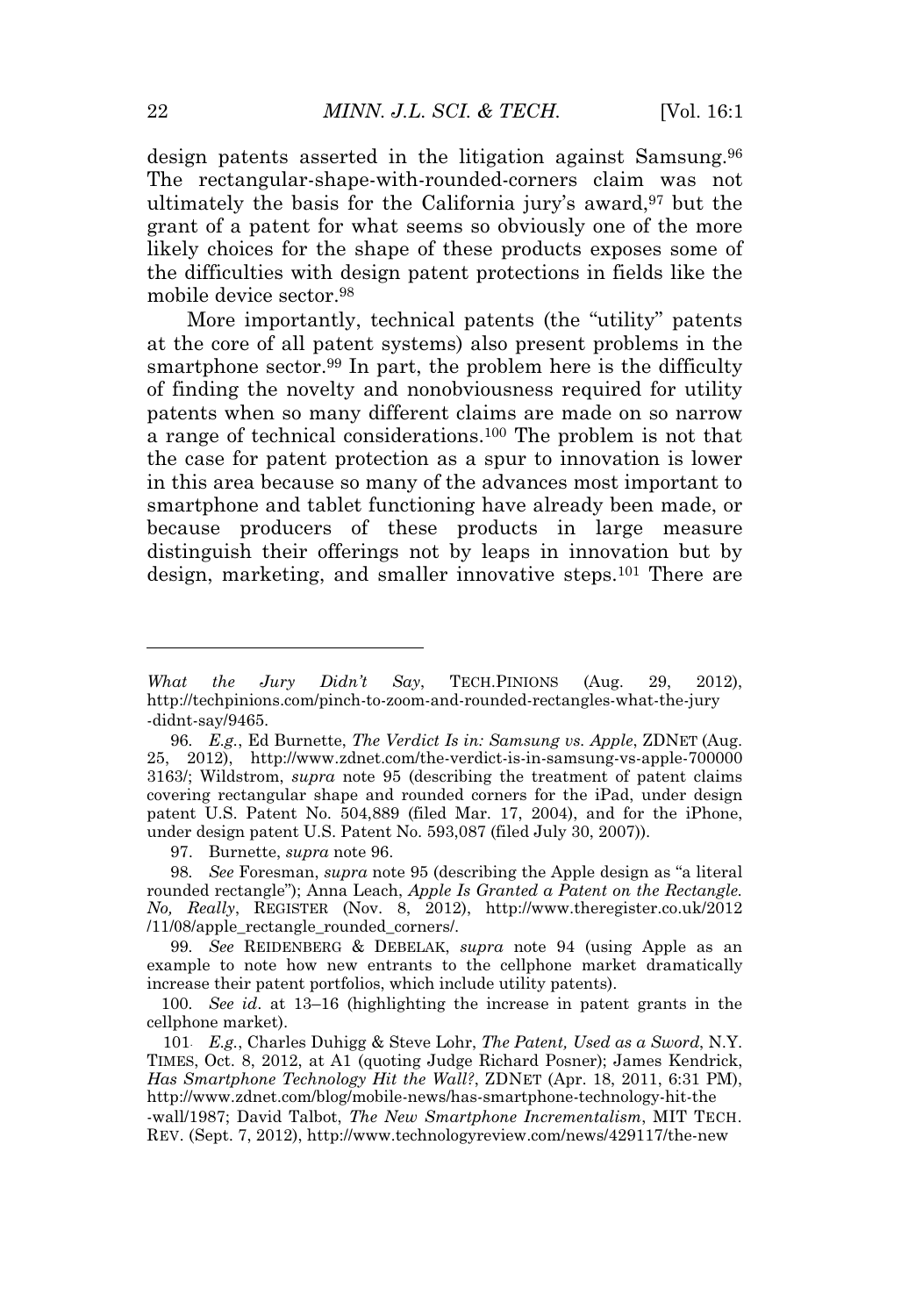still many advances to make in this arena—in materials and other components, in methods of operation, and in arrangement of matter to create new options for the devices—and often these will be secured only through the sort of investments that intellectual property rights stimulate and reward.<sup>102</sup>

Instead, the problem in relation to the patents affecting smartphone and tablet design and production is that the quality of at least some patent grants is questionable, and that lax standards in this setting magnify difficulties in a system that cannot be error free.<sup>103</sup> The "impacted" quality of the patents implicated in the production of smartphones and related devices, together with the short product cycles, high returns to leaders, and low quality of many (though surely not all) patents, creates a significant potential for "hold-up" problems if the legal system does not accurately and predictably sort through the legal claims.<sup>104</sup> While there is a strong case for patent protection for novel inventions, protection for inventions that do not represent significant advances (inventions that do not in fact meet the tests for patent grant) generates costs without compensating social benefit.<sup>105</sup> The risk of a crippling damage award or injunction that takes a key product off the market to protect a patent claim of dubious merit is both especially serious in this setting and especially likely, making the expected error costs of a generally effective patent system far higher here than in much of patent litigation.<sup>106</sup> That may explain why such a high

<sup>-</sup>smartphone-incrementalism/ (explaining how the present cellphone market is "less about dramatic breakthroughs . . . and more about gaining market buzz")*.*

<sup>102</sup>*. See generally* Duhigg & Lohr, *supra* note 101 (quoting a statement from a former Apple Executive: "If we can't protect our intellectual property, then we won't spend millions creating products like the iPhone").

<sup>103</sup>*. Id.* (noting that the patent office is "overworked, understaffed . . . [and that] some of their work is subjective").

<sup>104</sup>*. E.g.*, Michael Risch, *Software Patents and the Smartphone*, PRAWFSBLAWG (Nov. 15, 2012, 10:39 AM), http://prawfsblag.blogs.com/2012 /11/software-patents-and-the-smartphone.html. For a discussion on the relation of the problematic nature of low patent quality to error rates and types in dispute resolution, see *infra* Part III.

<sup>105</sup>*. See* Lohr, *supra* note 4 ("[S]martphone patent battles are enabled by lots of trivial patents . . . . In the end, consumers may be the losers.").

<sup>106</sup>*. See id*. ("Smartphones are very different. An infringement ruling can slow a rival down for a few months  $\dots$ .").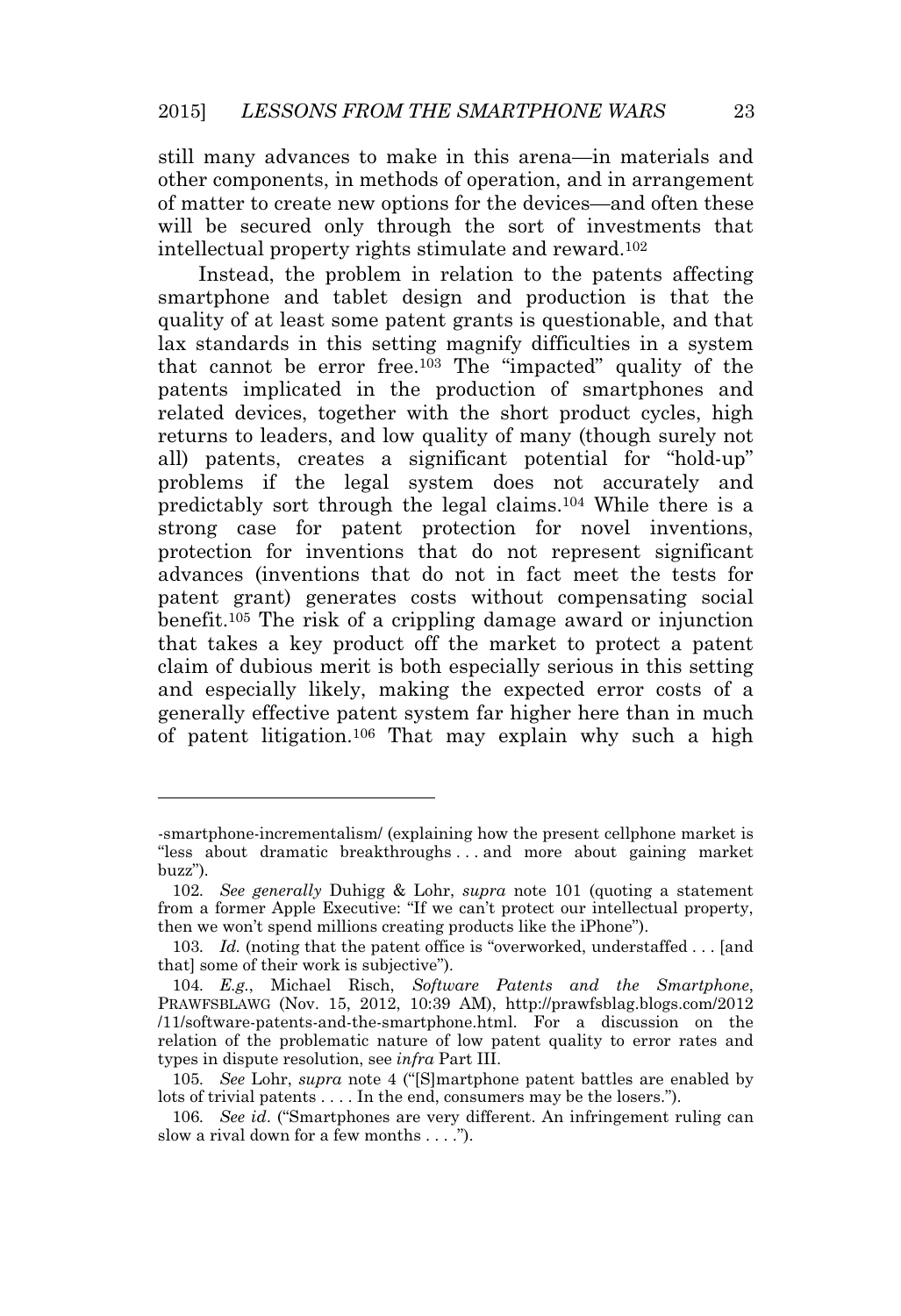proportion of patent litigation targets makers of smartphones and related devices.<sup>107</sup>

#### III. TROLLING FOR ANSWERS IN THE THICKET

#### A. NEW OR USED: SOLUTIONS TO THE SMARTPHONE PATENT PROBLEM

While the four factors described in Part II taken together explain why the smartphone patent wars have broken out and why there is widespread concern about them, finding solutions requires something more. After all, some aspects of the mobile device business that contribute to the problems seen in the smartphone wars—the complexity and rapid evolution of products, for example—are neither subject to change through the legal system nor suitable bases for altering the basic rules that currently guide that system.<sup>108</sup>

The attributes of the smartphone business that affect patent litigation need to be understood for what they say about the broader patent (and patent dispute) system rather than seen as reasons for creating a special set of rules. This is true because without understanding the roles played by the different factors, it is not possible to appreciate what changes might be helpful or to have a sound basis for deciding which firms, types of patents, or types of disputes should qualify for special treatment.<sup>109</sup> More generally, most efforts to address problems in one area of the law identified by a set of intuitively selected characteristics through creation of separate rules—for the mobile device sector or for firms in sectors where products change quickly, for instance—commonly can be expected to raise administrative costs and to generate additional problems.<sup>110</sup>

<sup>107</sup>*. E.g.*, *id*. (describing how patent litigation follows "every industrial innovation," but the smartphone market is "bigger, global and unusually complex").

<sup>108</sup>*. E.g.*, Risch, *supra* note 104. These features, however, certainly would inform application of the rules, for example in the calculation of damages for infringement and in the evaluation of requests for particular forms of injunctive relief under the four-factor test reiterated in *eBay Inc. v. MercExchange, L.L.C.*, 547 U.S. 388, 390 (2006).

<sup>109</sup>*. See* Frank H. Easterbrook, *Cyberspace and the Law of the Horse*, 1996 U. CHI. LEGAL F. 207, 208 (arguing that it is unknown if certain features of the existing intellectual property laws are optimal).

<sup>110</sup>*. See id*. at 215–16.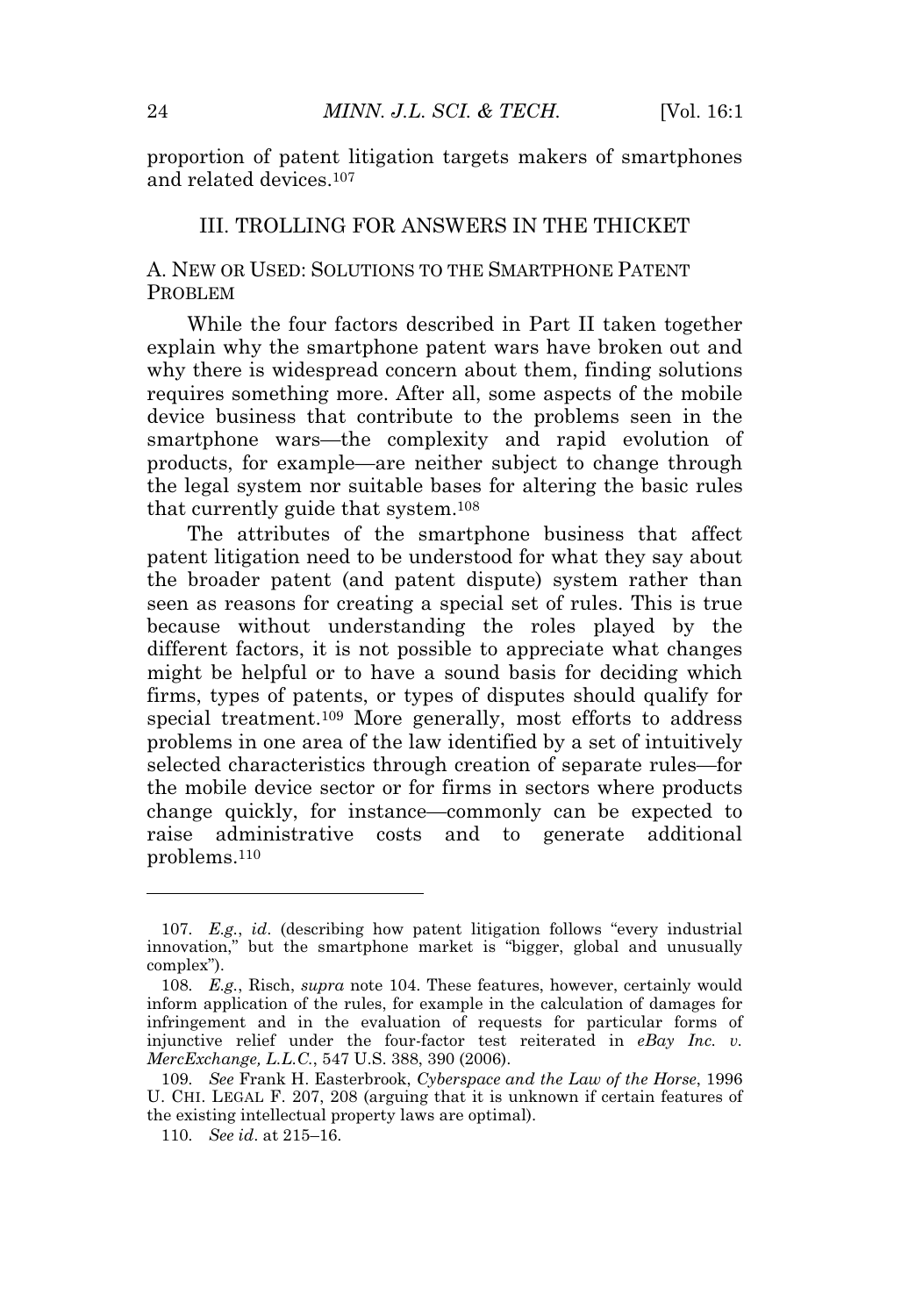Judge Frank Easterbrook has driven this point home by analogy to the notion of crafting a distinct "law of the horse" (a metaphor he attributes to former Chicago Dean and Stanford President Gerhard Casper) in place of reliance on generally applicable doctrines of tort, contract, and so on, to deal with the plethora of legal problems that came with the roles of horses in Western societies.<sup>111</sup> As Judge Easterbrook has explained in answering calls for a special law of cyberspace, rules often can be tailored to fit changes in the nature of cases and can shift between more specific rule-type and more abstract standardtype approaches, but problems that arise in new contexts almost always are resolved better through the application of existing legal constructs instead of creating new ones wholesale <sup>112</sup>

Instead of separate rules, looking for answers to the smartphone patent wars requires sorting through the asserted problems to see which characteristics of the patent system, the entities interacting with it, or the mechanisms for resolving disputes about it are truly problematic and which legal rules can be addressed effectively without causing more harm.<sup>113</sup> This Part and Part IV are preliminary efforts in that vein.

#### B. THAT'<sup>S</sup> THE THICKET: TRANSACTION COSTS AND HOLD-UPS

The predicate for concerns about patents in the smartphone sector is the notion that there is a patent thicket, a large number of overlapping patents in the same technological space.<sup>114</sup> Adam Mossoff summarizes the concerns associated with this phenomenon: a patent thicket "increases transaction costs, accentuates hold-out problems, and precipitates costly

<sup>111</sup>*. Id.* at 207–08.

<sup>112</sup>*. See id*. at 207–08, 215–16 ("[T]he best way to learn the law applicable to specialized endeavors is to study general rules."). On movement (and tradeoffs) between rule-based and standard-based approaches, see, for example, FREDERICK SCHAUER, PLAYING BY THE RULES: A PHILOSOPHICAL EXAMINATION OF RULE-BASED DECISION-MAKING IN LAW AND LIFE 137–45 (1991); Colin S. Diver, *Optimal Precision of Administrative Rules*, 93 YALE L.J. 65 (1983); Isaac Ehrlich & Richard A. Posner, *An Economic Analysis of Legal Rulemaking*, 3 J. LEGAL STUD. 257 (1974); Louis Kaplow, *Rules Versus Standards: An Economic Analysis*, 42 DUKE L.J. 557 (1992).

<sup>113</sup>*. See infra* Parts III, IV.

<sup>114</sup>*. See* Shapiro, *supra* note 72, at 119–22. *But see* Mossoff, *supra* note 72, at 204–05 (emphasizing other cost-related issues that might be used to define a patent thicket, irrespective of the number of overlapping patents).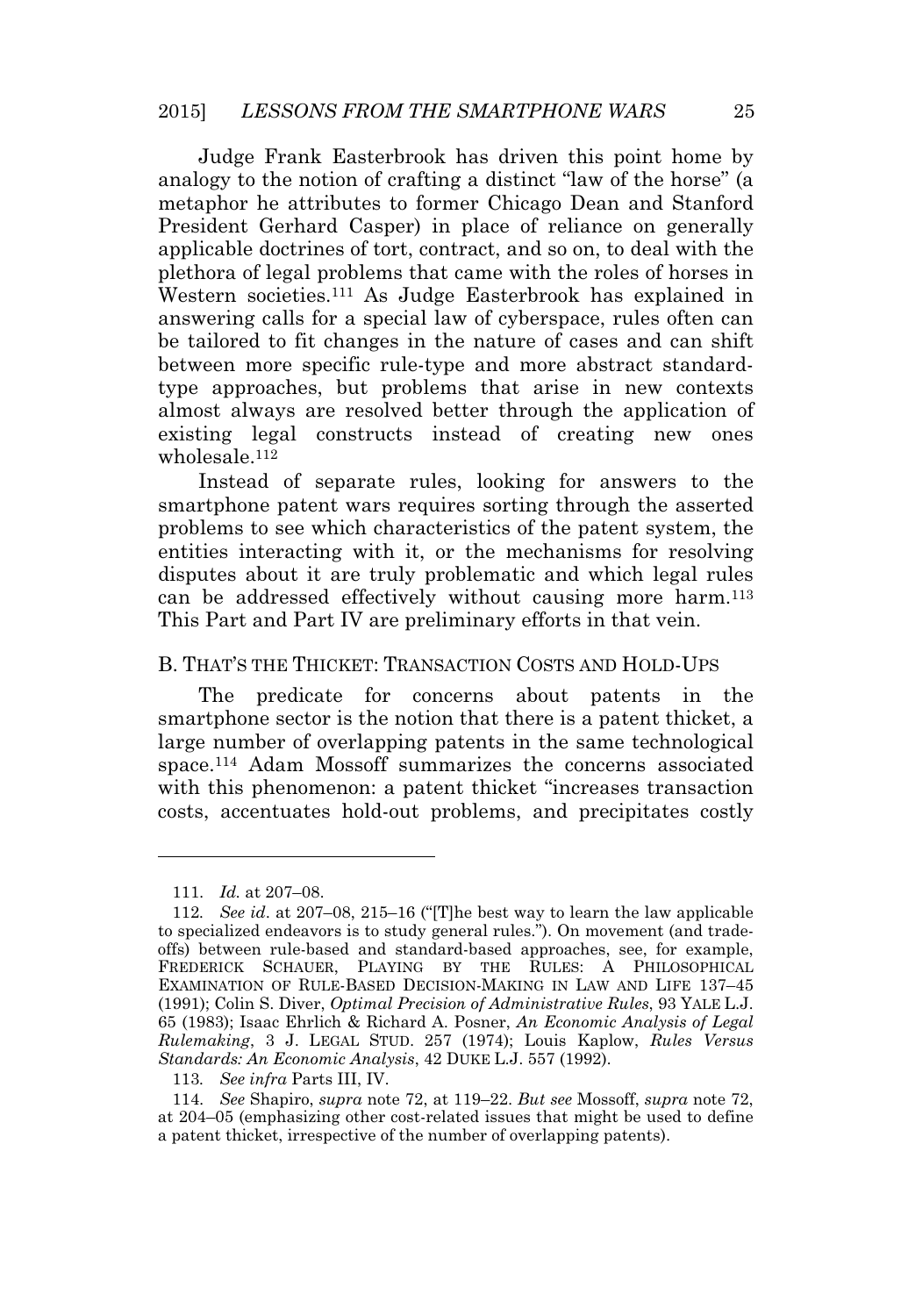litigation, which prevents commercial development.... Additionally, a patent thicket can block new research into follow-on inventions."<sup>115</sup>

The transaction cost (or administrative cost) problem exists because of the time, effort, and expense that would be needed to identify all the patent claims that might be infringed, evaluate the probability that specific patent claims are both valid and infringed, assess whether to use alternative methods of operation or substitute components to avoid the possible infringement, find the holders of the patent rights, and negotiate licenses for particular uses of the patented items or methods.<sup>116</sup> These costs are apt to rise exponentially with the number of potential patent claims and rise as well with the difficulty of sorting through potential claims (an issue tied, among other things, to problems associated with resolution of questions of novelty and nonobviousness of claimed inventions in an innovation space with many overlapping claims).<sup>117</sup> It is no surprise that this is a special problem in the context of smartphones and similar mobile devices, given the extensive array of complicated technologies combined in them.<sup>118</sup>

The hold-up problem is that each patent holder who seeks to enforce patent rights has the prospect of stopping sales of the accused products.<sup>119</sup> That threat, in turn, allows *each* enforcing entity to potentially extract the full value of the sales loss during whatever time an accused product would be off the

<sup>115</sup>*. See* Mossoff, *supra* note 72, at 167 (describing, but not endorsing, claims respecting problems of patent thickets).

<sup>116.</sup> The term "transaction cost" as used here includes costs sometimes separately labeled "information costs." *E.g.*, Clarisa Long, *Information Costs in Patent and Copyright*, 90 VAND. L. REV. 465, 465–71 (2004).

<sup>117.</sup> Novelty and nonobviousness are core elements of patentability. CASS & HYLTON, *supra* note 31, at 63–69.

<sup>118</sup>*. See, e.g.*, Risch, *supra* note 104 (noting that the devices include, among other things: "a general purpose computer and all that comes with it (CPU, RAM, I/O interface, operating system, etc.); active matrix display; touch screen display; cellular voice technology; 1x data networking; 3G data networking; 4G data networking; Wi-Fi data networking; Bluetooth data networking; GPS technology (and associated navigation); accelerometer technology; digital camera (including lens and image processing); audio recording and playback; battery technology; [and] force feedback technology (phone vibration and haptic feedback)") (punctuation and capitalization altered from original).

<sup>119</sup>*. See* Mark A. Lemley & Carl Shapiro, *Patent Holdup and Royalty Stacking*, 85 TEX. L. REV. 1991, 2008–09 (2007).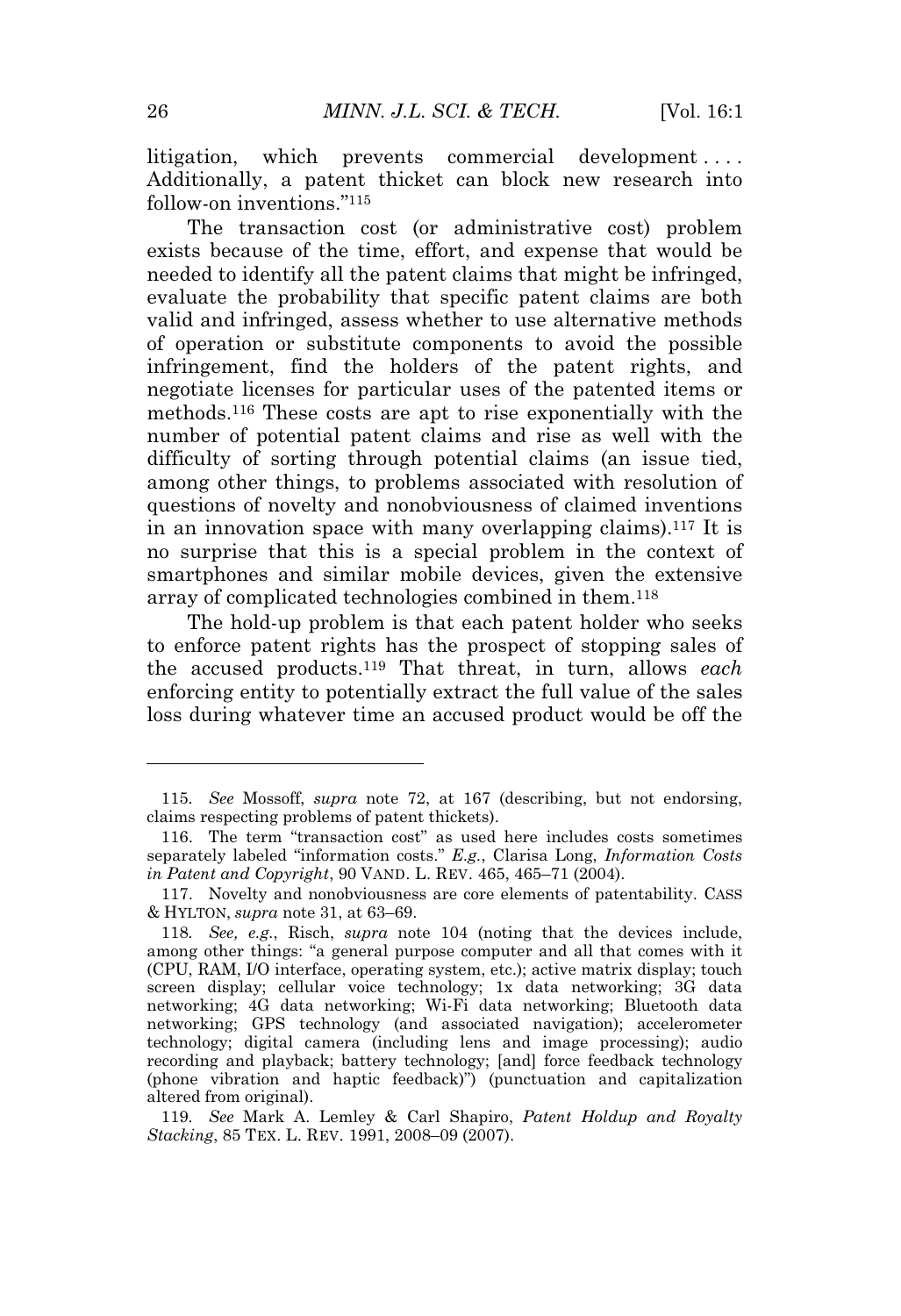market.<sup>120</sup> The risks that come with efforts to assemble a product from a large number of patented or patentable components and methods owned by different patentees is analogous to the risk that attends efforts to assemble a large amount of land for a development project when the land is owned by many different people. In the land development context, a single landholder holding out for a higher payment in theory can extract the full value represented by all holders of parcels needed for the project—which is the now-standard explanation for allowing governments to take property by eminent domain (subject to provision for reasonable  $compensation)$ <sup>121</sup> In the patent context, this hold-up risk rises sharply with the number of patents and patent holders.<sup>122</sup>

#### C. PATENT POOLS AND CROSS-LICENSES

Despite the issues associated with patent thickets, and the considerable amount of attention it has drawn in the scholarly literature, that feature in itself is not apt to point toward a solution to the smartphone patent wars. In part, focusing on problems of patent thickets is not likely to be rewarding because there is little chance of avoiding a thicket of some dimension in the smartphone arena.<sup>123</sup> This focus also is not likely to yield returns to policymakers because, as with many problems that are extremely scary in theory, the most obvious problems associated with patent thickets already have been significantly tamed in practice.

122*. See* Lemley & Shapiro, *supra* note 119, at 2044, 2046–48 (describing the "royalty stacking" problem that comes from hold-up with multiple patentees enforcing patent rights respecting the same end-product).

<sup>120</sup>*. Id.* at 2001–02.

<sup>121</sup>*. See, e.g.*, RICHARD A. EPSTEIN, TAKINGS: PRIVATE PROPERTY AND THE POWER OF EMINENT DOMAIN (Harvard Univ. Press 1985) (explaining the basis for eminent domain powers as a cure for hold-up risks). The analogy between the two settings is illustrative but imperfect, as the hold-up risk comes at different junctures; that the potential for a hold-up after a complex product incorporating many different patented components and methods is on the market does not necessarily imply similarly strong bargaining power for the various patentees at the time a product is being designed. *See* Einer Elhauge, *Do Patent Holdup and Royalty Stacking Lead to Systematically Excessive Royalties?*, 4 J. COMPETITION L. & ECON. 535, 568 (2008). But the same is true in different measure for land development projects as well, given the developer's ability to select different sites ex ante. *See* EPSTEIN, *supra*.

<sup>123</sup>*. See, e.g.*, Risch, *supra* note 104 (listing the many features and technologies involved in cellphones).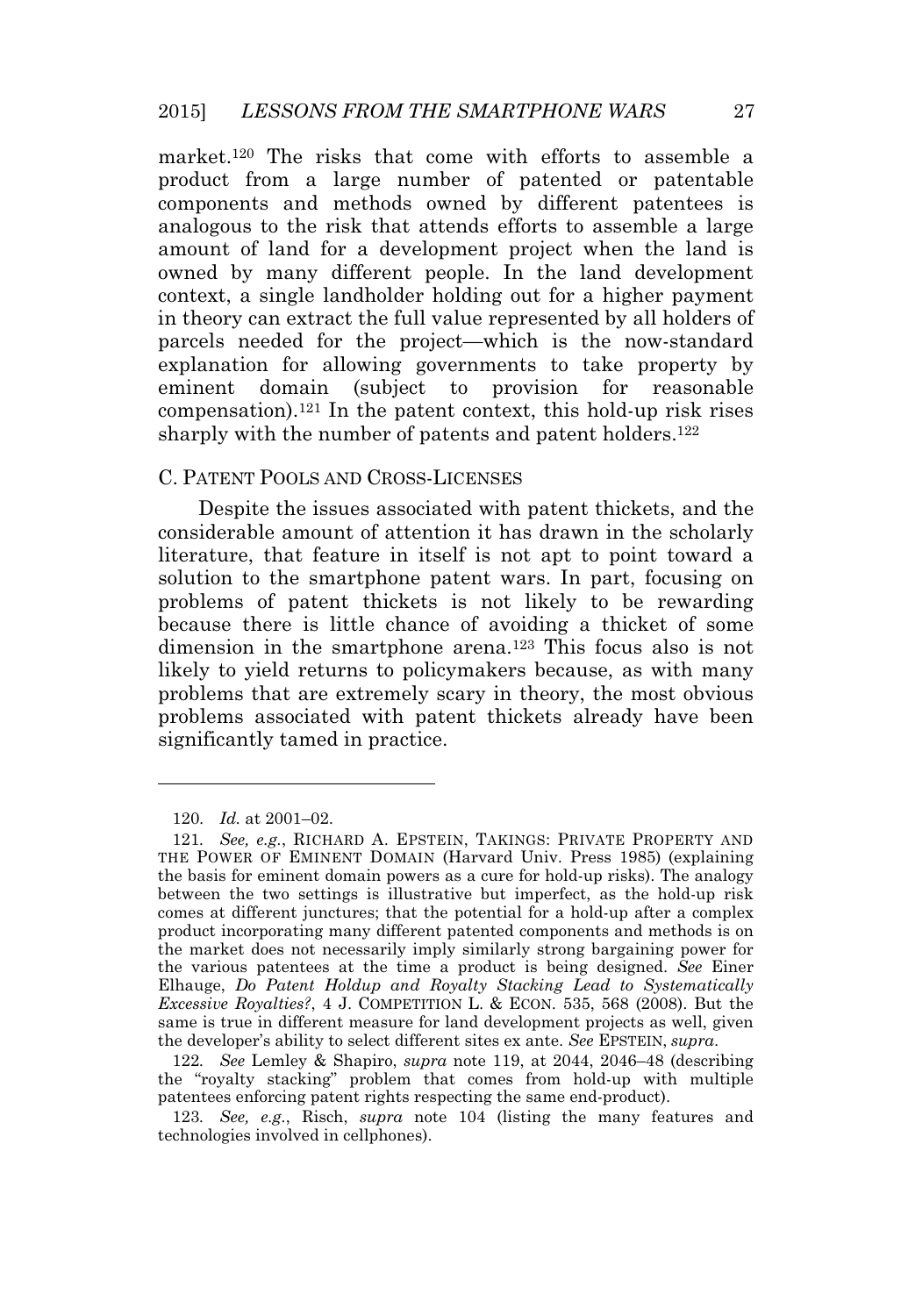Two dominant means of dealing with transaction cost and hold-up problems in similar settings have been used for many years. One is for firms holding patents for products and processes that are useful parts of larger, complex products to share the patents in patent pools that allow a set of firms to use any patented product or process, under what is essentially a type of blanket license, without need for separate negotiation and individualized consent.<sup>124</sup> The other is for firms holding the patents to cross-license their patent portfolios (or at least categories of patents within that portfolio), agreeing either not to charge one another for infringing uses of the patents or to allow broad categories of use, perhaps with a side payment if one firm's patents are significantly more valuable than another's.<sup>125</sup> Neither mechanism requires specification of individual patent claims, of the uses covered, or of payments owed for specifically identified infringements, greatly reducing the transaction costs of dealing with large numbers of potentially infringed patents and simultaneously reducing litigation threats.<sup>126</sup>

Professor Carl Shapiro recognizes that there are practical ways for the problems associated with patent thickets to be solved (or at least significantly ameliorated) by would-be users and patent holders, but worries that overly aggressive antitrust enforcement can "mak[e] it difficult for patentees possessing complementary and potentially blocking patents to coordinate to engage in cross licensing, package licensing, or to form patent pools." <sup>127</sup> The problem that concerns antitrust authorities is that the pools and cross-licenses can encompass

<sup>124</sup>*. See* Robert P. Merges, *Institutions for Intellectual Property Transactions: The Case of Patent Pools*, *in* EXPANDING THE BOUNDARIES OF INTELLECTUAL PROPERTY: INNOVATION POLICY FOR THE KNOWLEDGE SOCIETY 123, 129–33 (Rochelle Cooper Dreyfuss et al. eds., Oxford Univ. Press 2001); Jeffrey Fromm, Senior Mgmt. Counsel, Hewlett-Packard, Address at the Department of Justice Antitrust Division and Federal Trade Commission Hearings on Competition and Intellectual Property Law and Policy in the Knowledge Based Economy: Cross-Licensing and Patent Pools 17 (Apr. 17, 2002), *available at* http://www.ftc.gov/sites/default/files/documents/public \_events/competition-ip-law-policy-knowledge-based-economy-hearings/020417 trans.pdf.

<sup>125</sup>*. See, e.g.*, Fromm, *supra* note 124.

<sup>126</sup>*. See, e.g.*, *id*. at 255, 274 ("Obviously we don't want to turn this into another form of litigation. That's not the purpose of pools. It is to avoid litigation.").

<sup>127.</sup> Shapiro, *supra* note 72, at 144.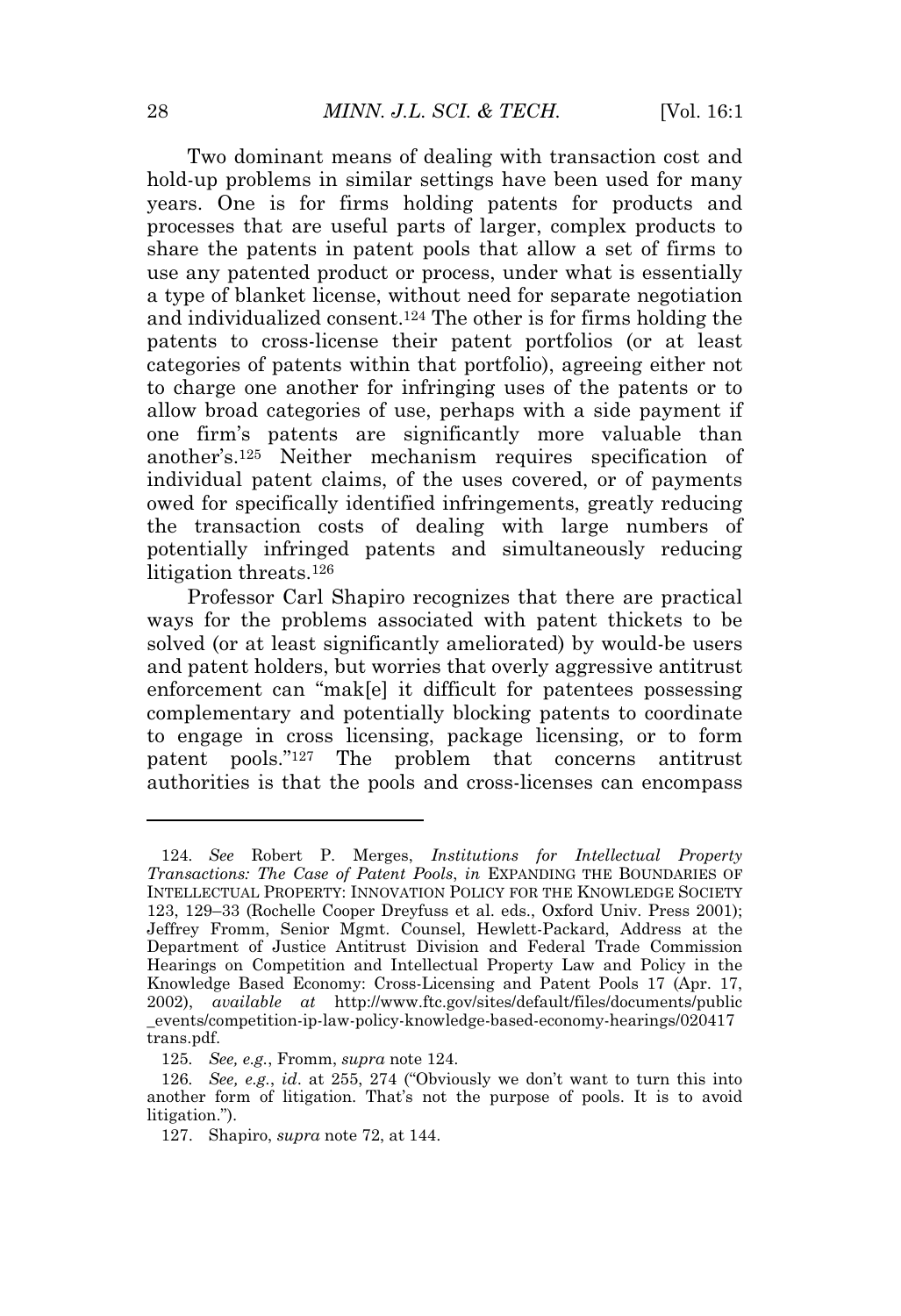substitute products or processes as well as complementary products or processes, allowing firms to use these mechanisms as tools for suppressing competition rather than merely lowering costs to make competition more efficient.<sup>128</sup> Antitrust enforcers are rightly concerned about this potential, but the obvious utility of cross-licensing and voluntary patent-pooling to solving transaction cost problems in a range of settings should counsel enforcers generally to resist challenging this conduct.<sup>129</sup> Excessive enforcement activity (including investigations as well as prosecutions) undoubtedly will discourage socially beneficial uses of these mechanisms.<sup>130</sup> Fear of unduly aggressive antitrust enforcement is not limited to this context, but—because agreement among competing or potentially competing firms is likely—it may present special concerns for enterprises contemplating patent pools or crosslicenses.<sup>131</sup>

In contrast to Professor Shapiro, James Bessen contends that even if the hold-up and transaction cost problems can be solved and there are no concerns about excessive antitrust activity, patent thickets still discourage innovation.<sup>132</sup> His argument, based on calculation of the optimal willingness of industry leaders to cross-license in stylized market settings, is that in markets characterized by low patent standards and low returns to innovative first-movers, patent thickets will develop and cross-licensing will actually reduce returns to innovation

<sup>128</sup>*. See, e.g.*, U.S. DEP'T OF JUSTICE & FED. TRADE COMM'N, *supra* note 75, at 74–77 (discussing substitutes within a patent pool); Joel I. Klein, Acting Assistant Attorney Gen. Antitrust Div., U.S. Dep't of Justice, Address Before the American Intellectual Property Law Association: Cross-Licensing and Antitrust Law (May 2, 1997), *available at* http://www.justice.gov/atr/public /speeches/1118.htm ("I also believe that there are some cross-licenses in place now that, had we been aware of them at the time of their inception, we might have sought to block under the antitrust laws.").

<sup>129</sup>*. See* Klein, *supra* note 128, at 3 ("I would expect that by far most crosslicenses and pools are, on balance, procompetitive.").

<sup>130</sup>*. See, e.g.*, Shapiro, *supra* note 72, at 119 ("Antitrust law and enforcement, with its historical hostility to cooperation among horizontal rivals, can easily add to these transaction costs."); Fromm, *supra* note 124; *see also* Cass, *supra* note 40, at 191–99 (discussing the role of excessive inclination to initiate investigations in discouraging desirable business conduct).

<sup>131</sup>*. See* Klein, *supra* note 128, at 3 (discussing that two competing firms may have an incentive to cross-license at the expense of the public).

<sup>132.</sup> Bessen, *supra* note 72, at 17–20.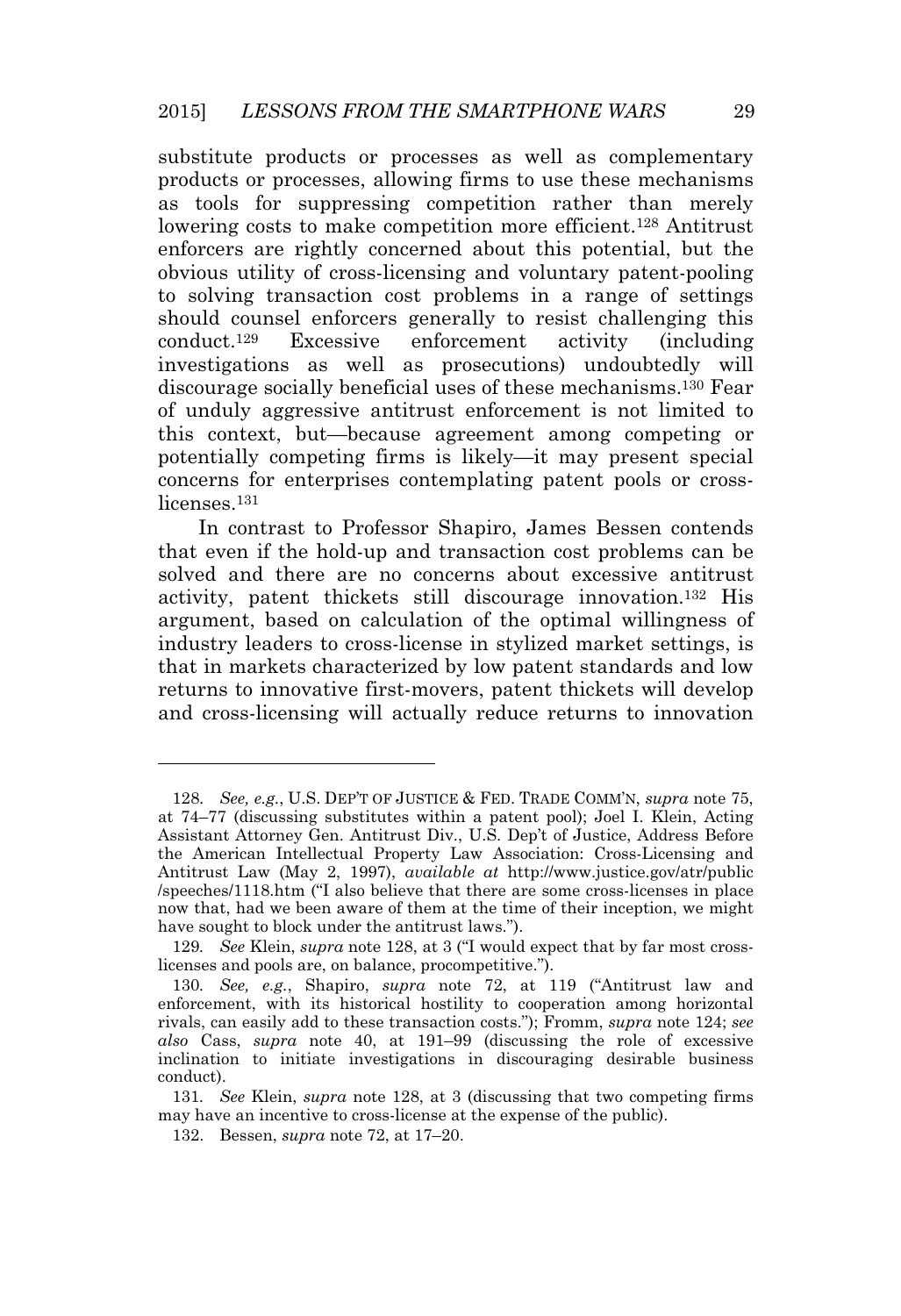below the ideal level.<sup>133</sup> Contrary to the more frequently expressed complaints that patent thickets stifle innovation by handcuffing new firms that cannot efficiently negotiate their way around the mass of existing patents, this work suggests that patent thickets stifle innovation by encouraging excessive cross-licensing.<sup>134</sup>

The academic literature, thus, argues that patent pools and cross-licensing may be bad either because they occur too frequently *or* because they do not occur frequently enough (a kind of reverse "Goldilocks" problem).<sup>135</sup> Notwithstanding the scope of the criticism, there is little concrete evidence that problems associated with these problem-solving arrangements carry social costs greater than their benefits.<sup>136</sup> Further, the "damned if you do, damned if you don't" character of arguments against cross-licensing and patent pooling suggests that the case for changes to the law to discourage cross-licensing or voluntary patent pooling is far from securely established otherwise the two sets of arguments against these practices would not work at cross purposes.<sup>137</sup>

Similar weakness affects much of the argument that substantial changes in the law are needed to reduce the costs of patent thickets as a general proposition, apart from other attributes of the particular litigants, patents, or specific elements in dispute (for example, by restricting patent

<sup>133</sup>*. Id*.

<sup>134</sup>*. Id*. at 1–4, 18–20; *see also* Tim Worstall, *Does Apple's HTC Patents Settlement Doom the Samsung Case?*, FORBES (Nov. 17, 2012, 12:57 PM), http://www.forbes.com/sites/timworstall/2012/11/17/links-17-nov-does-apples-h tc-patents-settlement-doom-the-samsung-case/ (highlighting the substantial licensing deal between Apple and HTC).

<sup>135</sup>*. Compare* Bessen, *supra* note 72, at 17–20 (suggesting cross-licensing occurs too frequently), *with* Shapiro, *supra* note 72, at 144 (expressing concerns that regulation may cause cross-licensing to occur too infrequently).

<sup>136</sup>*. See* Shapiro, *supra* note 72, at 126–30, 134–36 (discussing the numerous benefits offered by patent pools and cross-licensing).

<sup>137.</sup> Explanations of the role that patent pools and cross-licensing play in reducing the ill-effects of patent thickets, together with indications that royalty-setting arrangements may differ significantly from those assumed in theories supporting complaints about the effects of patent thickets, make the case that more needs to be done to establish a basis for altering present rules. *E.g.*, Elhauge, *supra* note 121; Merges, *supra* note 124; Doug Lichtman, *Patent Holdouts in the Standard-Setting Process* (Univ. Chi. Law Sch. Working Paper No. 292, 2006), *available at* http://www.law.uchicago.edu/ files/files/292.pdf; Fromm *supra* note 124.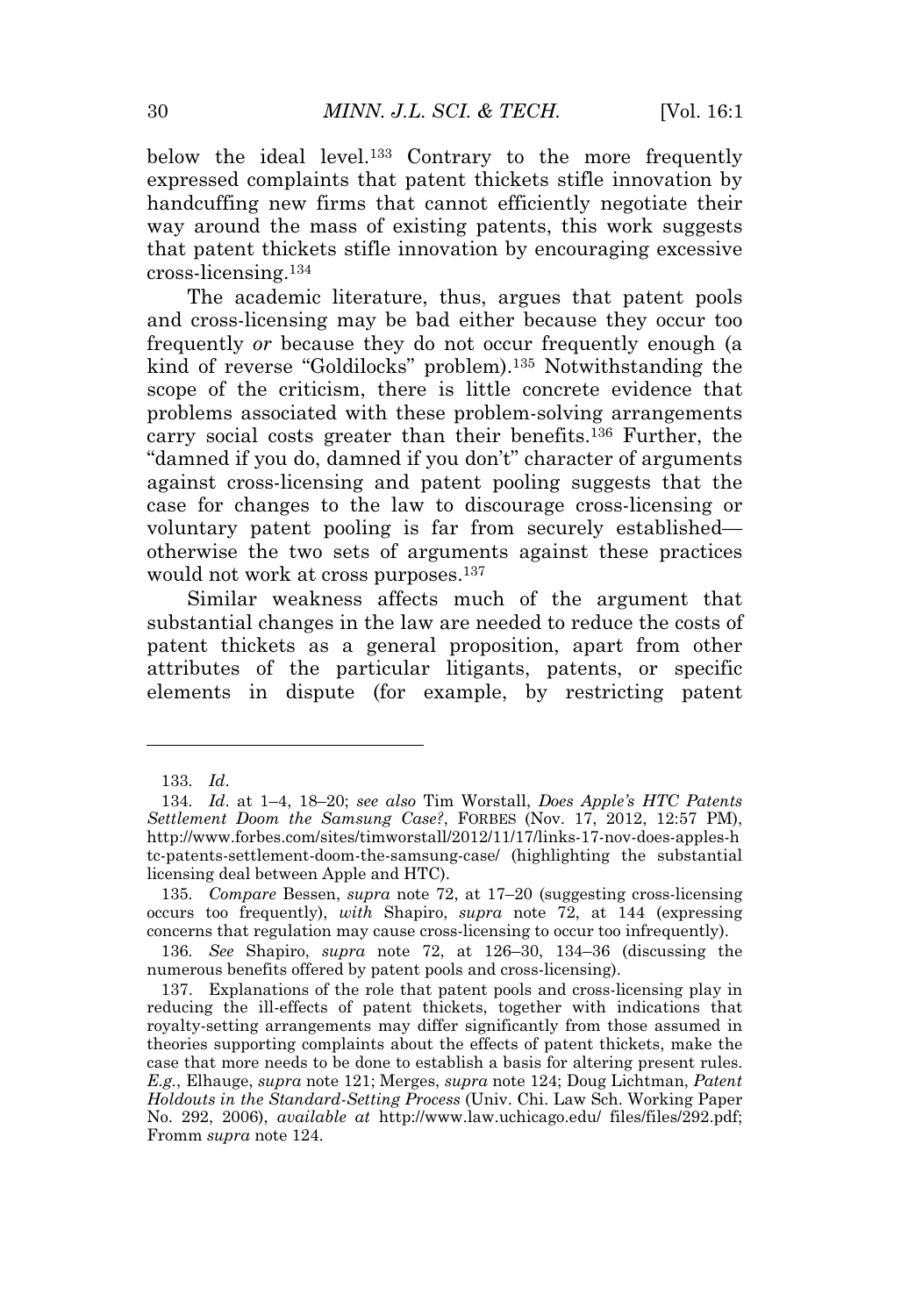remedies).<sup>138</sup> This argument subsumes the claim that the proposed changes would pose little risk of collateral harm to innovation and an economy increasingly based on innovation.<sup>139</sup> Academic speculations on the subject are interesting and in some respects instructive, but their conclusions depend heavily on the assumptions that each author makes at the outset.<sup>140</sup> Costs of the current regime are hard to quantify and so are the costs of altering the regime, whether by limiting opportunities to engage in the most common cooperative arrangements or by restricting litigation rights.<sup>141</sup>

<sup>138</sup>*. See, e.g.*, James Boyle, *Open Source Innovation, Patent Injunctions, and the Public Interest*, 11 DUKE L. & TECH. REV. 30, 59–61 (2012) (suggesting the ITC should limit the use of injunctive remedies); Heller & Eisenberg, *supra* note 72; Lemley & Shapiro, *supra* note 119, at 1992–95 (describing how a threat of injunction greatly increases negotiating power).

<sup>139.</sup> The point made in the text—that much of the cost-benefit analysis of changing the law is as of now indeterminate—does not reach possible administrative changes in patent awarding that might be made even without changes to the patent law in order to address concerns about patent quality, changes that, in addition to strengthening patent quality, might reduce the density of patent thickets. *See infra* Part IV. Even with a significant change in patent standards implemented through the U.S. Patent & Trademark Office, however, devices such as smartphones inescapably will be embedded in patent thickets—these devices simply incorporate too many complicated and interrelated technologies to avoid that outcome. *See, e.g.*, Risch, *supra* note 104 (listing many of the features contained in a typical cellphone).

<sup>140.</sup> That point is made especially clear in Elhauge, *supra* note 121, at 537, with respect to one of the foundational pieces in the patent thicket literature. Of course, sensitivity to background assumptions is not peculiar to this specific literature; in analysis of almost any complicated social phenomenon (which, almost by definition, is not subject to actual testing in the same manner as many physical phenomena), framing assumptions play a critical role. *See*, *e.g.*, Günter Knieps & Ingo Vogelsang, *The Sustainability Concept Under Alternative Behavioral Assumptions*, 13 BELL J. ECON. 234, 235 (1982) (exploring the Bertand assumption as it relates to sustainability); Michael Spence, *Contestable Markets and the Theory of Industry Structure: A Review Article*, 21 J. ECON. LITERATURE 981 (1983) (reviewing WILLIAM J. BAUMOL ET AL., CONTESTABLE MARKETS AND THE THEORY OF INDUSTRY STRUCTURE (1982)) (using various assumptions in an analysis of the theory of contestable markets). This does not deny that simplifying assumptions can be useful to analysis, but assumptions can, and often do, drive conclusions. *See*, *e.g*., Ernest Nagel, *Assumptions in Economic Theory*, 53 AM. ECON. REV. 211 (1963).

<sup>141</sup>*. See* John M. Golden, *"Patent Trolls" and Patent Remedies,* 85 TEX. L. REV. 2111, 2118–24 (2007) (providing historical context for the difficulty of determining costs and benefits of patent policy).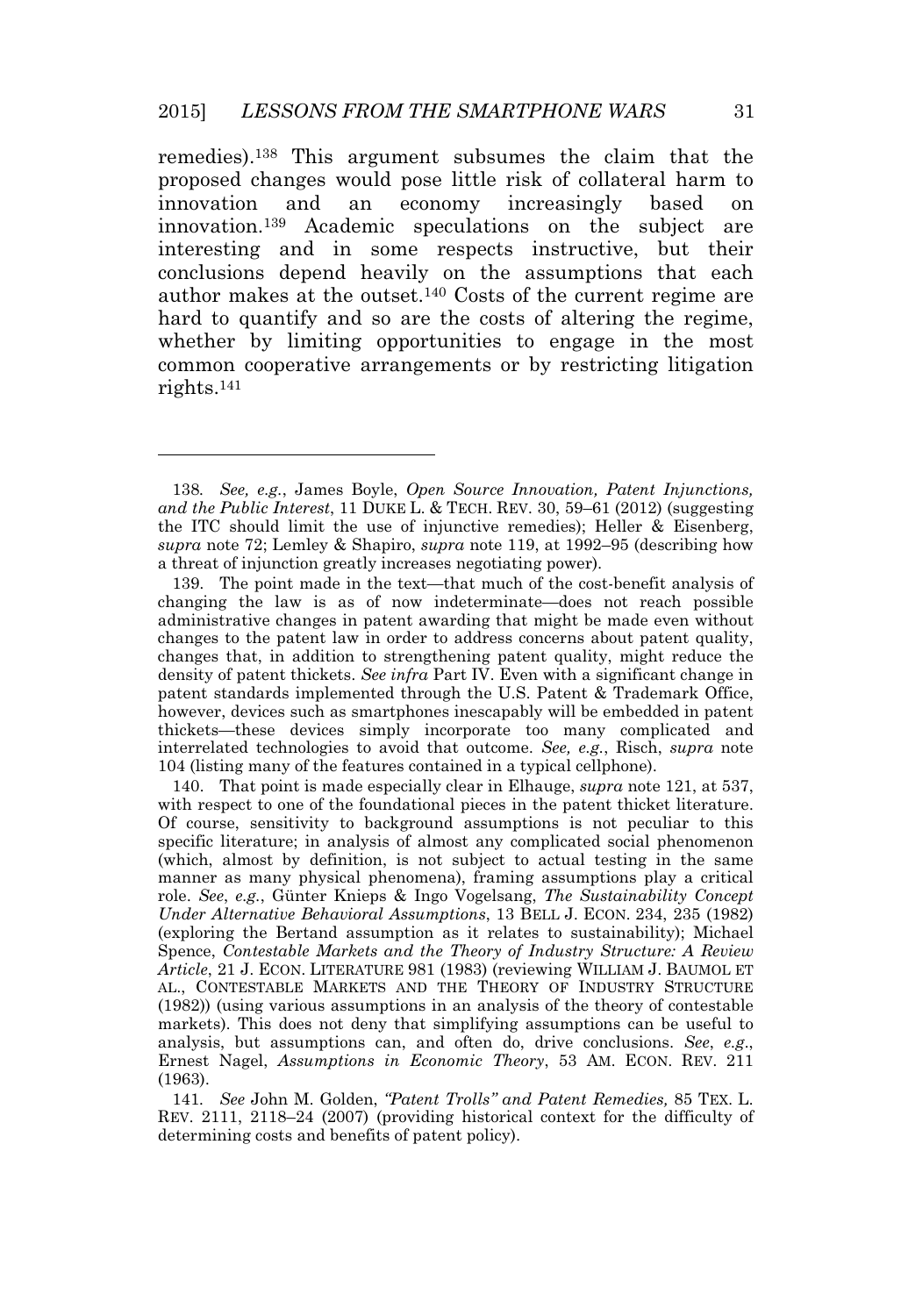In the absence of robust data, policy analysis should be rooted in basic precepts of support for private property rights and voluntary exchanges—precepts that, where they have been the basis for law and policy, have fairly consistently been associated with economic success.<sup>142</sup> Firms that have an interest in reducing litigation risks to their own operations commonly are open to negotiating agreements with others that reciprocally reduce the threat of patent litigation to them.<sup>143</sup> These mutually acceptable agreements, like voluntary exchanges in general, can be expected to be beneficial to the parties and, except in extreme cases where they implement efforts to reduce competition, to be socially beneficial as well.<sup>144</sup> These arrangements, which are seen among competing smartphone producers (even those that have engaged in patent contests),<sup>145</sup> do not completely solve problems associated with the current smartphone wars, but they generally constitute steps in the right direction.

#### D. NON-PRACTICING ENTITIES (NPES)

The transaction cost and, especially, hold-up problems with patent thickets, however, are less easily resolved when the

<sup>142</sup>*. See, e.g.*, ROBERT J. BARRO, DETERMINANTS OF ECONOMIC GROWTH: A CROSS-COUNTRY EMPIRICAL STUDY (MIT Press 1997) (examining the general relationship between property rights and economic success and more complicated relationship to economic growth rates); MILTON FRIEDMAN, CAPITALISM AND FREEDOM (Univ. of Chi. Press 1962) (discussing economic success and personal freedom); Enrico Colombatto, *Are Property Rights Relevant for Development Economics? On the Dangers of Western Constructivism*, *in* THE ELGAR COMPANION TO THE ECONOMICS OF PROPERTY RIGHTS 251–69 (Enrico Colombatto ed., 2004). A fairly good approximation of the correlation between property rights and economic success can be seen by comparing the rankings in TERRY MILLER ET AL., 2013 INDEX OF ECONOMIC FREEDOM: PROMOTING ECONOMIC FREEDOM AND PROSPERITY (Heritage Found. 2013), *available at* http://www.heritage.org/index/pdf/2013/book/index \_2013.pdf, with national rankings by per capita GDP in *GDP Per Capita (Current US\$)*, WORLD BANK, http://data.worldbank.org/indicator /NY.GDP.PCAP.CD?order=wbapi\_data\_value\_2011+wbapi\_data\_value+wbapi \_data\_value-last&sort=asc (last visited Oct. 12, 2014) (noting that correlation is especially pronounced if adjusted for effects of large oil reserves in nations with relatively unstable governments).

<sup>143</sup>*. See*, *e.g.*, Ian Sherr, *Apple, HTC Settle Patent Dispute, Sign Licensing Pact*, WALL ST. J. (Nov. 11, 2012, 3:52 PM), http://online.wsj.com /news/articles/SB10001424127887324894104578111792346747174 (describing the licensing deal Apple and HTC signed in order to end litigation).

<sup>144.</sup> Klein, *supra* note 128, at 3–4.

<sup>145</sup>*. See*, *e.g.*, Sherr, *supra* note 143.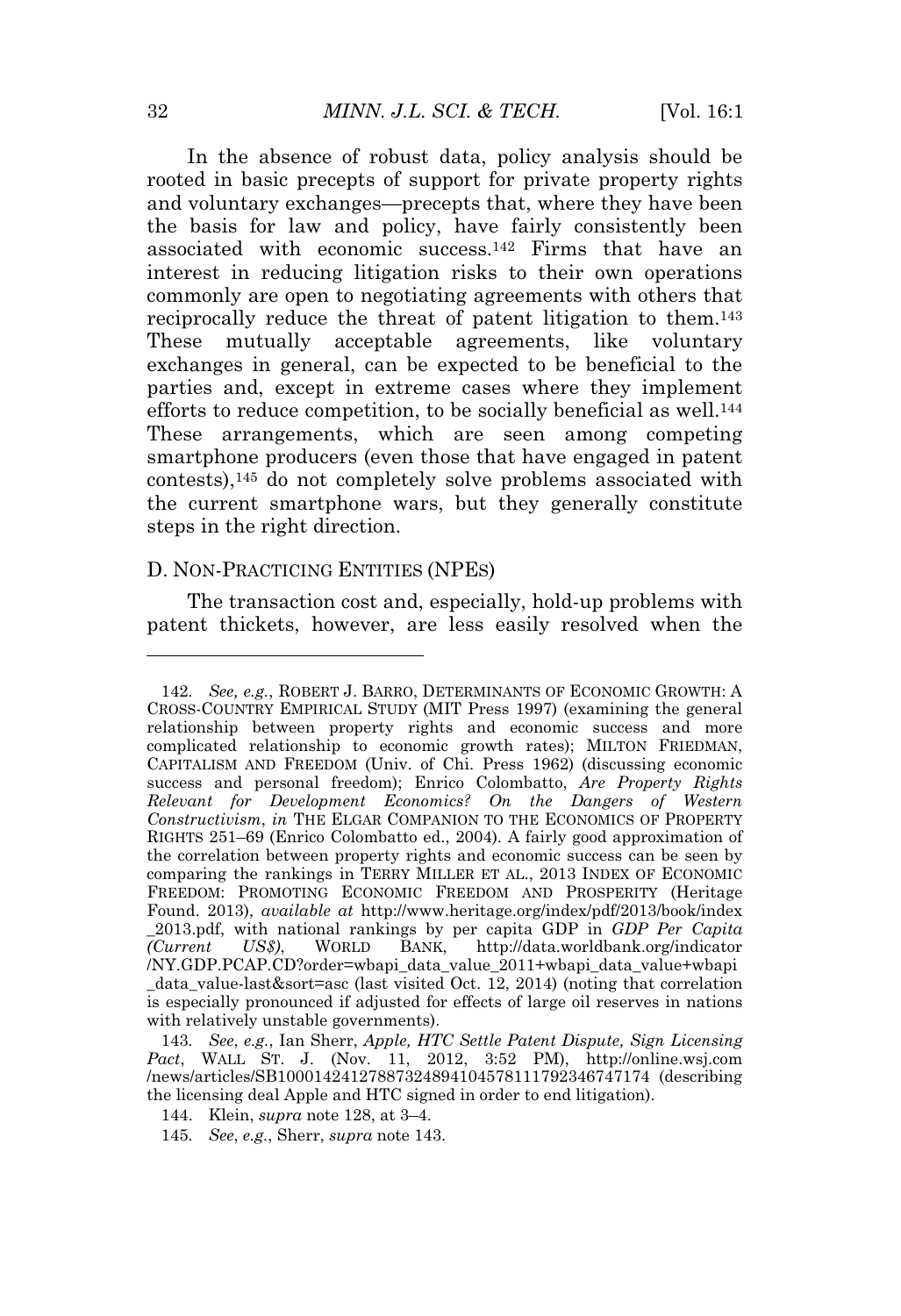enterprises involved have sharply divergent interests.<sup>146</sup> Buildand-let-build accords work only if both parties have equivalent interest in building.<sup>147</sup> The Federal Trade Commission singled out entities that do not use patents to make products themselves—commonly called non-practicing entities (NPEs) for special criticism as contributing to excessive litigation.<sup>148</sup> Additionally, four Justices, concurring in the Supreme Court's *eBay* decision, cautioned that firms that "use patents not as a basis for producing and selling goods but, instead, primarily for obtaining licensing fees" will be less likely to satisfy the requirements for injunctive relief when they assert patent rights.<sup>149</sup>

Since that time, courts addressing complaints from NPEs frequently have referred to a plaintiff's non-practicing status in assessing the propriety of injunctive relief and have denied injunctions for patent infringement in a substantial proportion of cases.<sup>150</sup> A growing chorus of commentary has advocated going further, proposing that courts deny or sharply curtail injunctions to NPEs.<sup>151</sup> Commentators have observed that the number and cost of NPE suits is rising.<sup>152</sup> Two scholars put a figure of \$29 billion on the direct cost of NPE suits in 2011,<sup>153</sup>

149*. eBay Inc. v. MercExchange, L.L.C.*, 547 U.S. 388, 395–97 (2006) (Kennedy, Stevens, Souter & Breyer, J.J., concurring); FED. TRADE COMM'N, *supra* note 148, at 31–32, 38–43.

150*. E.g.*, Benjamin N. Simler & Scott McClelland, *A Model for Predicting Permanent Injunctions After* eBay v. MercExchange, 5 BLOOMBERG L. REP.— INTELL. PROP., no. 15, 2011 ("[T]he percentage of cases in which an injunction is entered is in stark contrast to pre*-Ebay* statistics . . . .").

151*. E.g.*, Colleen V. Chien, *From Arms Race to Marketplace: The Complex Patent Ecosystem and Its Implications for the Patent System*, 62 HASTINGS L.J. 297 (2010); James R. Farrand, *Territoriality and Incentives Under the Patent Laws: Overreaching Harms U.S. Economic and Technological Interests*, 21 BERKELEY TECH. L.J. 1215 (2006); Gerard N. Magliocca, *Blackberries and Barnyards: Patent Trolls and the Perils of Innovation*, 82 NOTRE DAME L. REV. 1809 (2007); Bruce Sewell, *Troll Call*, WALL ST. J., Mar. 6, 2006, at A14.

152*. See infra* notes 153–54.

153*. See, e.g.*, James Bessen & Michael J. Meurer, *The Direct Costs from NPE Disputes*, 99 CORNELL L. REV. 387, 388–91 (arguing that patent litigation costs associated with NPEs are larger than many observers believe and that

<sup>146</sup>*. See* Sannu K. Shrestha, *Trolls or Market Makers? An Empirical Analysis of Nonpracticing Entities*, 110 COLUM. L. REV. 114, 125 (2010).

<sup>147</sup>*. Id.*

<sup>148.</sup> FED. TRADE COMM'N, T<sup>O</sup> PROMOTE INNOVATION: THE PROPER BALANCE OF COMPETITION AND PATENT LAW AND POLICY 31–32 (2003), *available at* http://www.ftc.gov/os/2003/10/innovationrpt.pdf (discussing the characteristics of NPEs).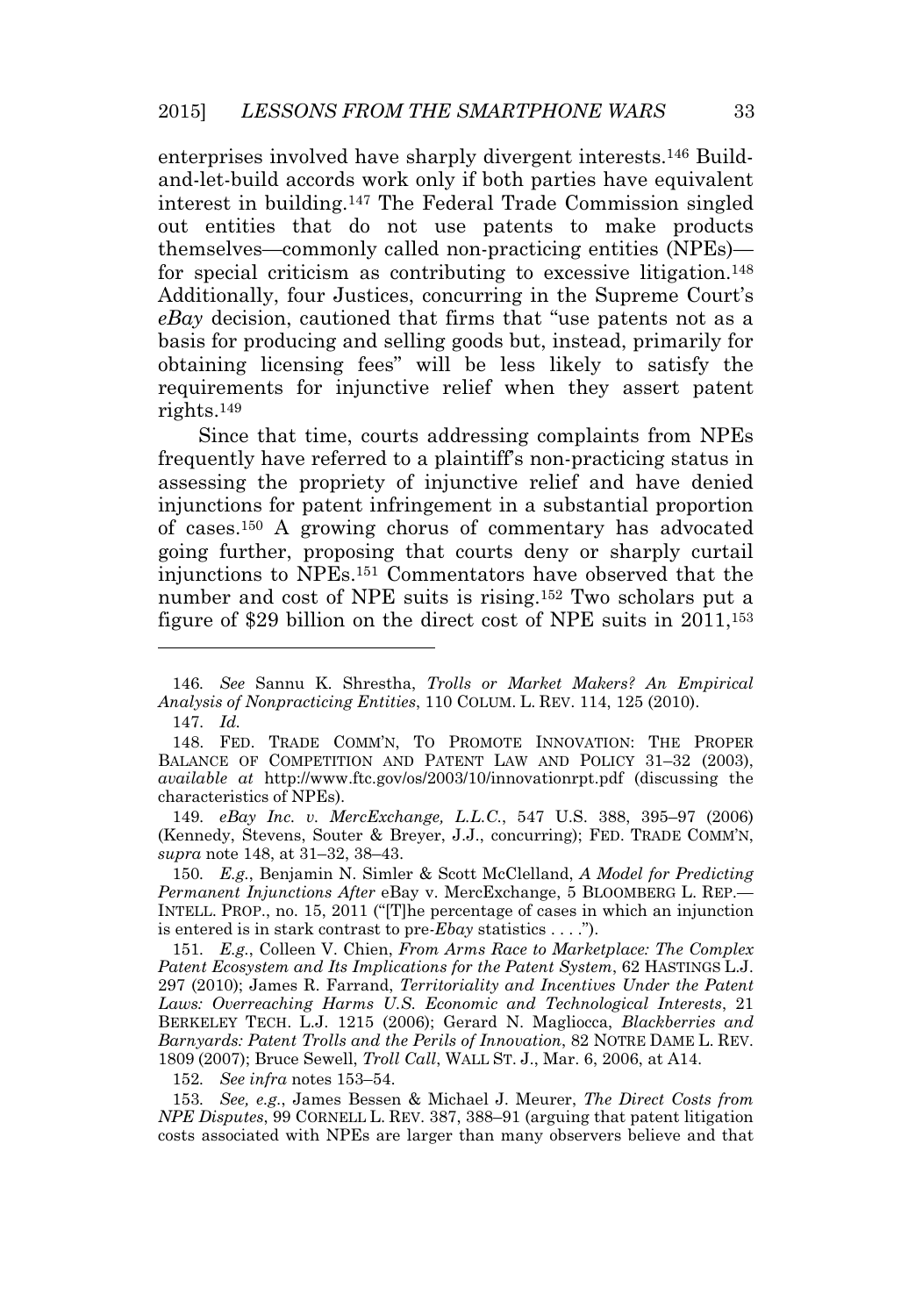and some studies have found the proportion of NPE suits climbing sharply in recent years.<sup>154</sup>

However, increasing costs and growing numbers of suits are the general case for U.S. patent holders (NPE or not), as one would expect in a world where innovation increasingly drives large segments of the economy.<sup>155</sup> Patent litigation is costly, both to the plaintiff and to the defendant, regardless of the identity of the plaintiff.<sup>156</sup> Look at the suits involving Apple and Samsung, for example; these two non-NPE litigants have doubtless spent far more on litigation than any NPE.<sup>157</sup> Moreover, the common assumption of the relative willingness of NPEs to litigate is not necessarily evidence of strategic behavior. It may instead reflect asymmetries in the efficiency of NPEs versus other entities at litigating (due to organizational issues, scope of an enterprise's work, or other factors) or in the nature of relationships between the patent holder and the

these are largely social losses, not transfers among firms); *see also* EXEC. OFFICE OF THE PRESIDENT, PATENT ASSERTION AND U.S. INNOVATION 5 (2013), *available at* http://www.whitehouse.gov/sites/default/files/docs/patent\_report .pdf (describing the increasing prevalence of "PAE suits, and patent suits in general, in recent years"). *But see* David L. Schwartz & Jay P. Kesan, *Analyzing the Role of Non-Practicing Entities in the Patent System*, 99 CORNELL L. REV. 425 (2014) (arguing that the NPE litigation cost number arrived at by Bessen & Meurer is unreasonably high and at best states the upper bound of possibilities).

<sup>154.</sup> Sara Jeruss et al., *The America Invents Act 500: Effects of Patent Monetization Entities on US Litigation*, 11 DUKE L. & TECH. REV. 357, 361 (2012).

<sup>155</sup>*. See, e.g.*, John R. Allison et al., *Patent Litigation and the Internet*, STAN. TECH. L. REV., 2012, at 1, 1 n.2 (highlighting changes from 2001 to 2009); Alan Marco et al., *Do Economic Downturns Dampen Patent Litigation?* 2–4 (5th Annual Conference on Emprical Legal Studies Paper, 2010), *available at* http://papers.ssrn.com/sol3/papers.cfm?abstract\_id=1641425 (reviewing growth in patent litigation in connection with divergent effects of different types of economic downturns on patent litigation); Jim Kerstetter, *How Much Is That Patent Lawsuit Going to Cost You?*, CNET (Apr. 5, 2012, 10:00 AM), http://news.cnet.com/8301-32973\_3-57409792-296/how-much-is-th at-patent-lawsuit-going-to-cost-you/ (reporting results of a survey by the American Intellectual Property Law Association).

<sup>156</sup>*. See* Allison et al., *supra* note 155. This does not mean that costs for patent litigation are symmetrical for plaintiffs and defendants, especially costs associated with discovery, or that costs have increased proportionately for both plaintiffs and defendants across all classes of plaintiff and all types of patents.

<sup>157</sup>*. E.g*., Duhigg & Lohr, *supra* note 101.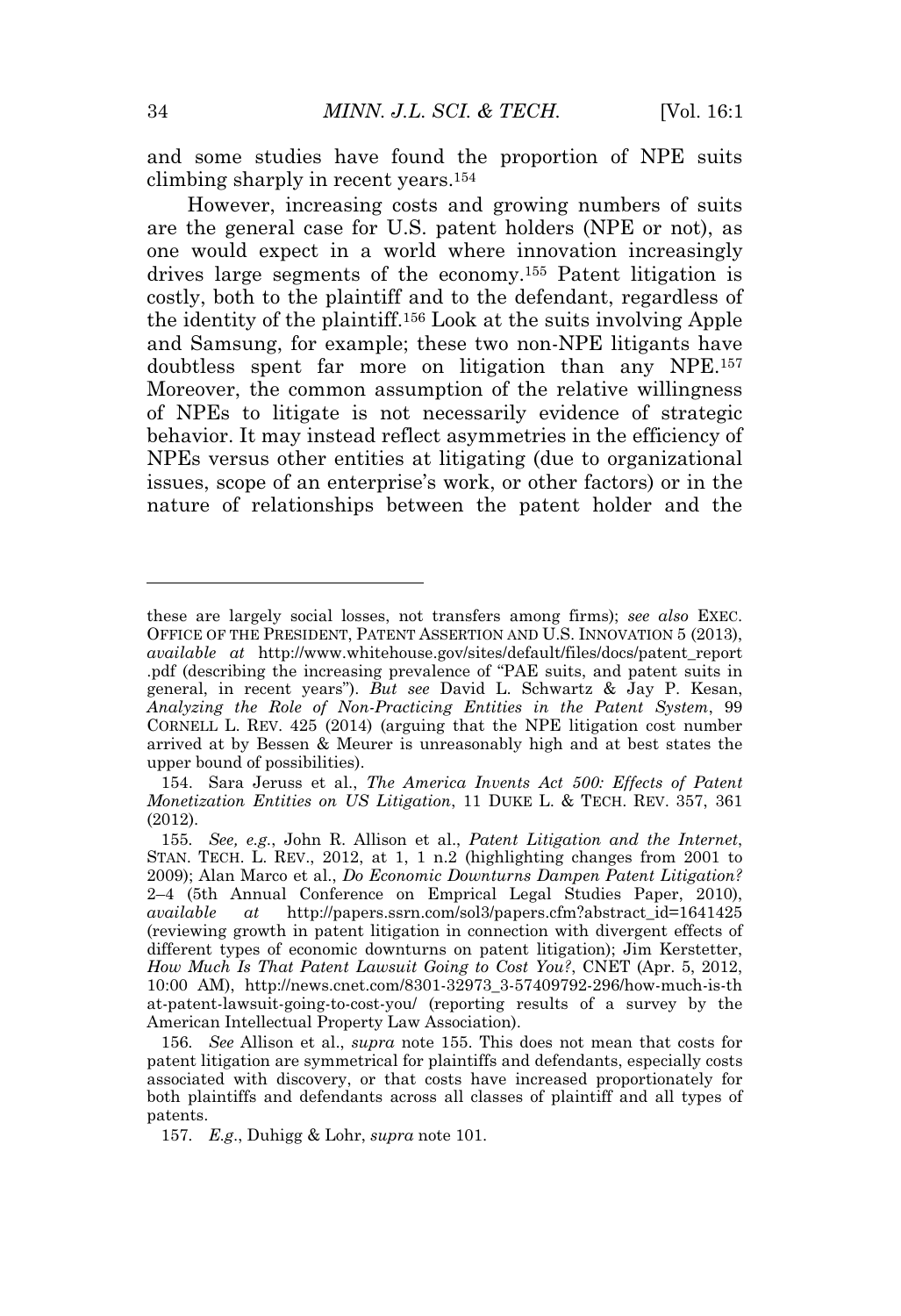putative infringer.<sup>158</sup> The possible efficiency explanations for NPE litigation do not necessarily prove that NPEs are equally good candidates for strong patent protections as other patentees (from a social welfare perspective), but something more than has been offered thus far is needed to make the case that curtailing injunctions for NPEs as a class is beneficial.<sup>159</sup>

Certainly, critics of NPE litigation are right that NPEs are less likely to engage in quid pro quo cross-licensing or similar arrangements that do not involve straightforward payment of royalties as an alternative to patent infringement litigation.<sup>160</sup> The absence of that alternative will affect some of the costs associated with patent litigation and, ultimately, with use of products and processes that are or might be covered by patents.<sup>161</sup> But the notion that the enforcement of patents held by NPEs is especially costly, or that NPE suits generally should be viewed with suspicion, is easily overstated.<sup>162</sup>

NPEs include universities and similar research facilities, independent inventors and small businesses, companies that are changing business focus from one sector to another, and firms that principally operate as purchasers and enforcers of patent rights.<sup>163</sup> Universities are better suited to research than to turning ideas into products and selling them in commercial

<sup>158</sup>*. See, e.g.*, Vincenzo Denicolò et al., *Revisiting Injunctive Relief: Interpreting* eBay *in High-tech Industries with Non-Practicing Patent Holders*, 4 J. COMPETITION L. & ECON. 571, 585–89 (2008) (describing "Non-Manufacturing, Non-Competing Patent Holders"); Golden, *supra* note 141, at 2132 (discussing information asymmetries in patent litigation); Kieff, *supra* note 29; Ronald J. Mann, *Do Patents Facilitate Financing in the Software Industry?*, 83 TEX. L. REV. 961, 1005 (2005) (explaining that IBM's "relative lenience" may be attributed to "asymmetric risks"); Shrestha, *supra* note 146, at 129 ("NPEs are well positioned to solve this informational asymmetry  $\dots$ .").

<sup>159</sup>*. See* Denicolò et al., *supra* note 158, at 576–77 (warning that creating too strong of rules for granting injunctive relief in relation to NPEs has the possibility of "undercompensating innovation").

<sup>160.</sup> FED. TRADE COMM'N, *supra* note 148, at 31 (suggesting that an "NPEs' invulnerability may create a competitive problem if it prevents the type of cross-licensing that has evolved as a 'safety valve'").

<sup>161</sup>*. Id.* at 30–33 (discussing the potential costs associated with NPEs and patent amassing strategies).

<sup>162</sup>*. See* Denicolò et al., *supra* note 158, at 576.

<sup>163</sup>*. See, e.g.*, Shrestha, *supra* note 146, at 117 n.16. Special considerations respecting this last group of NPEs are addressed in the section immediately following. *See infra* Part III.E.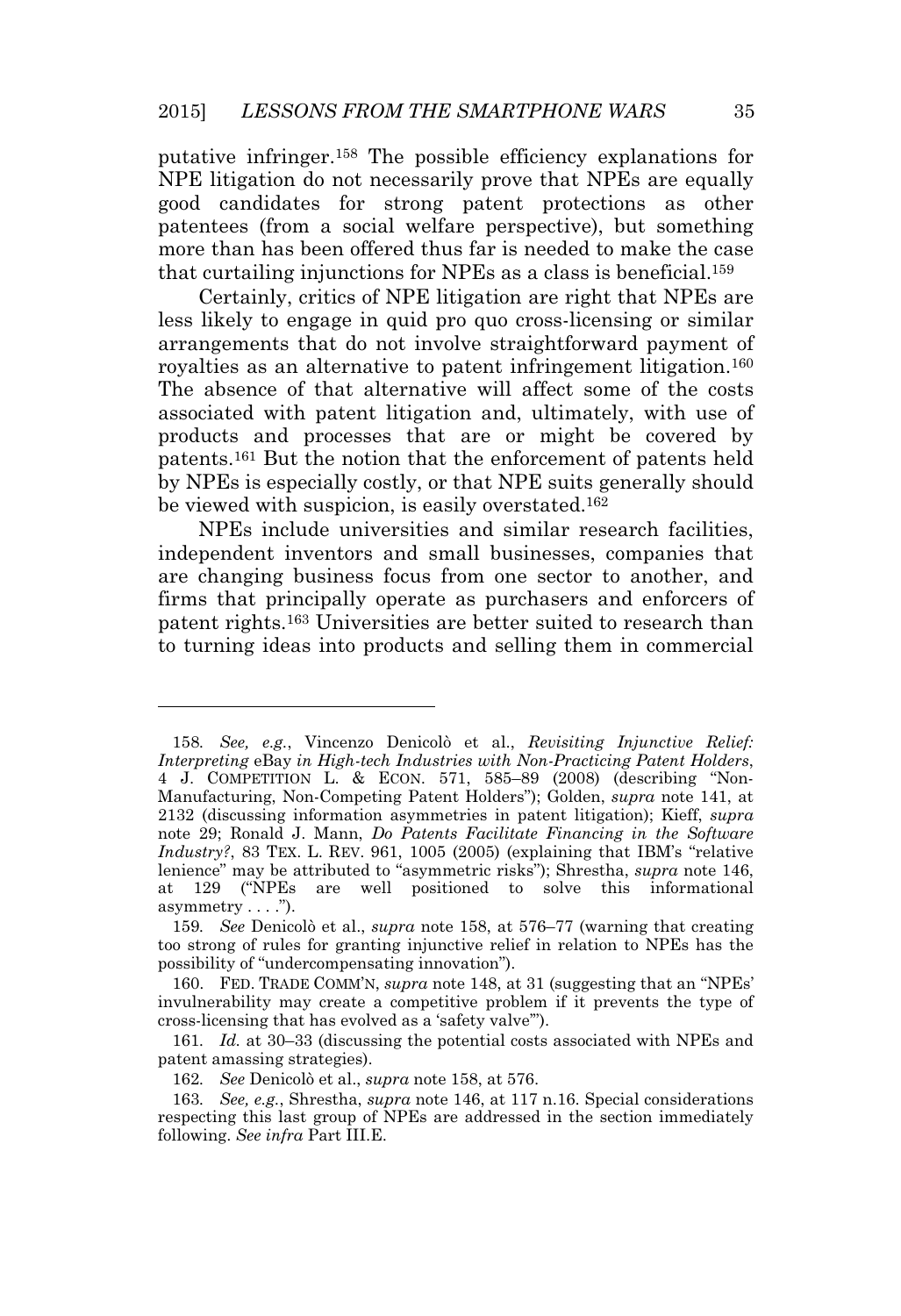markets.<sup>164</sup> So are many other NPEs, such as small businesses that generate innovations that are more efficiently commercialized by others that have established production facilities and marketing networks.<sup>165</sup>

Denying all of these NPEs remedies that are generally available to patent holders simply because they are less apt to engage in cross-licensing or patent pooling arrangements diminishes the likely value of NPEs' patents.<sup>166</sup> Exclusive rights to control patented items are rarely enforced as effectively with only a damages remedy instead of the full panoply of rights.<sup>167</sup> That should be obvious: if damages were as useful in all cases as injunctive relief, there would be no reason for plaintiffs to ask for injunctive relief and no reason for potential defendants to be concerned about that remedy. The inducement to innovate that patent rights represent, hence, is not as strong if NPEs do not enjoy rights to injunctive as well as damages relief.<sup>168</sup>

Even if costs associated with injunctive relief are greater in suits by NPEs as a class than in other patent suits (an open question), more critical questions remain: (1) what are the relative magnitudes likely to be for those costs and for costs entailed in limiting relief; and (2) do the most cost-effective limitations on relief apply across that class or in a subset of NPE suits? The real problems firms risking accusations of patent infringement face with transaction costs and hold-ups have already been noted.<sup>169</sup> The costs associated with the risk of hold-up and with transacting around patent rights issues, however, are not likely to be the same for all NPEs or all patents.<sup>170</sup> Enforcement of a patent on a major innovation pioneered by a university research facility, for example, would not pose the same hold-up and transaction cost issues as those associated with a firm intent on extracting the maximum

<sup>164</sup>*. See* Shrestha, *supra* note 146, at 127 (discussing how certain NPE entities "lack the necessary resources to develop and market a product").

<sup>165</sup>*. Id.*

<sup>166</sup>*. See* FED. TRADE COMM'N, *supra* note 148, at ch. 2, 31–32.

<sup>167</sup>*. See, e.g.*, Denicolò et al., *supra* note 158, at 577–83 (describing the benefits of injunctive relief); Shrestha, *supra* note 146, at 134 ("Without the threat of an injunction, smaller entities may not be able to bargain for fair licensing fees.").

<sup>168</sup>*. See* Denicolò et al., *supra* note 158, at 574–76.

<sup>169</sup>*. See* Shrestha, *supra* note 146, at 124.

<sup>170</sup>*. See id.*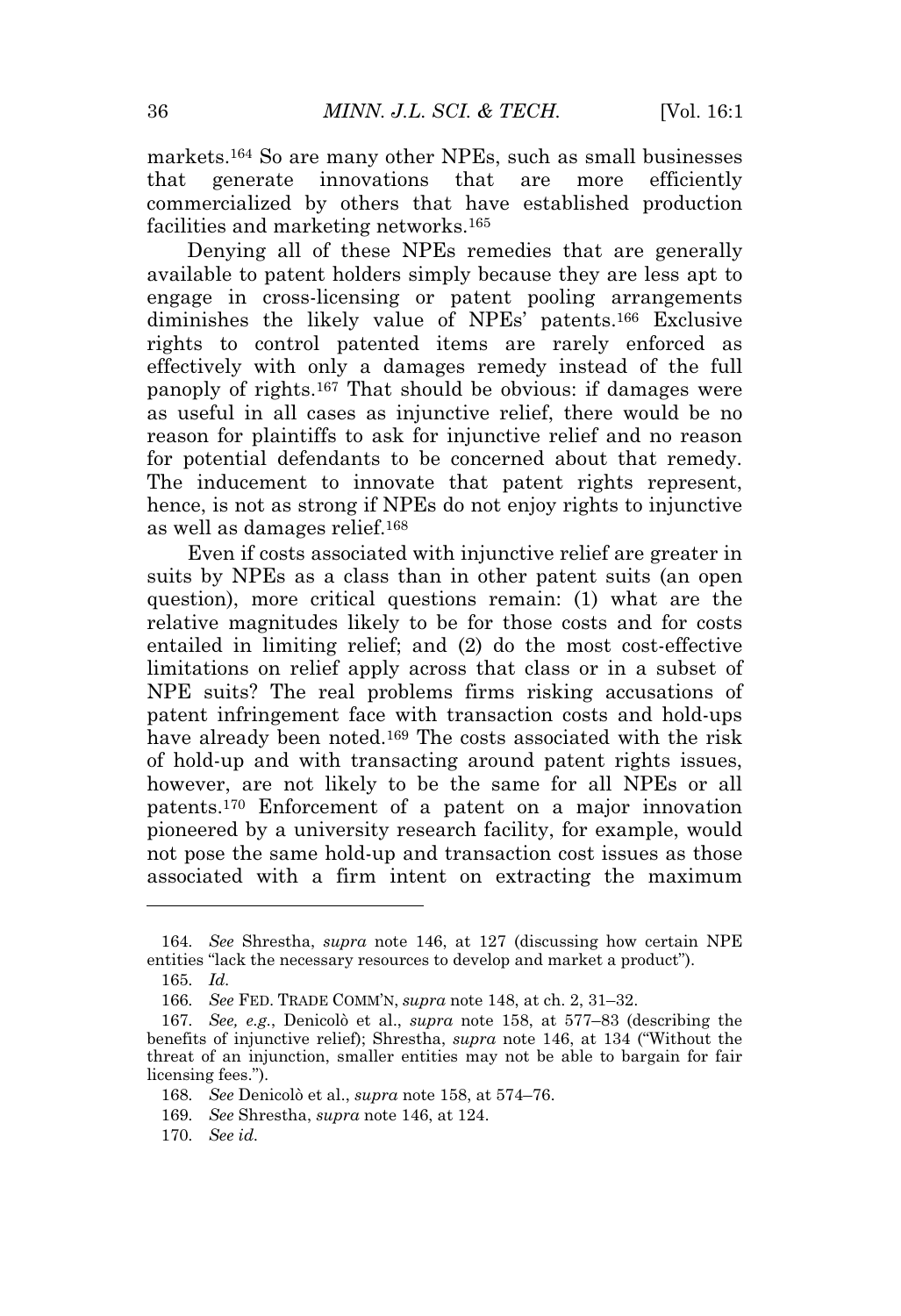revenue by strategic assertion of rights to patents covering small advances in functions used as a minor input to numerous, complex products.<sup>171</sup> The university-generated major patent would be more likely than the comparison patent to be known in advance of the potentially infringing conduct, less likely to be used strategically to extract money from possible infringers, and new constraints on enforcement of such patents would be more apt to impinge on significant investments associated with innovation.<sup>172</sup> What does that suggest for policy and for legal rules? This Part continues to examine potential distinctions among types of plaintiffs; distinctions among types of patent claims are addressed in Part IV.

#### E. PATENT ASSERTION ENTITIES (PAES)

Recognizing that all NPEs are not the same, critics of overly aggressive patent enforcement have recently narrowed their focus to a subset of NPEs, firms labeled patent assertion entities (PAEs).<sup>173</sup> These are the firms that purchase patent rights primarily for the purpose of extracting payments from enterprises that use the patented products or processes to produce goods.<sup>174</sup> This is the category of enterprise that generally attracts the label of "patent troll" (or worse).<sup>175</sup> The poster child for bad results from suits by PAEs is the NTP-RIM (now BlackBerry) case. The short version of the story is this:

NTP sued RIM for patent infringement, won in federal district court, and obtained an injunction that would have shuttered Blackberry service in the United States. Although the injunction was suspended during negotiations between the litigants, the judge made clear that he was not going to deny injunctive relief just to avoid the problems that it would cause Blackberry users. NTP won a huge settlement (almost twenty times the amount the judge fixed as the reasonable value of royalties for the infringed patents), even as its patents were

<sup>171</sup>*. See id.* at 140–44.

<sup>172.</sup> This may also explain, in part at least, the findings of a study showing that NPE-asserted patents tended to be of higher value than other patents as measured by citations in scientific literature. *See id*.

<sup>173</sup>*. E.g.*, EXEC. OFFICE OF THE PRESIDENT, *supra* note 153; Jeruss et al., *supra* note 154, at 367–72. Although the increased attention to these entities is relatively recent, the term dates back at least to the FTC's 2003 report. FED. TRADE COMM'N, *supra* note 148, at 31 (referring to "patent assertion firms").

<sup>174.</sup> Jeruss et al., *supra* note 154, at 367.

<sup>175</sup>*. See, e.g.*, Sewell, *supra* note 151; Wu, *supra* note 18.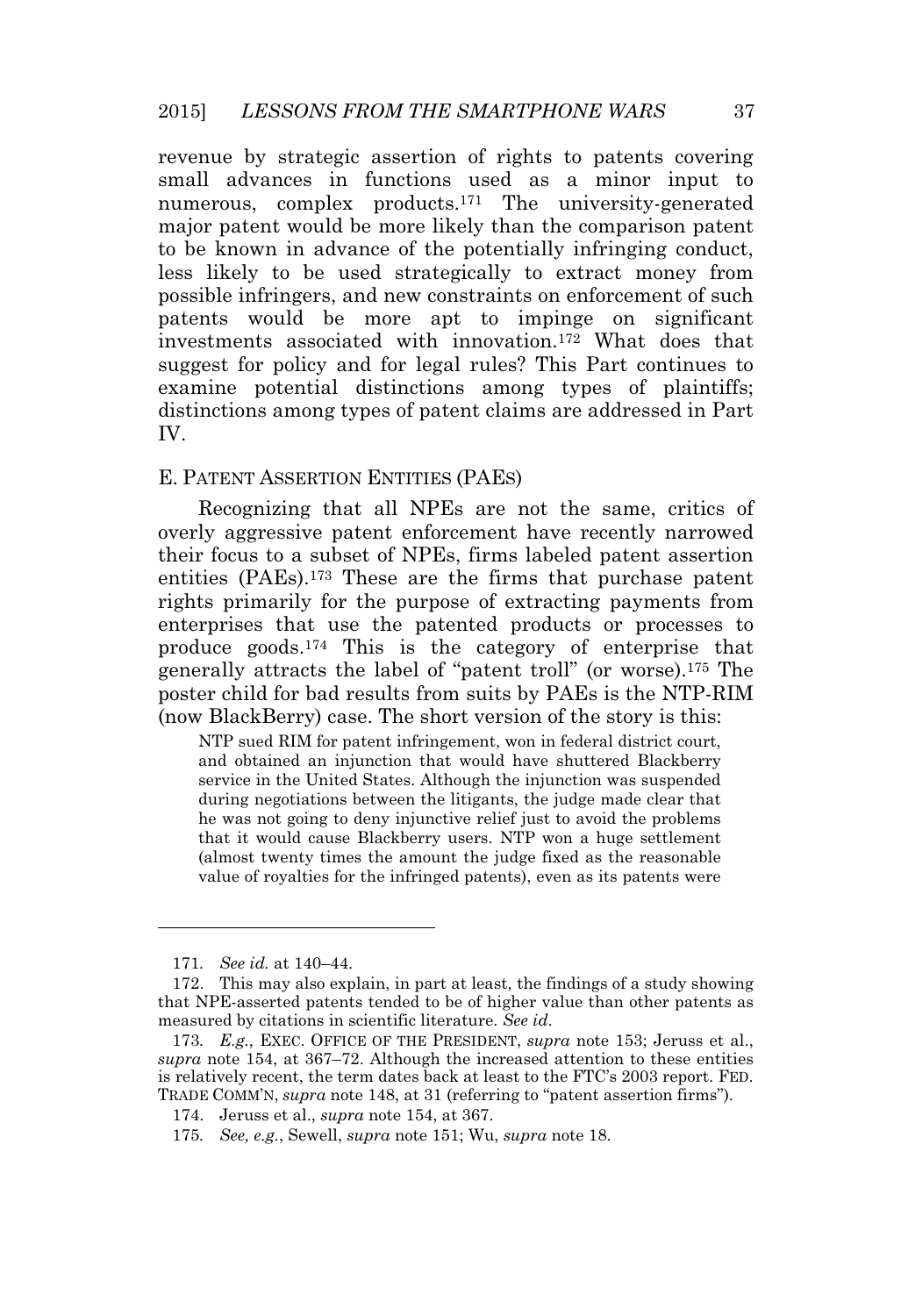being reviewed and rejected as invalid by examiners in the U.S. Patent and Trademark Office.176

The difference between the value assessed by the judge and the settlement RIM reached with NTP plainly reflects the value RIM placed on avoiding a shutdown of its service.<sup>177</sup> That, in essence, is the difference between the availability of an injunctive remedy as opposed to a damages remedy. Damages can be insufficient to provide protection to rights holders if courts set the number lower than the value the rights holder places on allowing use of the patented item or process, or damages can be excessive (witness the Apple-Samsung verdict).<sup>178</sup> In this instance, however, the reason the settlement figure greatly exceeded the court's assessment of value probably was not that NTP viewed the innovation as having more economic worth than RIM or the court (a common barrier to negotiating agreements in many settings).<sup>179</sup> Instead, the much higher settlement amount reflected NTP's ability to leverage the threat of shuttering RIM's BlackBerry service, with attendant losses of not only immediate use but future use as well.<sup>180</sup>

While the extra return to the patent holder as a result of the threatened injunction was widely noted, observers were even more struck by the fact that NTP was free to push for the shutdown of BlackBerry service because it had nothing to lose in relations with RIM.<sup>181</sup> Some NPEs, such as universities or other research facilities, may have reasons to seek accommodations with patent infringers broadly similar to motivations for business enterprises that use one another's patented innovations.<sup>182</sup> Universities, for example, may receive

180. Wu, *supra* note 18.

<sup>176.</sup> CASS & HYLTON, *supra* note 31, at 162 (footnotes omitted).

<sup>177</sup>*. E.g.*, *id*.; Wu, *supra* note 18.

<sup>178</sup>*. See* Shrestha, *supra* note 146, at 134 ("[D]amages . . . are notoriously difficult to calculate and may well undercompensate the patent owner.") (footnotes omitted); Lowensohn, *supra* note 1.

<sup>179</sup>*. See* CASS & HYLTON, *supra* note 31, at 162.

<sup>181</sup>*. See, e.g.*, Chien, *supra* note 151, at 318; Lemley & Shapiro, *supra* note 119, at 2009; Sewell, *supra* note 151 (noting that NTP does not make a competitive product nor is it "even in the business of making products"); Wu, *supra* note 18 (explaining that NTP has no products or employees).

<sup>182</sup>*. See generally* Mark A. Lemley, *Are Universities Patent Trolls?*, 18 FORDHAM INTELL. PROP. MEDIA & ENT. L.J. 611, 615 (2008) (describing universities as NPEs, noting that "their incentives in dealing with the patent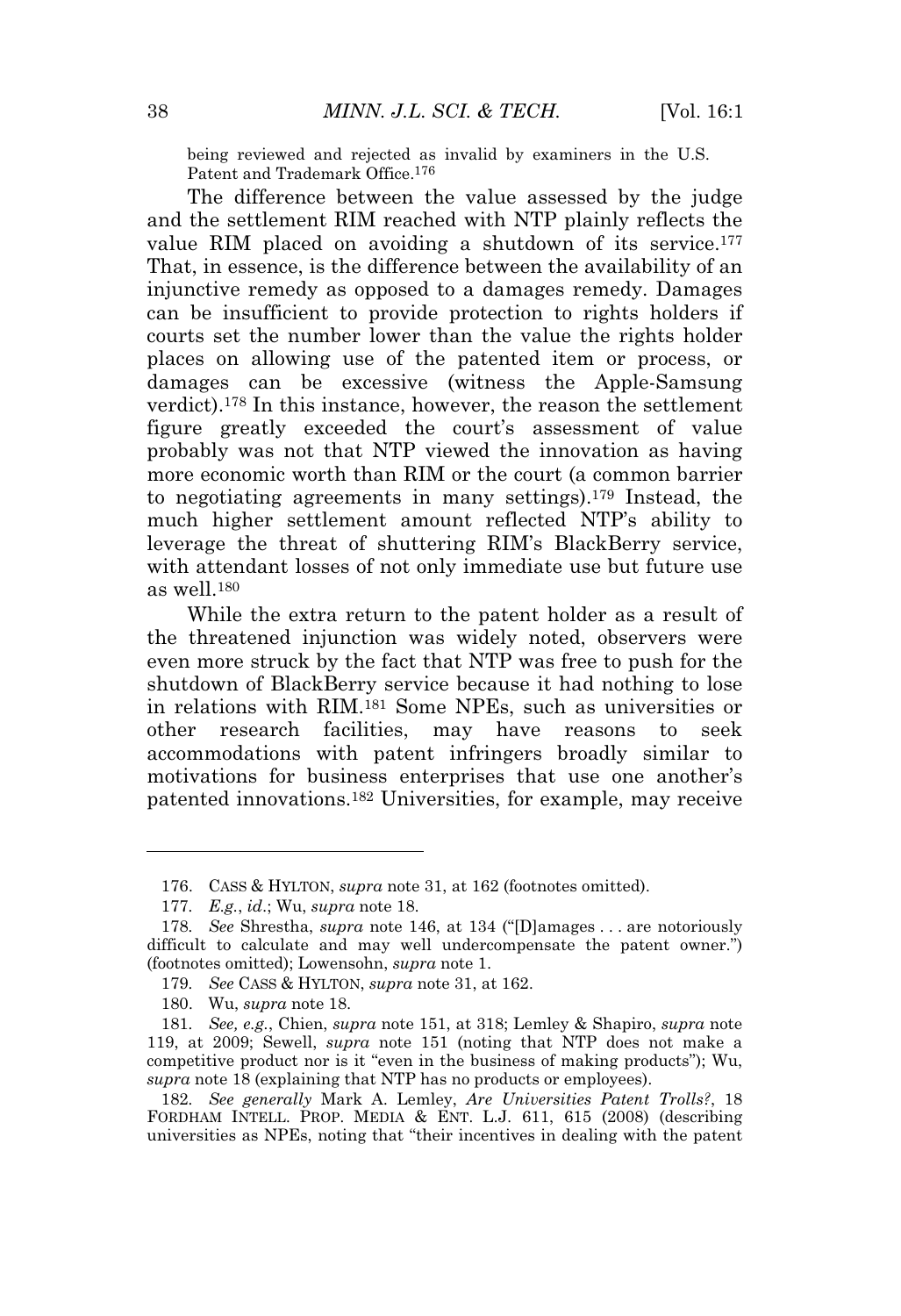(or seek) philanthropic gifts from potential targets of patent enforcement or from individuals (alumni most often) associated with those enterprises.<sup>183</sup> Educational and research institutions also might value freedom from limitations on their use of various patent-protected inputs in pursuit of their own teaching and research functions, giving these entities another incentive to reach reciprocal licensing arrangements.<sup>184</sup> These interests will not necessarily produce the same level of willingness to reach agreement on cross-licensing or similar means for reducing prospects for litigation—and particularly for enforcement of rights through remedies that are especially costly to the targets of litigation—as would be expected for many commercial enterprises.<sup>185</sup> NPE interests of this sort should, however, moderate risks associated with enforcement of patent rights in settings such as the NTP-RIM case.<sup>186</sup>

PAEs, in contrast, seem wholly free from similar constraints. Their principal focus is on patent enforcement, and their own economic success correlates positively and directly with the magnitude of the sums they can extract through litigation or threat of litigation.<sup>187</sup> As a rule, PAEs do not have any apparent incentive to limit the claims they make or to refrain from the most aggressive enforcement of patent rights.<sup>188</sup> Aggressive enforcement that imposes asymmetrically high costs on defendants may be especially useful to PAEs.<sup>189</sup>

185*. See generally id.* at 328 ("However, with their large patent portfolios, R&D entities are well poised to shift their emphasis to enforcement.").

187*. See* EXEC. OFFICE OF THE PRESIDENT, *supra* note 153, at 1.

system align in many ways with those of private-sector patent licensing shops").

<sup>183</sup>*. See, e.g.*, *id*. at 616–17 ("Second, the companies with which [universities] are negotiating often want exclusivity. They are especially likely to get it if the company in question is a faculty-organized startup.").

<sup>184</sup>*. E.g.*, Chien, *supra* note 151, at 327–28 ("Research and development entities, for example, use patent license fees to fund technology development . . . .").

<sup>186</sup>*. See, e.g.*, Lemley, *supra* note 182, at 629 ("One of the differences between universities and private licensing shops is that universities are, by and large, not engaged in hiding the ball, waiting until people have developed an industry and then popping up and demanding a disproportionate share of royalties based on irreversible investments.").

<sup>188</sup>*. Id.* at 1, 6; FED. TRADE COMM'N, THE EVOLVING IP MARKETPLACE: ALIGNING PATENT NOTICE AND REMEDIES WITH COMPETITION ch. 2, ch. 8 (2011).

<sup>189</sup>*. E.g.*, *Abusive Patent Litigation: The Impact on American Innovation and Jobs, and Potential Solutions*: *Hearing Before the H.R. Subcomm. on*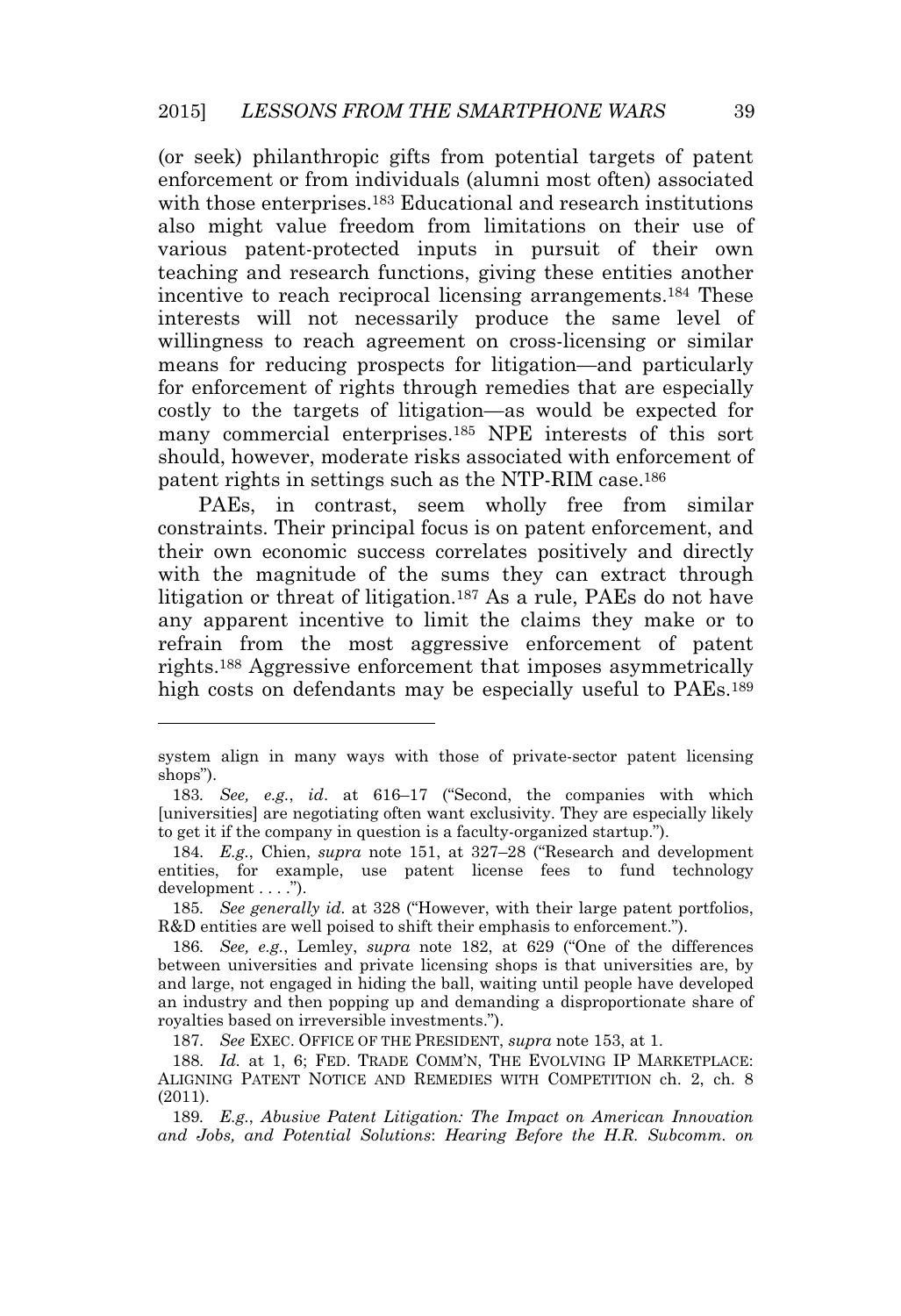These observations have supported calls for limitation of injunctive relief to PAEs to prevent the sort of result reached in the NTP-RIM litigation.<sup>190</sup>

The question for policymakers is whether the relative freedom for PAEs to push for patent enforcement in ways that might produce excessively large payments or undue disruption to functions of firms using patented technologies, components, or methods of operation, justifies special restrictions on PAEs or on the relief available to them.<sup>191</sup> That is not an easy question. It cannot be answered simply by pointing to specific examples where PAEs were overcompensated for the value of the patent rights asserted or where patent assertions disrupted legitimate commercial operations—those examples can point toward potential answers if they are typical of a broader class of cases where PAE litigation results in net social costs, but they will not likely be the entire story.

The question requires balancing the costs of excessive enforcement against the costs of under-enforcement.<sup>192</sup> Neither is readily pinned down.<sup>193</sup> PAEs necessarily should be expected to be more efficient enforcers of patent rights than those whose rights they acquire; and they also can serve useful arbitrage, funding, and research-promotion functions.<sup>194</sup> If patent rights would be under-enforced without the operation of PAEs, and especially to the extent that under-enforcement in this context would reduce efficient research incentives, efforts to cut back on PAE remedies would reduce social welfare.<sup>195</sup> The costs of patent litigation are often cited as evidence that patent litigation imposes excessive burdens on firms seeking to use patented products and processes (potential defendants in

*Courts, Intellectual Prop. & the Internet of the H. Comm. on the Judiciary*, 113th Cong. 1 (2013) (statement of John Boswell); EXEC. OFFICE OF THE PRESIDENT, *supra* note 153, at 6–7.

<sup>190</sup>*. E.g.*, FED. TRADE COMM'N, *supra* note 188, at ch. 8; Chien, *supra* note 151, at 310.

<sup>191</sup>*. See* FED. TRADE COMM'N, *supra* note 188, at 220–21.

<sup>192</sup>*. See infra* notes 193–200.

<sup>193</sup>*. See* Golden, *supra* note 141, at 2118 (arguing that "a simplistic view of patents' benefits and costs cannot be correct").

<sup>194</sup>*. E.g.*, Denicolò et al., *supra* note 158, at 575; Golden, *supra* note 141, at 2117; Shrestha, *supra* note 146, at 130–31.

<sup>195</sup>*. See* Golden, *supra* note 141, at 2117 (arguing that "a categorically discriminatory market for patent rights may slow, rather than promote, progress").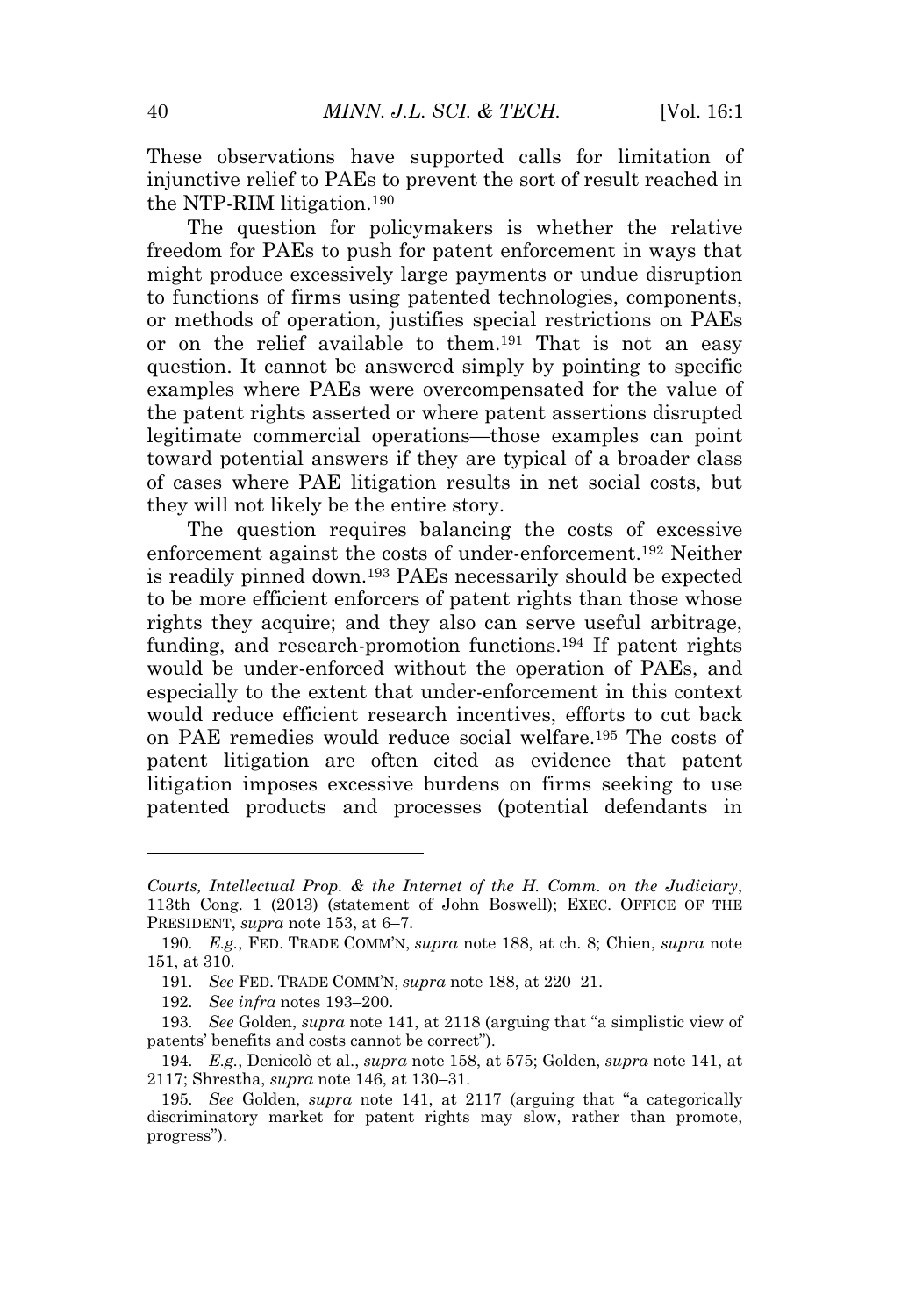patent litigation), but these costs also could deter desirable patent enforcement actions.<sup>196</sup> They also can discourage at least some undesirable patent suits.<sup>197</sup> In other words, litigation costs are likely to have complex effects on public welfare, some good, some bad; the real issues have to do with what the costs represent and how they affect behavior.<sup>198</sup> If litigation costs discourage "frivolous" litigation, fine; if litigation imposes asymmetric costs that allow PAEs to extract excessive settlements from productive firms that practice methods or use components that might infringe patent rights, these costs have a very different social impact.

Even PAE enforcement activity that produces costs in excess of merited returns for the value of patents in the individual case, as certainly appears to have happened in the NTP-RIM example, could simply balance under-enforcement elsewhere in the patent system—perhaps not even fully offsetting under-enforcement. While enterprises that want to use technologies arguably subject to patent protection do face high transaction costs in settings like the mobile device market, the patent *owners* frequently face correlatively high transaction costs in identifying infringing uses of their technologies and resolving disputes over them.<sup>199</sup> These costs very likely will be particularly discouraging to many of the types of enterprise found among NPEs, such as independent

<sup>196</sup>*. See, e.g.*, BESSEN & MEURER, *supra* note 11, at 120–32.

<sup>197.</sup> Of course, the lower the bar is set to filing suit and the more quickly costs can be shifted to defendants, the less likely this effect is to be significant. *E.g.*, Louis Kaplow, *Private Versus Social Costs in Bringing Suit*, 15 J. LEGAL STUD. 371, 376 n.9 (1986); Peter S. Menell*, A Note on Private Versus Social Incentives to Sue in a Costly Legal System*, 12 J. LEGAL STUD. 41, 43 (1983).

<sup>198</sup>*. See, e.g*., Kaplow *supra* note 197, at 385.

<sup>199.</sup> Costs of identifying infringements and resolving disputes are distinct from costs of filing suit. Where the former costs are high, there also is additional incentive to use alternatives, such as scatter-shot letters asserting potential infringement, without factual investigation to support the accusation. *E.g*., William J. Francis, *Lodsys Targets App Developers Over Infringement Claims*, TECHREPUBLIC (Aug. 25, 2011, 6:10 AM), http://www.techrepublic.com/blog/software-engineer/lodsys-targets-app-devel opers-over-patent-infringement-claims/. The almost exclusive use of this technique by PAEs, however, suggests that factors other than the cost of determining the identity of actual infringers are significant. *E.g.*, Joe Mullin, *Wi-Fi Patent Troll Hit with Racketeering Suit Emerges Unscathed*, ARS TECHNICA (Feb. 13, 2013, 9:05 AM), http://arstechnica.com/tech-policy /2013/02/wi-fi-patent-troll-hit-with-novel-anti-racketeering-charges-emerges-u nscathed/.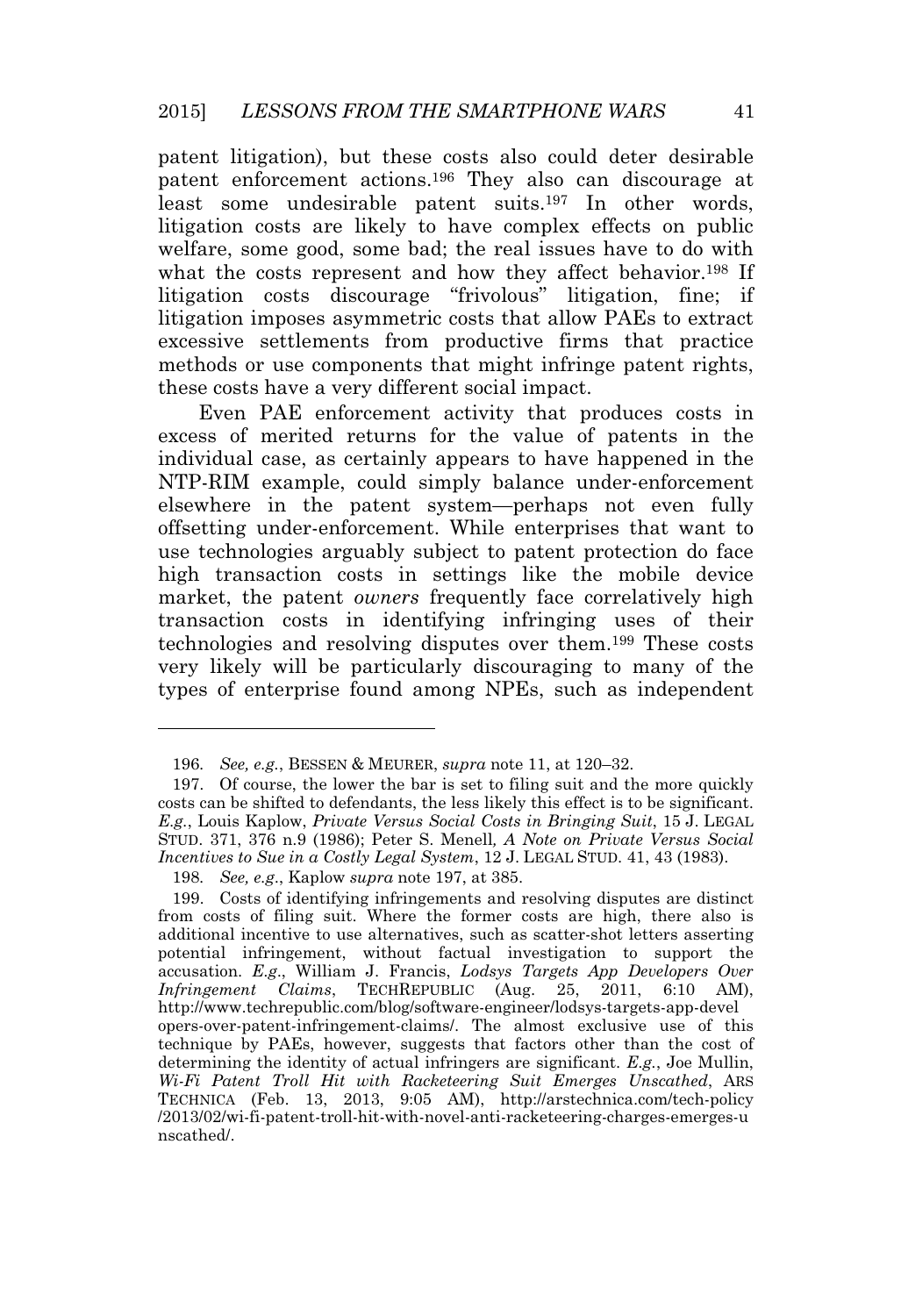inventors, small businesses, and academic researchers. In this context, there is a significant risk of under-enforcement in parts of the system aside from the activities of PAEs.<sup>200</sup>

Another element critical to evaluation of the functioning of the current system of patent rights enforcement, and ultimately to disposition of the controversy about PAE enforcement rights, is the error rate and distribution—the degree to which litigation produces erroneous decisions and the types of errors produced.<sup>201</sup> As scholarship on the economics of litigation makes clear, lawsuit activity cannot be evaluated without attention to the frequency and nature of the errors made in sorting through legal claims and also the impact those errors have on the activities that lie behind the suits.<sup>202</sup>

If the legal system works well, courts will sort through the suits, dismiss those that are baseless relatively quickly, and dispose of the remaining suits in line with the merits; investment in litigation by both sides generally will be scaled in response to perceptions of a suit's merit (lower spending on suits that are less apt to succeed), and the efficiency and accuracy of systems that work well will tend to induce both investment in litigation and in background activities that reflect social value.<sup>203</sup> If, however, a class of suits includes

<sup>200</sup>*. E.g.*, Denicolò et al., *supra* note 158, at 583; Golden, *supra* note 141, at 2118. Findings of dramatic increases in PAE litigation relative to other suits are not complete theoretical responses to hypotheses of underenforcement by non-PAE patent owners, but they at least suggest that something else may be at play. *See infra* Part IV.

<sup>201</sup>*. See generally* Keith N. Hylton, *Costly Litigation and Legal Error Under Negligence*, 6 J.L. ECON. & ORG. 433, 446–51 (1990) (examining the effect of error rate "on incentives to litigate").

<sup>202</sup>*. E.g.*, Robert D. Cooter & Daniel L. Rubinfeld, *Economic Analysis of Legal Disputes and Their Resolution*, 27 J. ECON. LITERATURE 1067, 1088 (1989); Hylton, *supra* note 201, at 446; William M. Landes & Richard A. Posner, *Adjudication as a Private Good*, 8 J. LEGAL STUD. 235, 252 (1979); Steven Shavell, *The Fundamental Divergence Between the Private and the Social Motive to Use the Legal System*, 26 J. LEGAL STUD. 575, 575 (1997); Steven Shavell, *The Level of Litigation: Private Versus Social Optimality of Suit and Settlement*, 19 INT'<sup>L</sup> REV. L. & ECON. 99, 99 (1999).

<sup>203</sup>*. E.g.*, Hylton, *supra* note 201, at 446–47; Avery Katz, *Judicial Decisionmaking and Litigation Expenditure*, 8 INT'<sup>L</sup> REV. L. & ECON. 127, 139 (1988); Landes & Posner, *supra* note 202, at 273; George L. Priest & Benjamin Klein, *The Selection of Disputes for Litigation*, 13 J. LEGAL STUD. 1, 55, 13–14 (1984). Of course, with any level of error, there will remain a divergence between social value and private investment in litigation activity. *See The Fundamental Divergence Between the Private and the Social Motive to Use the Legal System*, *supra* note 202.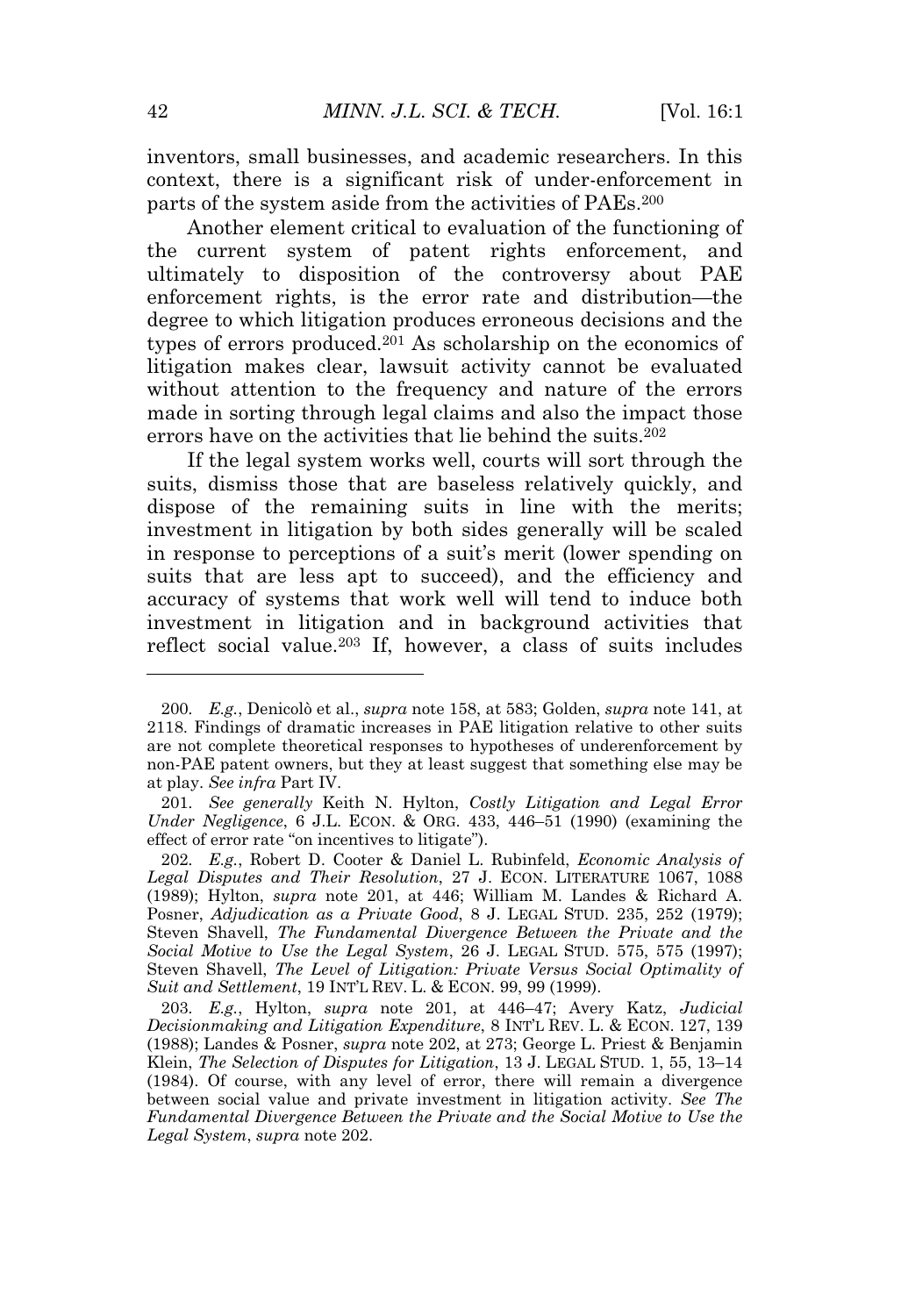many that are particularly likely to be baseless and also are more likely than typical suits to be decided incorrectly, they will generate direct social welfare costs and create incentives for social-welfare-reducing settlements or other socially wasteful litigation-avoidance measures.<sup>204</sup> Costs also would be higher, given any error rate for the relevant category of judicial decisions, if a particular class of litigants has asymmetric information (for example, on the actual novelty of a claim) and behaves strategically (such as in the NTP-RIM case).<sup>205</sup>

On most margins, litigation by PAEs should resemble litigation by other patentees, facing the same legal rules and procedures for assessing patent validity, infringement, and value. Thus, there is no reason to expect that errors for judicial disposition of cases brought by PAEs are higher than for other patent cases or that PAEs generally behave in ways distinguishable from other patent litigants in their decisions respecting the litigation. For example, PAEs should be just as motivated to scale their litigation expenditures to the likelihood of success as other litigants. Further, there is no obvious reason to expect that PAEs have stronger informational asymmetries than other patent holders; they are not obviously in a better position vis-à-vis defendants in patent litigation to assess the merits of patent claims (and certainly are not specially advantaged in this respect as compared to other patent holders).<sup>206</sup> If PAEs are merely more efficient enforcers of legitimate patent rights, PAEs should not impose special social costs through litigation.

<sup>204</sup>*. E.g.*, Avery Katz, *The Effect of Frivolous Lawsuits on the Settlement of Litigation*, 10 INT'<sup>L</sup> REV. L. & ECON. 3, 24–25 (1990).

<sup>205</sup>*. E.g.*, Keith N. Hylton, *The Economics of Third-Party Financed Litigation* 22 (Boston Univ. Sch. of Law, Working Paper No. 11–57, 2011). Recognizing the existence of asymmetric information in such settings is not enough to prevent the ensuing social costs, as the party with less information can estimate the *direction* in which to adjust from any offer or claim by the party with more information, but cannot know the right *magnitude* of adjustment in any given case. *See, e.g.*, George A. Akerlof, *The Market for "Lemons": Quality Uncertainty and the Market Mechanism*, 84 Q.J. ECON. 488, 489 (1970).

<sup>206</sup>*. See generally* Schwartz & Kesan, *supra* note 153, at 451 ("But there is also empirical evidence that the patents asserted by NPEs are similar to patents asserted by practicing entities. There is some evidence that the most litigious NPEs lose more often when the cases are taken to a final judgment . . . .").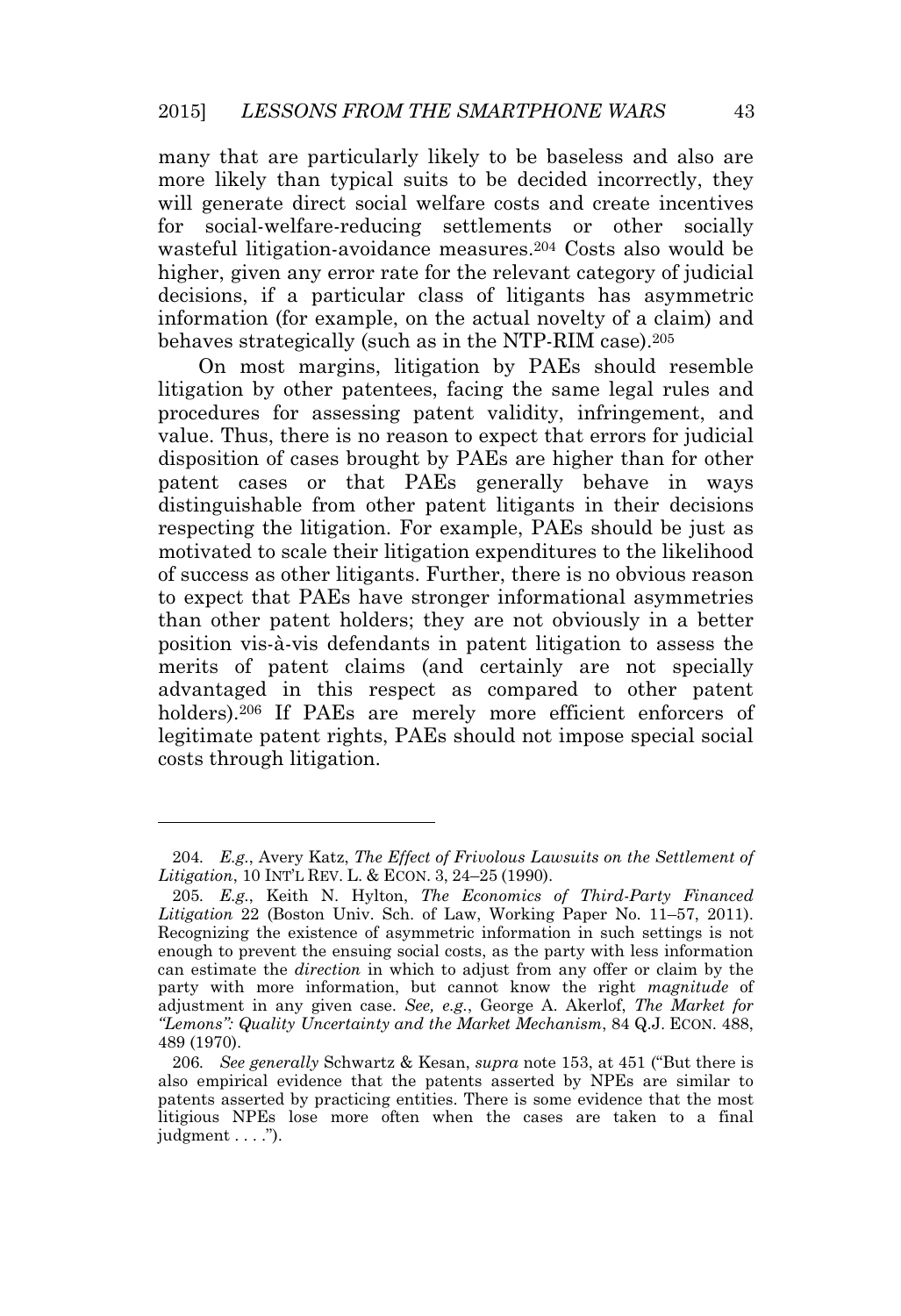There is, however, one margin that could remain different for PAEs and others. For the same reason that PAEs will not be as willing as other patent holders to resolve suits through mechanisms such as cross-licensing or to make other accommodations, it is plausible that PAEs as a class would behave strategically in litigation in ways that other patent holders would not, or at least would behave strategically more often than other patent plaintiffs.<sup>207</sup> PAEs may, for example, assert weaker claims in hopes of extracting a settlement, where other patent holders would be more sensitive to the imposition on parties with whom they might hope to have future cooperative dealings and more concerned with the damage to relationships that would occur if opposing parties came to believe that the patent assertion was less than straightforward.<sup>208</sup> Given any level of error in the system, this would correlate with higher social costs from PAE suits than from other patent suits.<sup>209</sup>

This is logical given the information available on the potential for hold-up in some circumstances, but it does not provide a basis for bold changes to the law, such as restricting PAE suits. The evidence respecting costs of NPE suits (a category that encompasses PAE suits), as already noted, in itself does not show that such suits are socially undesirable as a class.<sup>210</sup> The factors that would make PAE suits especially likely to be undesirable—if the patents asserted tend to be weak and if errors in adjudication are high—are matters that increasingly are subjects of commentary, but not subjects that have elicited the sort of information that all sides to the debate

<sup>207</sup>*. See, e.g.*, Colleen V. Chien, Assistant Professor, Santa Clara Univ. Sch. of Law, Presentation at the FTC/DOJ Hearing on PAEs: Patent Assertion Entities (Dec. 10, 2012), *available at* http://papers.ssrn.com/sol3/papers.cfm ?abstract\_id=2187314.

<sup>208.</sup> This is consistent with the findings of increasing PAE litigation relative to other patent claimants as well as to the relative frequency of PAE assertion of software patents. *See, e.g.*, Chien, *supra* note 207; Jeruss et al. *supra* note 154, at 362–64; Robin Feldman et al., *The AIA 500 Expanded: The Effects of Patent Monetization Entities* (Univ. Cal. Hastings, Working Paper No. 45, 2013), *available at* http://papers.ssrn.com/sol3/papers.cfm?abstract \_id=2247195. Although the precise figures for PAE litigation can be disputed, as they turn on particular definitions for that category as well as on the data source for patent litigation information, the general proposition respecting increasing importance of PAE litigation seems clearly established.

<sup>209</sup>*. E.g.*, Katz, *supra* note 204, at 25–27.

<sup>210</sup>*. See* Hylton, *supra* note 205, at 22.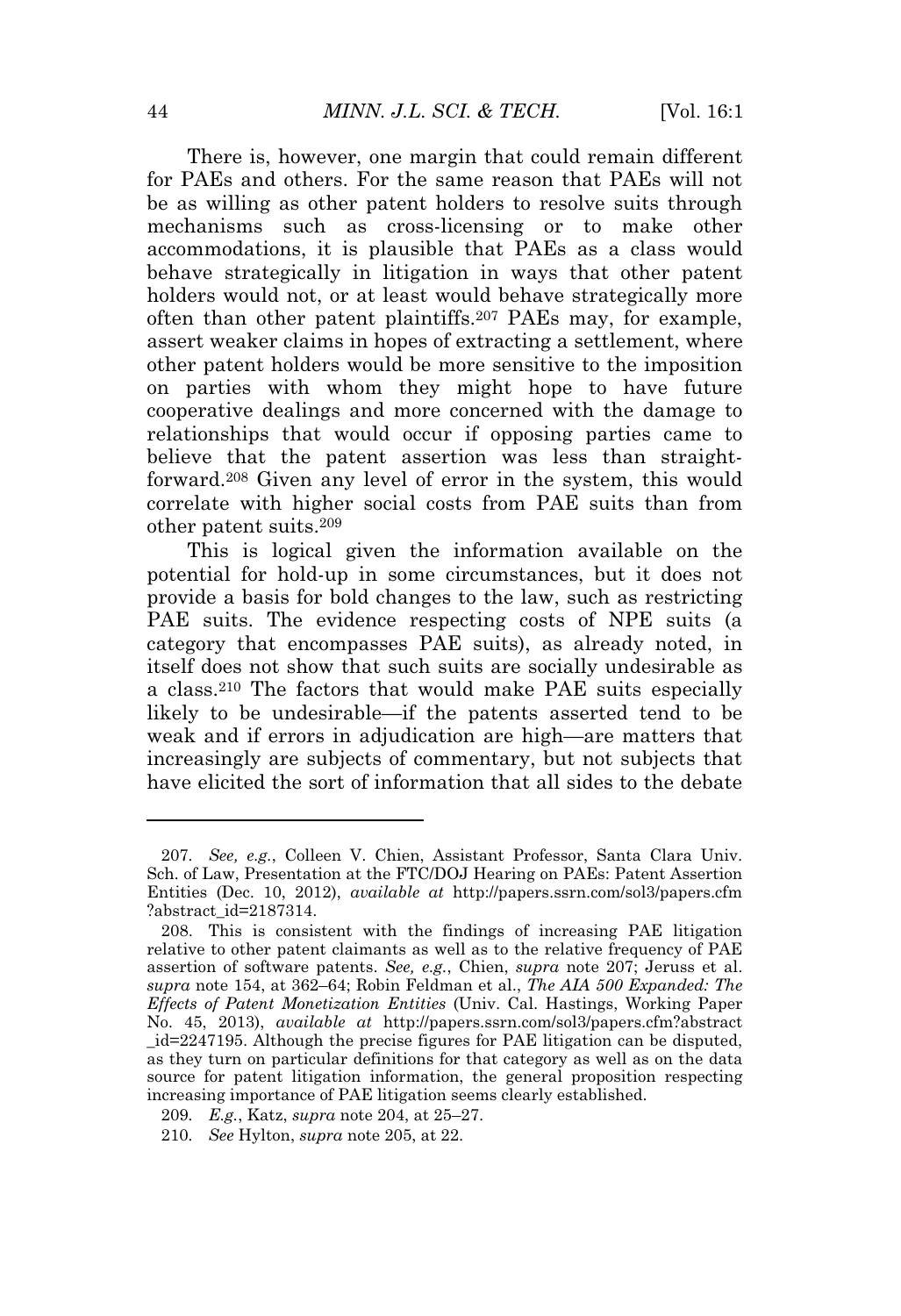can agree on as a common factual predicate.<sup>211</sup> In the absence of clear data on these issues, the system probably is best left to function as it does at present at least on most margins, by providing remedies to all patent owners, including PAEs, but with a higher degree of skepticism (possibly a significantly higher degree) regarding PAE demands for injunctive relief.<sup>212</sup> The appropriate degree of skepticism in any given instance would increase if other factors are present suggesting that the costs of relief in that instance would be heightened, as it would where the type of claim asserted is associated with weaker patent quality or higher error rates.<sup>213</sup> Those are matters addressed below.

#### IV. SOFTWARE: PATENTLY PROBLEMATIC?

Two factors highlighted in Part III, the roles of patent quality and error rates, merit special attention in sorting through the stresses in the patent system illustrated by the smartphone wars. While lower patent quality and higher error rates raise the cost of patent litigation, the critical question is how to identify cases that are likely to embody these characteristics. Notably, both characteristics are associated with one particular class of patents, commonly referred to as software patents.<sup>214</sup>

"Software" is the term generally given to instructions embodied in code designed to make machines such as computers (but increasingly also a range of other machines, including smartphones) work.<sup>215</sup> The term initially was coined to distinguish intangible machine instructions from tangible

<sup>211</sup>*. See* Schwartz & Kesan, *supra* note 153, at 427, 429, 451 ("There is little firm empirical evidence supporting this scenario of the combination of dubious patent assertions and low settlement demands.").

<sup>212.</sup> This does not mean that changes on other margins might not improve the system overall or that such changes might not have special pay-off in respect of PAE suits, especially so far as those suits are characterized by assertion of weaker patents and imposition of higher litigation costs due to reluctance towards settlement or a strategic commitment to use asymmetric litigation costs as a form of leverage. *See supra* text accompanying notes 187– 90.

<sup>213</sup>*. See infra* Part IV.

<sup>214</sup>*. See infra* Part IV.D.

<sup>215</sup>*. See, e.g.*, Eric Goldman, *Fixing Software Patents* 5 (Santa Clara Univ. Sch. of Law, Working Paper No. 01–13, 2013), *available at* http://digitalcommons.law.scu.edu/facpubs/596/.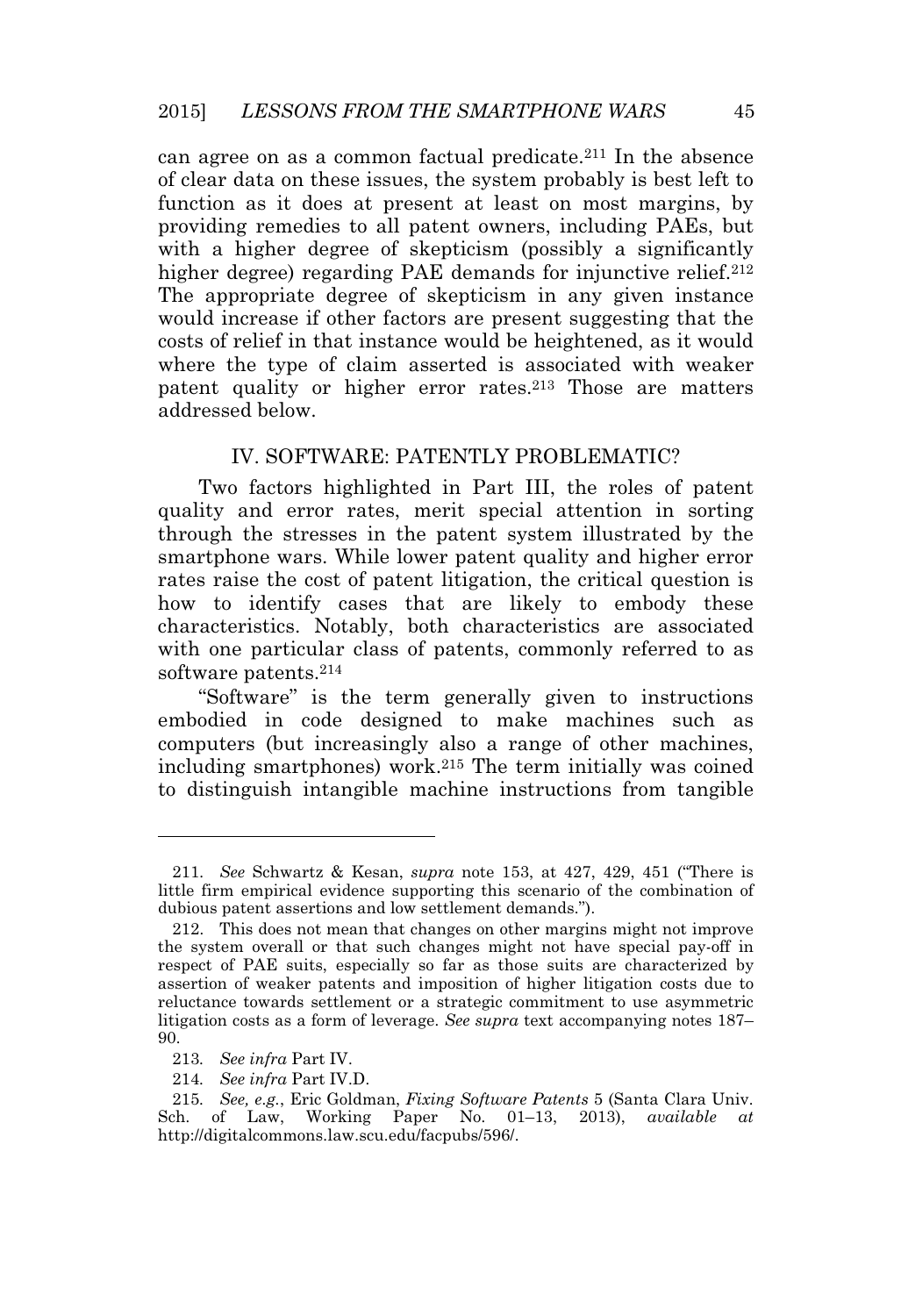machines, although the instructions are embodied in tangible forms and are critical in directing the operation of machines.<sup>216</sup> This makes software a bit different from most results of intellectual endeavor that fit easily in one category of intellectual property law or another. The base question respecting software's relationship to intellectual property law was whether it qualified for patent protection (as an innovation applicable to the utilitarian functioning of useful products) or for copyright protection (as a literary work, because it constituted a unique expression that was fixed in a specific medium).<sup>217</sup>

#### A. SOFTWARE IN PATENT AND COPYRIGHT LAW: FIRST LOOKS

Initially, courts and administrators looking at the issue concluded that software did not qualify for protection under patent law but did under copyright.<sup>218</sup> Following a long line of decisions that rejected patents for "abstract ideas," "scientific principles," or "principles of nature," <sup>219</sup> the Supreme Court in the 1970s invalidated software patents that expansively covered uses of a mathematical formula or numerical algorithm—claims framed broadly enough (in the Court's view) to preempt too large a field of potential uses.<sup>220</sup> In *Gottschalk v. Benson*, <sup>221</sup> the Court held that an algorithm for converting binary-coded numbers into binary numbers could not be patented, a conclusion commentators viewed as tantamount to a holding that computer software was not patentable.<sup>222</sup> The Court reaffirmed the *Benson* holding in *Parker v. Flook*, 223 finding that the creation of software for controlling aspects of

<sup>216</sup>*. See, e.g.*, Mark A. Lemley, *Software Patents and the Return of Functional Claiming*, 2013 WIS. L. REV. 905, 927–28 n.89 (2013).

<sup>217</sup>*. See, e.g.*, Gottschalk v. Benson, 409 U.S. 63, 71–72 (1972).

<sup>218</sup>*. See id.*

<sup>219</sup>*. E.g.*, O'Reilly v. Morse, 56 U.S. 62, 112–13 (1853); CASS & HYLTON, *supra* note 31; ROBERT PATRICK MERGES & JOHN FITZGERALD DUFFY, PATENT LAW AND POLICY: CASES AND MATERIALS 164–85 (5th ed. 2011); Arti Kaur Rai, *Regulating Scientific Research: Intellectual Property Rights and the Norms of Science*, 94 NW. U. L. REV. 77, 77–80 (1999).

<sup>220</sup>*. See, e.g.*, Parker v. Flook, 437 U.S. 584, 590 (1978); *Gottschalk*, 409 U.S. at 71–72.

<sup>221</sup>*. Gottschalk*, 409 U.S. at 71–72.

<sup>222</sup>*. See* Donald S. Chisum, *The Patentability of Algorithms*, 47 U. PITT. L. REV. 959, 1020 (1986).

<sup>223</sup>*. Parker*, 437 U.S. at 590.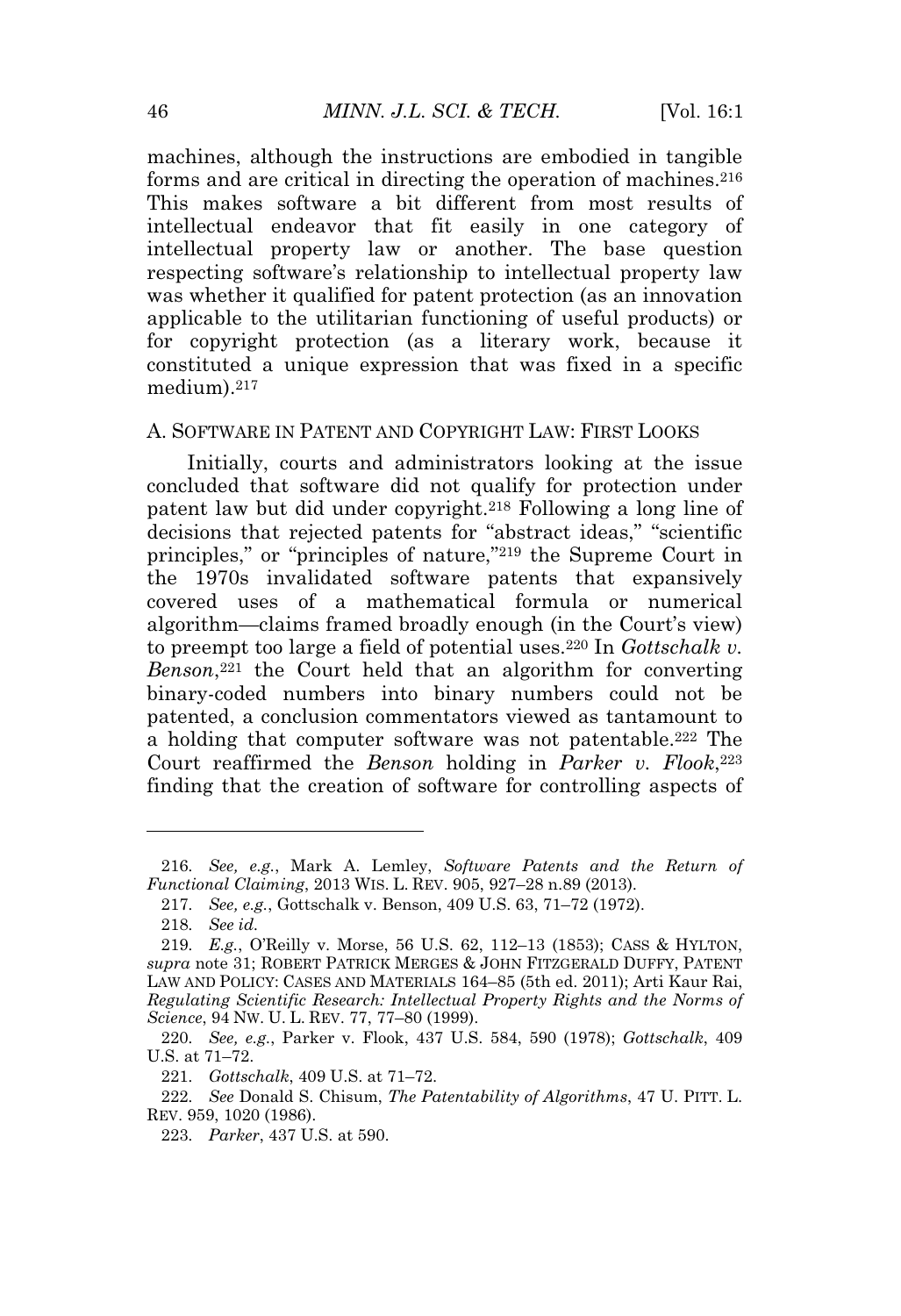catalytic conversion did not yield a patentable "process" within the meaning of the Patent Act because there was insufficient inventiveness apart from the mathematical formula embodied in the process.<sup>224</sup> In the early 1980s, the Court's decision in *Diamond v. Diehr,* that reliance on a mathematical equation as part of a novel process tied to a well-specified and sufficiently narrow practical application would not invalidate a patent,<sup>225</sup> showed the limits of *Benson* and *Flook* and opened the door to software patents. That remained the state of play until the Court returned to the field over the past decade to reassert its concerns with expansive preemption of uses of mathematical concepts.<sup>226</sup>

While courts were skeptical of software's fit with patent law until the 1980s (and have retained at least a portion of that skepticism), the administering authorities were disposed to find software a home within the rubric of copyright.<sup>227</sup> From 1964 on, software programs received protection from the Copyright Office, which conferred copyright recognition under the "rule of doubt" (reserving the question of legality for the courts, but inclining toward registration of arguably copyrightable material).<sup>228</sup> The doubt expressed in this treatment, however, was also reflected in debates over the proper treatment of software programs during debates over revision of the copyright law in the early 1970s.<sup>229</sup> In 1974, Congress created the National Commission on New Technological Uses of Copyrighted Works (CONTU) to consider what protection was appropriate for software, among other things.<sup>230</sup> The general revision and reenactment of copyright law, passed and signed into law in 1976, seemed to contemplate

229*. Id.*

<sup>224</sup>*. Id*. at 594.

<sup>225</sup>*. See* Diamond v. Diehr, 450 U.S. 175, 175–76 (1981); *see also* Mackay Radio & Tel. Co. v. Radio Corp. of Am., 306 U.S. 86, 94 (1939) ("While a scientific truth, or the mathematical expression of it, is not patentable invention, a novel and useful structure created with the aid of knowledge of scientific truth may be.").

<sup>226</sup>*. E.g.*, Mayo Collaborative Servs. v. Prometheus Labs., Inc., 132 S. Ct. 1289, 1294 (2012); Bilski v. Kappos, 561 U.S. 593 (2010).

<sup>227</sup>*. See infra* notes 228–37 and accompanying text.

<sup>228</sup>*. See* ROBERT A. GORMAN ET AL., COPYRIGHT: CASES AND MATERIALS 184 (8th ed. 2011).

<sup>230.</sup> Act of Dec. 31, 1974, Pub. L. No. 93-573, 88 Stat. 1873 (creating CONTU).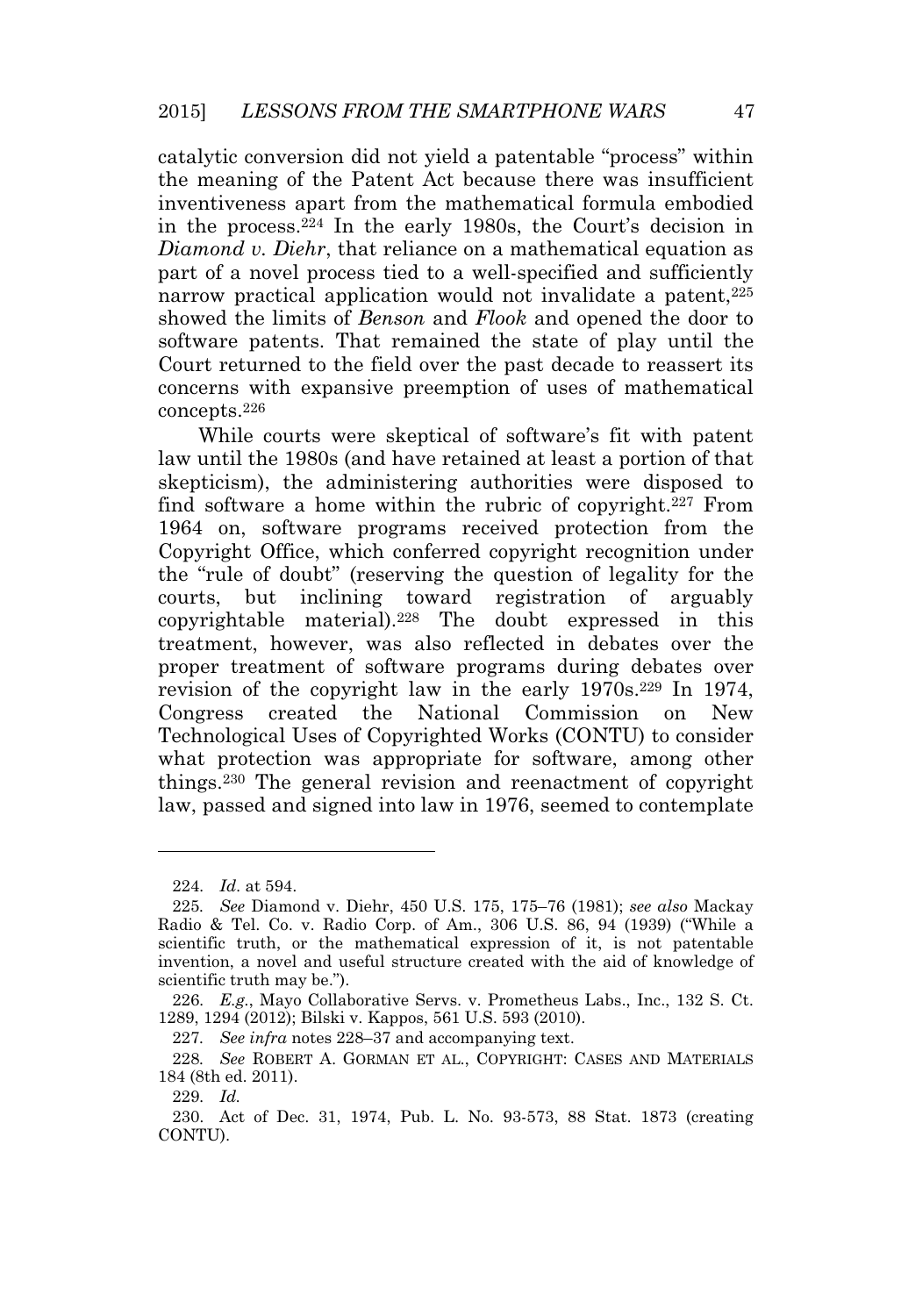continued coverage for software under the copyright rubric.<sup>231</sup> but Congress also plainly had reserved the possibility of revising the law to alter that rule or to strengthen it, depending on CONTU's findings.<sup>232</sup> CONTU concluded that other forms of intellectual property protection might also be appropriate in particular circumstances, but that the most comfortable fit for the creative elements embedded in software programs was protection under copyright law.<sup>233</sup> CONTU recommended, and Congress enacted, modest changes to the copyright law to embrace coverage of computer software programs.<sup>234</sup>

CONTU's report embraced copyright protection for a broad sweep of software programs, including those embodied in media readable only by machines rather than directly by humans.<sup>235</sup> That recommendation continued to be controversial, however, and doubt about the correctness of that conclusion as a matter of law was the basis for a preliminary ruling by the district court in *Apple Computer, Inc. v. Franklin Computer Corp*. 236 The Third Circuit's reversal of the district court read the law as definitively resolving the matter, opening copyright for "literary works" to those writings that are preserved in forms readable by machines and intended to instruct the machines' operations, rather than being designed to have the machines reproduce a more conventional written product for human perception.<sup>237</sup>

<sup>231.</sup> That supposition was inferable from the text of the law and was explicit in parts of the legislative history. *See* H.R. REP. NO. 94-1476, at 54 (1976) (cited by Apple Computer, Inc. v. Franklin Computer Corp., 714 F.2d 1240, 1247 (3d Cir. 1983)).

<sup>232</sup>*.* H.R. REP. NO. 94-1476, at 54*.*; *cf.* GORMAN ET AL., *supra* note 228 (explaining that Congress amended the Copyright Act on the basis of CONTU recommendations).

<sup>233</sup>*. See* NAT'<sup>L</sup> COMM'N ON NEW TECHNOLOGICAL USES OF COPYRIGHTED WORKS, FINAL REPORT OF THE NATIONAL COMMISSION ON NEW TECHNOLOGICAL USES OF COPYRIGHTED WORKS (1978) [hereinafter FINAL REPORT], *available at* http://digital-law-online.info/CONTU/.

<sup>234.</sup> An Act of Dec. 12, 1980, Pub. L. No. 96-517, 94 Stat. 3015, 3028 (codified at 35 U.S.C. §§ 301–07).

<sup>235</sup>*. See* FINAL REPORT, *supra* note 233; *Apple Computer*, 714 F.2d at 1249; *see also infra* text accompanying note 237.

<sup>236.</sup> Apple Computer, Inc. v. Franklin Computer Corp., 545 F. Supp. 812, 825 (E.D. Pa. 1982).

<sup>237</sup>*. Apple Computer*, 714 F.2d at 1249.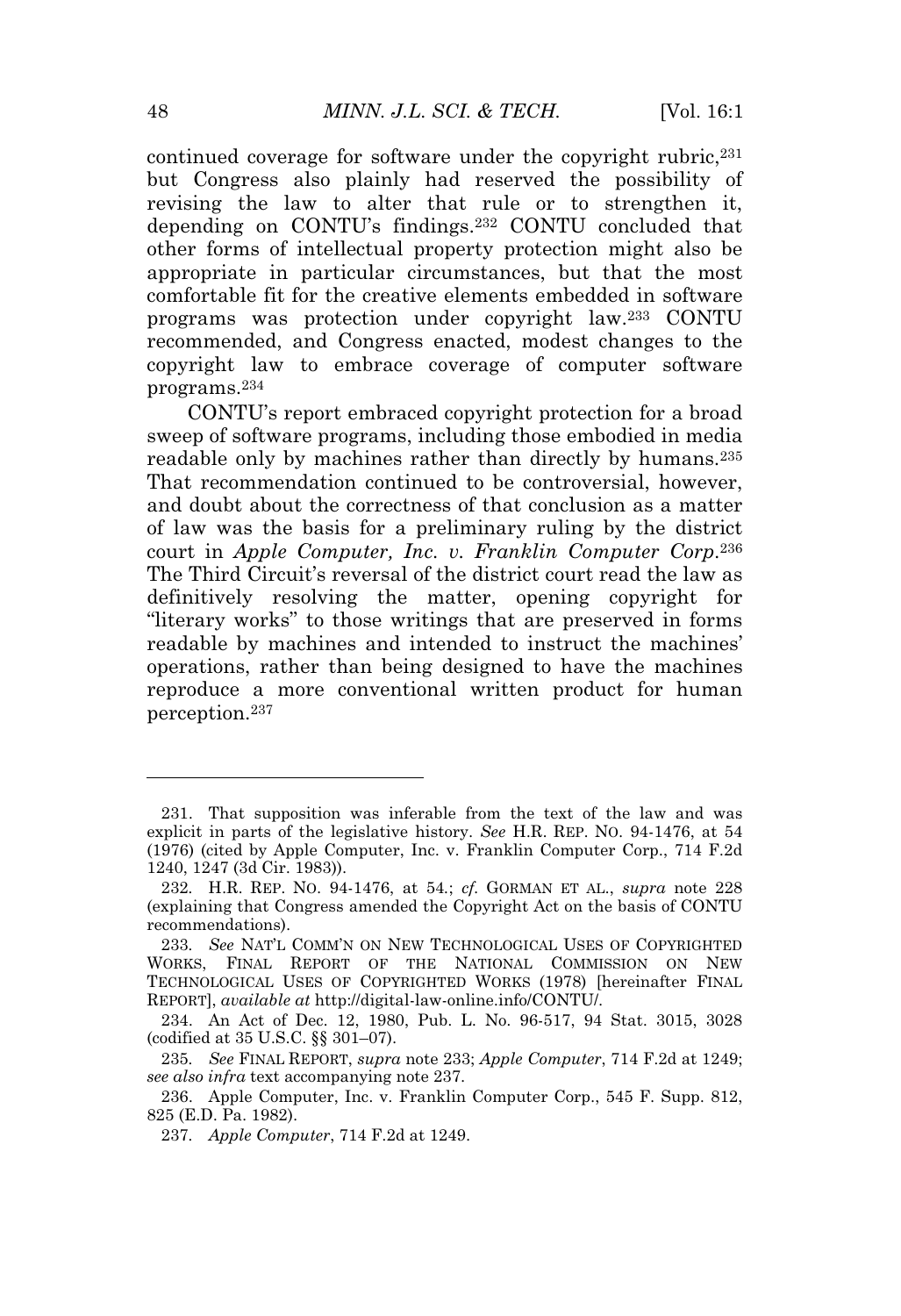#### B. FITTING SOFTWARE IN THE INTELLECTUAL PROPERTY SYSTEM

The conclusion that copyright provided a more natural home for protection of software was eminently sensible.<sup>238</sup> Copyright principally safeguards against copying, not against unintended use of the same or similar concepts, creating less interference with valuable commercial activity.<sup>239</sup> It intentionally has a lower bar to coverage combined with less robust protection than patent.<sup>240</sup>

Copyright protection is especially appropriate to innovations that are reduced to writing—software programs inevitably are inscribed in some form—and involve substantial overlap from one set of innovations to another, much in the way that legal writings (though original) generally take prior works as their jumping off points.<sup>241</sup> The incremental innovations in software in the main tend to be modest, with differences more in the way elements are ordered and combined than in a truly novel idea about accomplishing fundamental, practical tasks.<sup>242</sup> As one scholar phrases the point, "the true novelty [of software] typically lies in how the software code is written, not the functional concepts of gathering, manipulating or displaying data that the code implements." <sup>243</sup> Smaller contributions to the stock of novel ideas, and especially contributions that are more in the nature of new ways of writing instructions, call for less impressive protections from the law.<sup>244</sup> Copyright protects software against copying, preventing reverse engineering that could strip investment in software development of its value, but does not reach further to frustrate independent development of code that performs comparable functions.<sup>245</sup>

There is, to be sure, a difference between software code and the sort of literary work at the heart of copyright protection.

<sup>238</sup>*. E.g*., FINAL REPORT, *supra* note 233, at 11.

<sup>239</sup>*. Id*. at 8, 11–12.

<sup>240</sup>*. E.g.*, CASS & HYLTON, *supra* note 31, at 98–108.

<sup>241</sup>*. E.g*., FINAL REPORT, *supra* note 233, at 9–10.

<sup>242</sup>*. E.g.*, CASS & HYLTON, *supra* note 31, at 150; Bernard Chao, *Finding the Point of Novelty in Software Patents*, 28 BERKLEY TECH. L.J. 1217 (2013); Goldman, *supra* note 215, at 2; *see also* Richard R. Nelson, *Intellectual Property Protection for Cumulative Systems Technology*, 94 COLUM. L. REV. 2674 (1994) (explaining that new technology such as software builds on technology already in existence).

<sup>243.</sup> Goldman, *supra* note 215, at 4.

<sup>244</sup>*. Id.* at 4–5.

<sup>245</sup>*. E.g.*, CASS & HYLTON, *supra* note 31, at 150.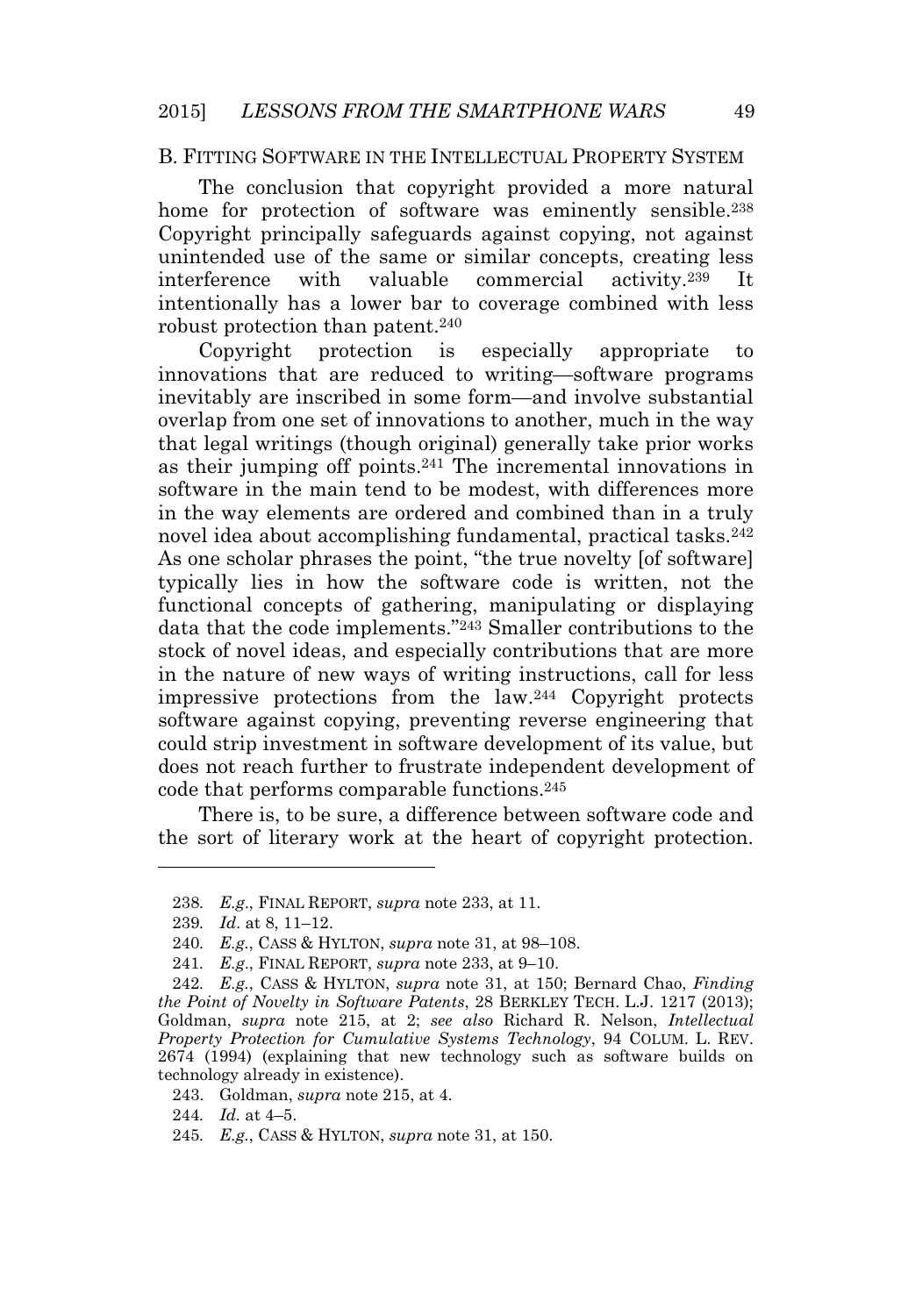Software code is written to be directly connected to the functioning of machines, the hardware that software controls.<sup>246</sup> Core literary works speak instead to the human condition, to our imaginations, our hopes and fears, our manifold interests, our aspirations, and our curiosities.

Copyright's periphery, however, is broad, and the law selfconsciously has declined to deny copyright coverage to works of authorship that are less highbrow or less fanciful.<sup>247</sup> The particular expression contained in instruction manuals is copyrightable, though phrases in such manuals that are commonly used or difficult to replace without immense circumlocution are not protected.<sup>248</sup> Even though software code is distinguishable in the directness of its connection to the world of practical functions, it is not so different as to fall outside the bounds of copyright.<sup>249</sup>

Similarly, copyright's length at first blush appears a strained fit with protection for software. Copyright lasts for seventy years beyond the life of the author or for roughly a century (the range is 95–120 years) from the date of publication for works made for hire.<sup>250</sup> Software, in contrast, has a very short time frame; its value diminishes rapidly.<sup>251</sup>

Contrary to the inference that this makes copyright an inappropriate fit with software, the rapid depreciation of software's value supports the use of copyright.<sup>252</sup> While it takes years to obtain patent protection, and longer to assure that the protection is secure, copyright attaches immediately, a special advantage with intellectual property products that have short time-value.<sup>253</sup> Further, any deleterious effects of the long tail

250*. See* 17 U.S.C. § 302 (2012).

252*. E.g.*, FINAL REPORT, *supra* note 233, at 1.

<sup>246</sup>*. E.g.*, Kevin Emerson Collins, *Patent Law's Functionality Malfunction and the Problem of Overbroad, Functional Software Patents*, 90 WASH. U. L. REV. 1399, 1442 (2013); Goldman, *supra* note 215, at 3.

<sup>247</sup>*. See* Apple Computer, Inc. v. Franklin Computer Corp., 714 F.2d 1240, (3d Cir. 1983); *see also supra* notes 235–37 and accompanying text.

<sup>248</sup>*. E.g.*, H.R. REP. NO. 94-1476, at 53–56 (1976).

<sup>249</sup>*. See id.* ("Rather, the list sets out the general area of copyrightable subject matter, but with sufficient flexibility to free the courts from rigid or outmoded concepts of the scope of particular categories.").

<sup>251</sup>*. See* Goldman, *supra* note 215, at 2.

<sup>253</sup>*. Cf*. Goldman, *supra* note 215, at 2 (providing that software lifecycles typically end before patents issue).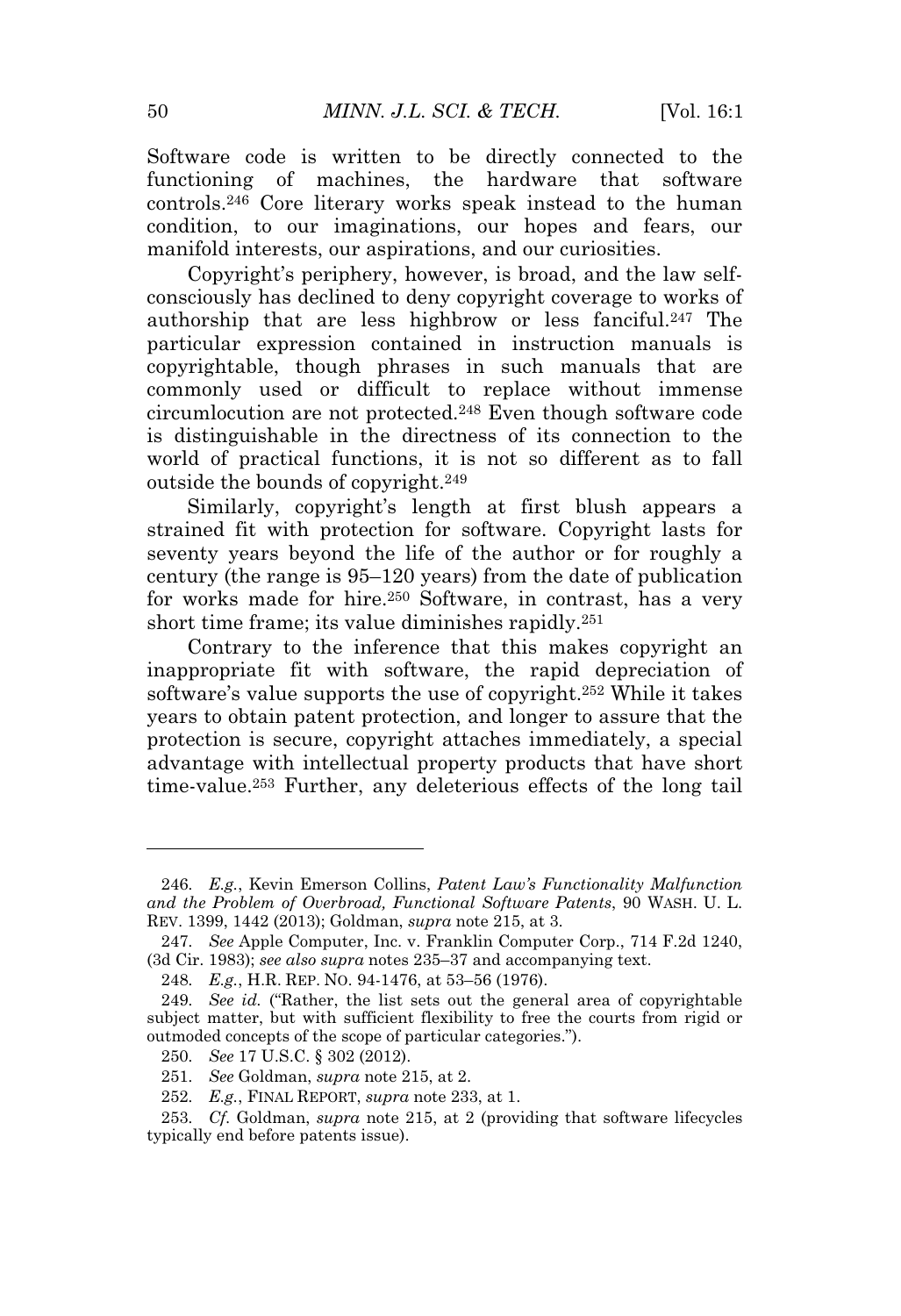on copyright (a much debated topic)<sup>254</sup> likely will be irrelevant to software, as there is little prospect that it will be copied well into the future. At bottom, copyright law provides a fairly good fit with protection of software's intellectual contributions, balancing the benefits of supporting investment in innovation against the costs in interference with other valuable activity.<sup>255</sup>

Trade secret law also has a role to play in protecting software, though the fit here, too, initially looks poor. Trade secret law generally is best at protecting truly novel creations that are difficult to reverse-engineer and that have long-term value, substantially beyond the life of patent's protections.<sup>256</sup> The protection can be costly because it requires cabining information from people who might efficiently use it and because it generally is tied to employment contracts and the threat of litigation (which is an inducement to warm and fuzzy feelings in employment the same way that discussion of prenuptial contracts contributes to romantic conversations).<sup>257</sup> In settings where a team works on an advance, such as in development efforts for complex software, the hopes for longterm secrecy are slight.<sup>258</sup> Yet the very time limitation of software value that looks at odds with trade secret helps here; contractual arrangements can provide reasonably secure protection of some aspects of the software and at a minimum can assist in delaying diffusion of critical information to competitors.<sup>259</sup> This does not, however, provide security against copying that can be done without assistance of the development

<sup>254</sup>*. E.g.*, CASS & HYLTON, *supra* note 31, at 121–25; WILLIAM M. LANDES & RICHARD A. POSNER, THE ECONOMIC STRUCTURE OF INTELLECTUAL PROPERTY LAW ch. 2–3 (2003); Lawrence B. Solum, *Congress's Power to Promote the Progress of Science:* Eldred v. Ashcroft, 36 LOY. L.A. L. REV. 1, 66– 78 (2002); Avishalom Tor & Dotan Oliar, *Incentives to Create Under a "Lifetime-Plus-Years" Copyright Duration: Lessons from a Behavioral Economic Analysis for* Eldred v. Ashcroft, 36 LOY. L.A. L. REV. 437, 437–44 (2002).

<sup>255</sup>*. See, e.g*., Tor & Oliar, *supra* note 254, at 437–38.

<sup>256</sup>*. E.g.*, CASS & HYLTON, *supra* note 31, at 76–96; *see also* LANDES & POSNER, *supra* note 254, at 354–71. *See generally* David D. Friedman et al., *Some Economics of Trade Secret Law*, 5 J. ECON. PERSP. 61 (1991).

<sup>257</sup>*. See, e.g*., Friedman et al., *supra* note 256, at 67.

<sup>258</sup>*. See* FINAL REPORT, *supra* note 233, at 15–18 (comparing copyright protection to other methods, emphasizing the problems trade secrecy would pose to software).

<sup>259</sup>*. Id*.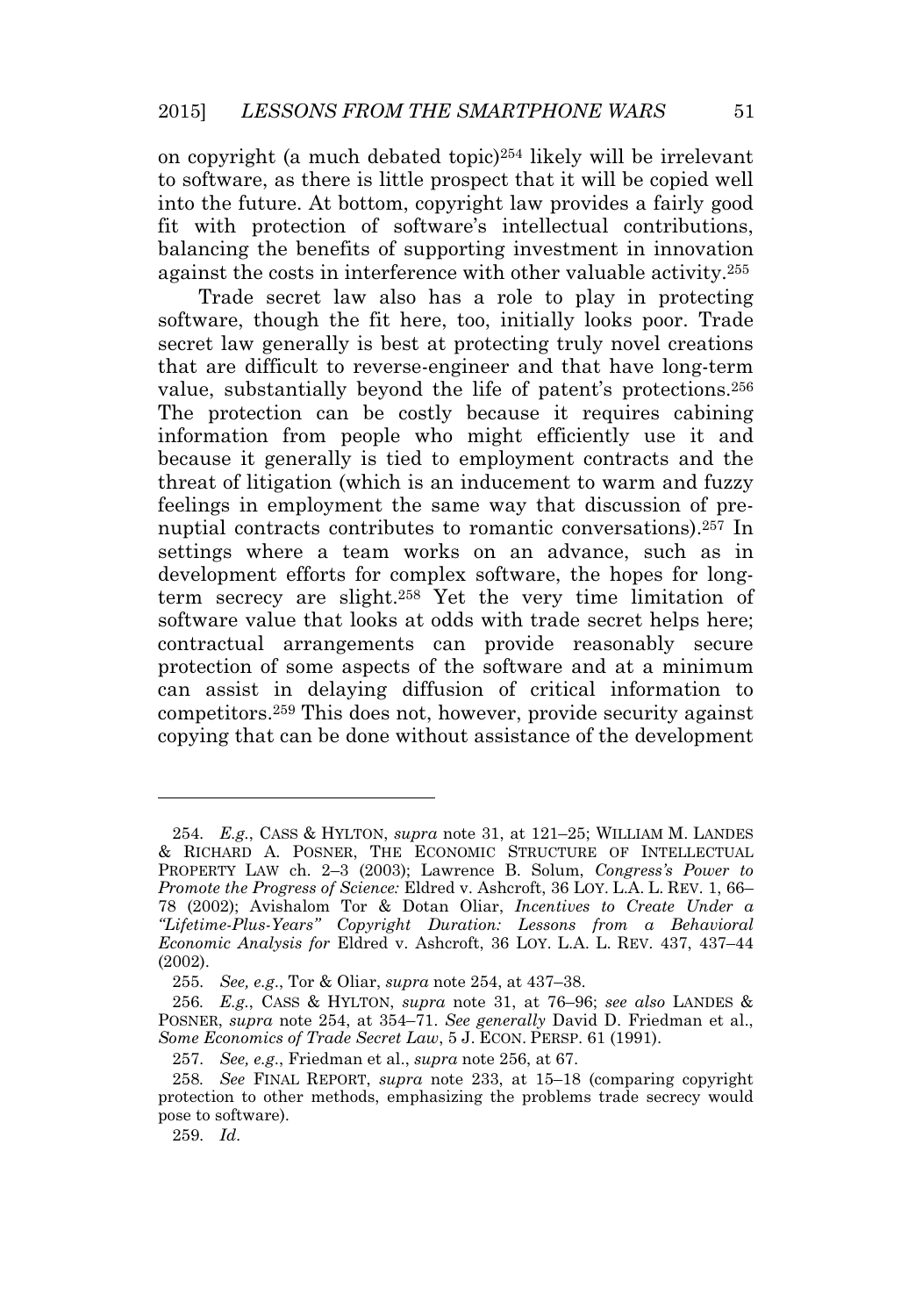team, a point that was made in the early evaluation of copyright coverage as an additional protection.<sup>260</sup>

#### C. SOFTWARE AND PATENT: UNPACKING THE PROBLEMS

Protection of software under patent law has proved more controversial than protection under other intellectual property rights regimes.<sup>261</sup> Courts set aside early reservations focused on whether granting software patents essentially requires locking up all innovation related to a mathematical formula or numerical algorithm, or instead can leave enough scope for invention to hold that other innovative components of software could be patented, but concerns over software patenting have remained.<sup>262</sup> Key concerns include whether software patents are inevitably overbroad, whether patents are necessary to protect innovation in this arena, and whether the overlap with other intellectual property rights regimes that promote investment and shield its products from copying makes patent protection dangerous or unwise.<sup>263</sup>

#### D. OVERBREADTH AND PATENT QUALITY

Several commentators have observed that patents for software tend to be excessively broad, protecting functions that are not exclusively generated through the operation of the algorithm that is the special contribution of a particular software program.<sup>264</sup> This complaint at times is joined with the observation that the U.S. Patent and Trademark Office (PTO) for many years gave relatively light scrutiny to software patents, essentially serving as an open door to software patenting.<sup>265</sup> Precise definition of software patents is difficult and estimates of the number of software patent applications filed and patents granted varies dramatically,<sup>266</sup> but it is clear

<sup>260</sup>*. E.g.*, *id*.

<sup>261</sup>*. See supra* Part IV.A.

<sup>262</sup>*. See supra* notes 218–27 and accompanying text.

<sup>263</sup>*. E.g.*, Chao, *supra* note 242, at 1235–36; Collins, *supra* note 246, at 1403; Lemley, *supra* note 216; Goldman, *supra* note 215.

<sup>264</sup>*. E.g.*, Collins, *supra* note 246, at 1464; Goldman, *supra* note 215, at 4.

<sup>265</sup>*. E.g.*, Goldman, *supra* note 215, at 8.

<sup>266</sup>*. See, e.g.*, Robert Hunt & James Bessen, *The Software Patent Experiment*, BUS. REV., Q3 2004, at 22, *available at* http://www.phil.frb.org /research-and-data/publications/business-review/2004/q3/brq304rh.pdf

<sup>(</sup>estimating more than 20,000 software patents granted annually as of the early 2000s, based on a keyword search of invention descriptions in the PTO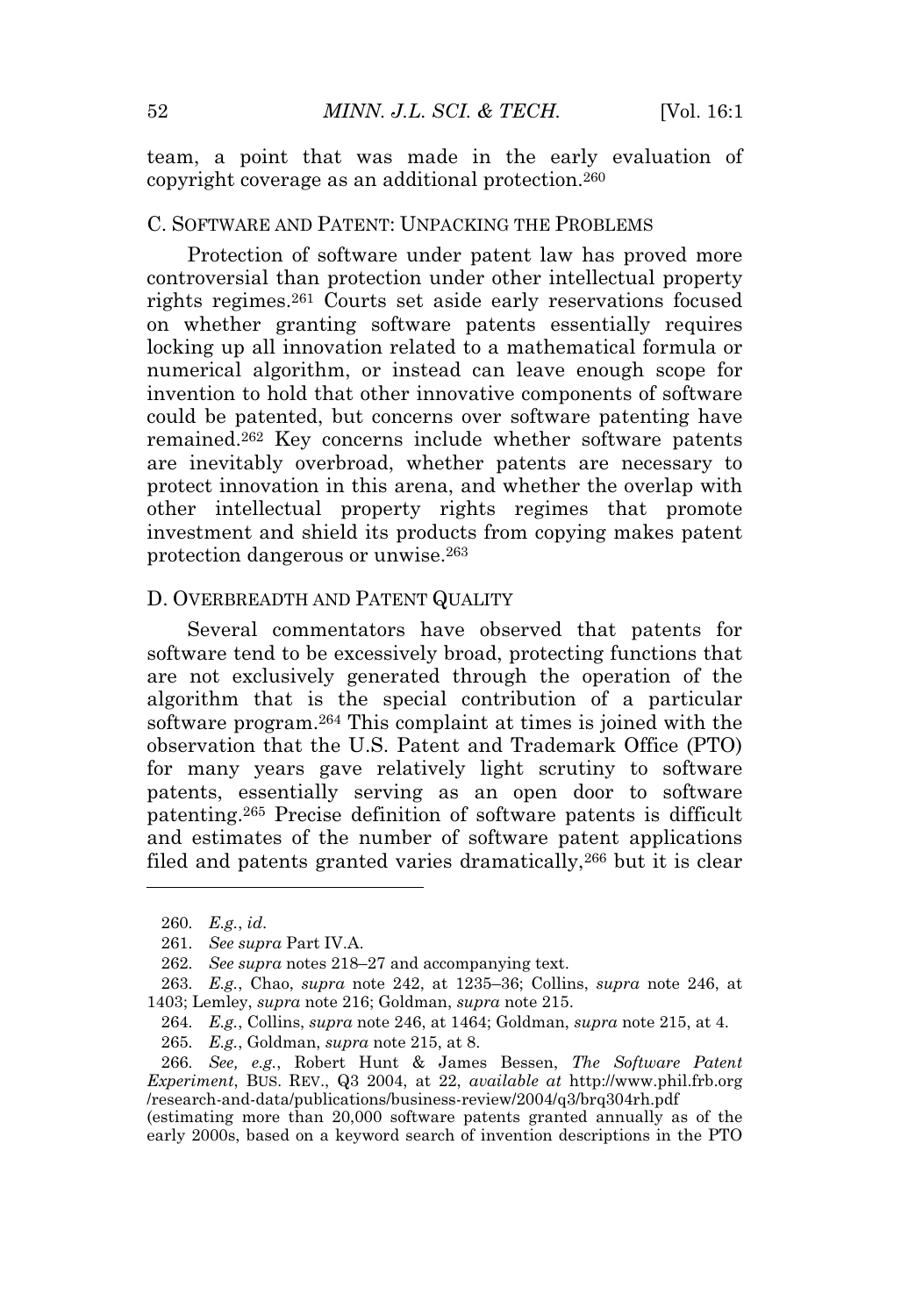that the number of applications and grants in this field rose very substantially in the 1990s to mid-2000s.<sup>267</sup>

There is little reason to believe that examiners at the PTO are inherently less knowledgeable about software than other technologies, less capable of inquiring into the novelty of software patent claims, or less able to examine the patentability of claimed elements as subjects within the scope of patent law. Software patent overbreadth may not be a permanent problem if, as seems plausible, the relatively easy grants of broad patents during the 1990s (and perhaps early 2000s) reflected examiners' uncertainty over the directions the courts were giving respecting software patents, or if the problem during the years in question flowed from a relative paucity of sound information on prior art in a fairly new and rapidly evolving field.<sup>268</sup>

Some commentators have argued to the contrary, that the nature of software makes it inherently prone to overbroad patents. Professor Kevin Collins, for example, points out that software patents rely on mathematical formulae designed to govern specific functionality but are not tied to a particular machine or to the transformation of a given material, making these patents, in his view, purely functional.<sup>269</sup> However, this may not point to a problem inherent in software patenting as a category.

While not expressly adopting a test that would limit patents to those that passed the machine-or-transformation test, the Supreme Court recently emphasized the importance of assuring that the elements of a patent claim that connect to the specific machine or transformation of a given material have sufficient novelty to support a patent grant.<sup>270</sup> In its 2014

patent database); Jim Singer, *Software Patent Statistics*, IP SPOTLIGHT BLOG (Dec. 24, 2009), http://ipspotlight.com/2009/12/24/software-patent-statistics/ (providing that there was a high of 752 software patent grants by the PTO in 2006, declining to just over 700 the following two years); *see also* Chao, *supra* note 242, at 1225 & n.54, 1229–30 (comparing different definitions of software, resulting in different estimates of the number of patents).

<sup>267</sup>*. See supra* note 266.

<sup>268</sup>*. See, e.g.*, Goldman, *supra* note 215, at 4 (suggesting the paucity of prior art as a possible cause of sparing examination and lenient grants of software patents).

<sup>269</sup>*. E.g.*, Collins, *supra* note 246, at 1449.

<sup>270</sup>*. E.g.*, Mayo Collaborative Servs. v. Prometheus Labs., Inc., 132 S. Ct. 1289, 1300 (2012); Bilski v. Kappos, 561 U.S. 593 (2010).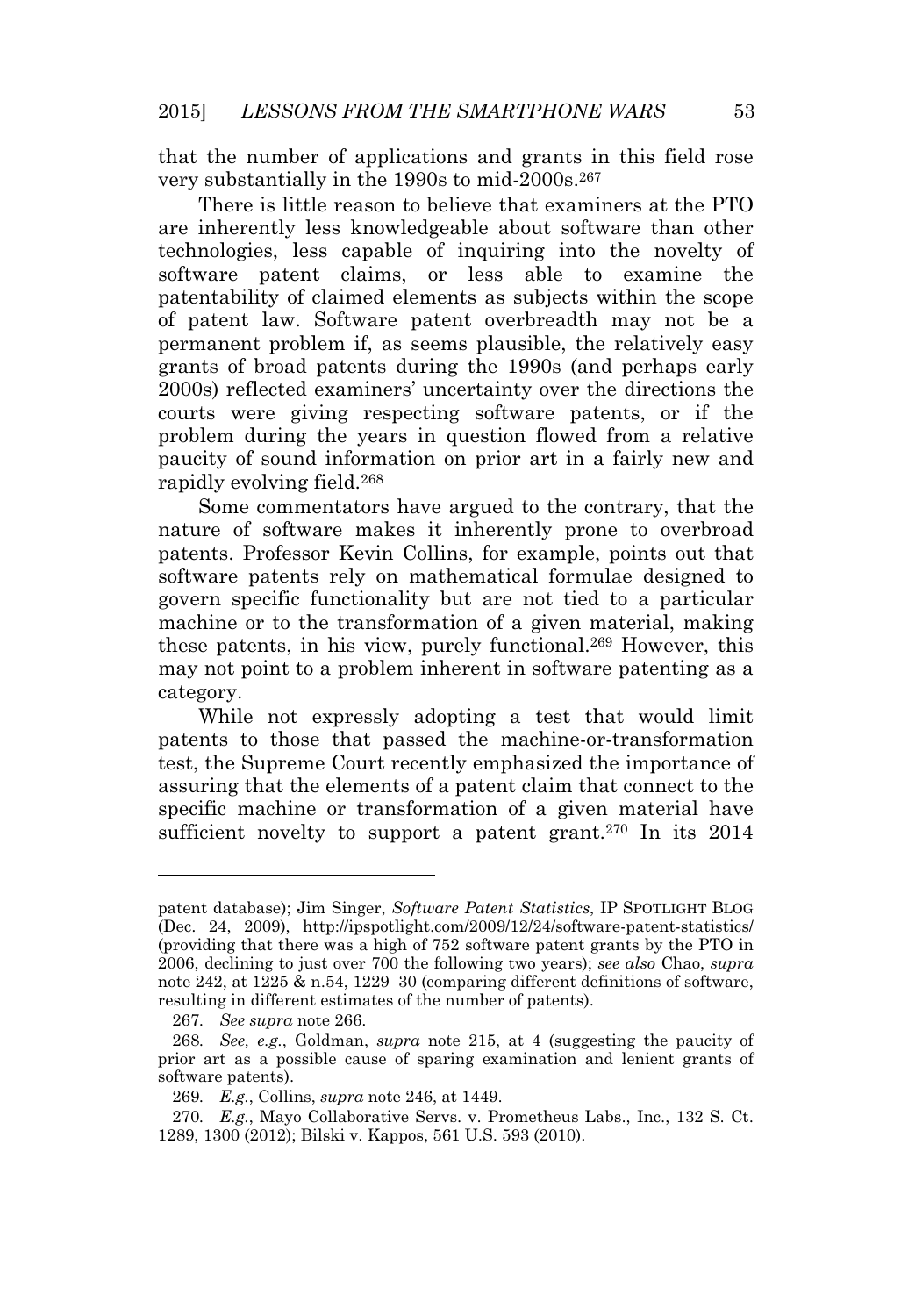decision in *Alice Corp. Pty. Ltd. v. CLS Bank Int'l.*, the Supreme Court again stressed the need for software patents, like all patents, to be based on something beyond an abstract idea.<sup>271</sup> The Court said that claim references to implementation of such an idea through computer functions must be specific enough and inventive enough to state a patentable invention a step that was missing in Alice Corp.'s references to generic computerized implementation of the idea of intermediated settlement—but the Court did not find that software was inherently unpatentable or required special rules.<sup>272</sup>

The Supreme Court's continued emphasis on novelty and specification of the inventive elements suggests the availability of tools sufficient to permit the PTO to constrain software patents, just as it should constrain business method patents, biomedical patents, or any other patents.<sup>273</sup> The PTO's Director has recognized the agency's past struggles to meter the scope, novelty, and nonobviousness of software patents appropriately and has instituted new initiatives to address these issues.<sup>274</sup>

The conclusion that software patents need not be overbroad—that PTO examiners have the leeway, and in fact have the obligation, under the existing legal rules to limit software patents as well as other patents—is not a denial of assertions that software patents frequently are overbroad, overstating the scope of the novel contribution made by the claimed innovation.<sup>275</sup> Apart from the *absolute* level of problems with this category of patents, there is plenty of thoughtful commentary contending that this category of patents is relatively problematic compared to other patent categories—that these patents more often overstate the novelty of the innovation, more often include claims that extend too

<sup>271.</sup> Alice Corp. Pty. Ltd. v. CLS Bank Int'l., 134 S. Ct. 2347, 2347 (2014).

<sup>272</sup>*. Id*. at 2357.

<sup>273</sup>*. Cf.* Robert P. Merges, *Software and Patent Scope: A Report from the Middle Innings*, 85 TEX. L. REV. 1627, 1655–56 (2007) (urging, more generally, the availability of legal doctrines respecting patent grants as sufficient to limit software patents).

<sup>274</sup>*. See* David Kappos, Dir., U.S. Patent & Trademark Office, Keynote Address at the Center for American Progress: An Examination of Software Patents (Nov. 20, 2012), *available at* http://www.uspto.gov/news /speeches/2012/kappos\_CAP.jsp.; *Software Partnership*, U.S. PAT. & TRADEMARK OFF., http://www.uspto.gov/patents/init\_events/software \_partnership.jsp (last updated Aug. 7, 2014).

<sup>275</sup>*. E.g.*, Kappos, *supra* note 274.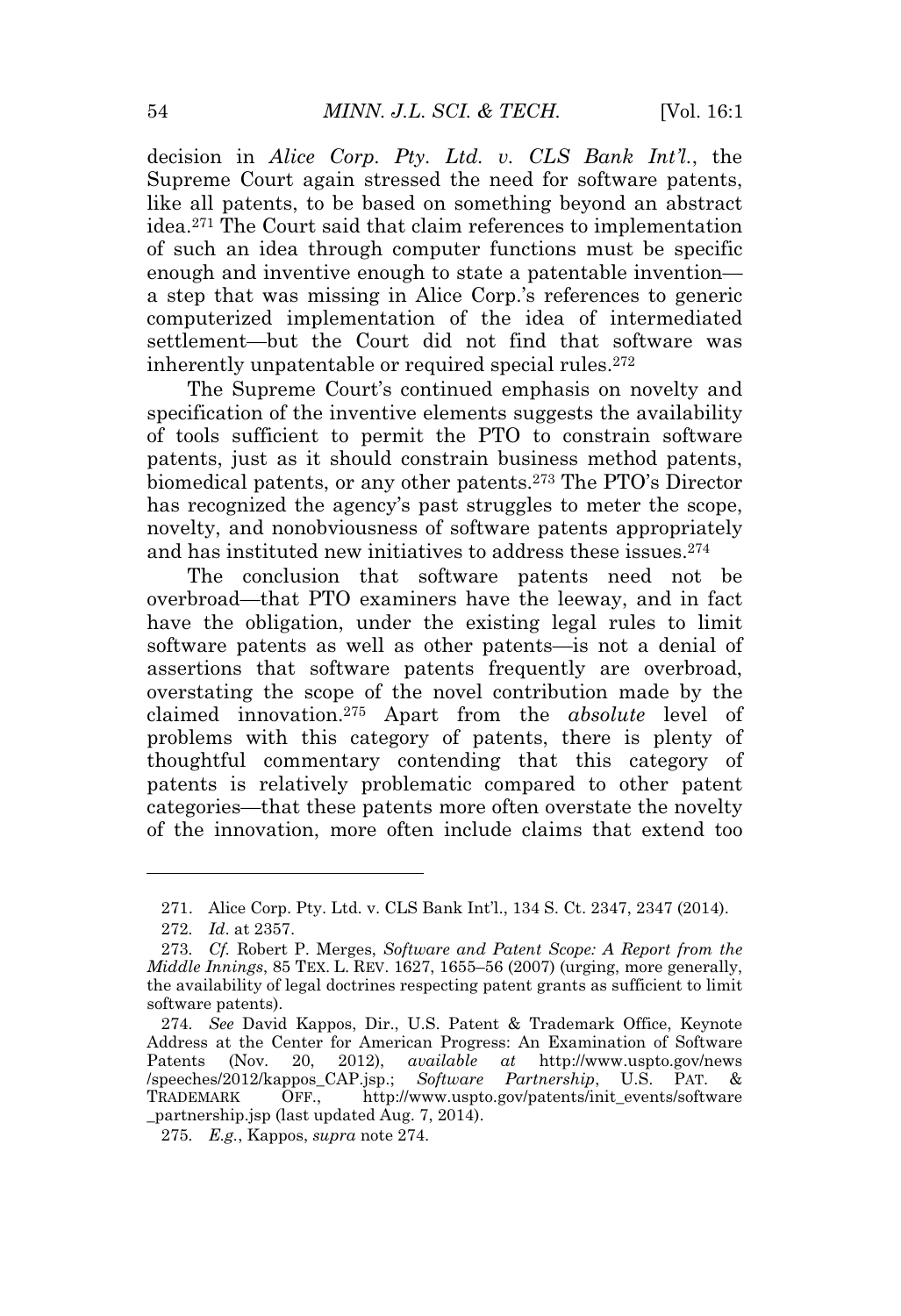broadly, more often leave potential users of similar technology unclear about the scope of the legitimate legal protection, and more often are the subject of unsuccessful litigation than other categories of patents.<sup>276</sup>

Despite contrary arguments about the quality of these patents as a whole,<sup>277</sup> at a minimum the evidence supports the conclusion that many software patents present excessively broad or insufficiently well-defined claims.<sup>278</sup> These are not the same objections: lack of definition (what has been referred to by Professors Bessen and Meurer as the "patent notice" problem)<sup>279</sup> is a separate matter from patent quality—grants that exceed the scope of what is novel and nonobvious.<sup>280</sup> The quality problem is that award of patents more frequently in this field to inventions that do not meet statutory requirements incurs the social costs of patent protection without providing the offsetting social benefits of promoting novel invention.<sup>281</sup> Of course, some errors (including some undeserved patent grants) are inevitable, but a large and asymmetric error rate threatens to up-end the social benefit that supports patents.<sup>282</sup> There is no persuasive reason to expect that software patents will be systematically less clear than other patents;<sup>283</sup> but, as the

<sup>276</sup>*. E.g.*, BESSEN & MEURER, *supra* note 11, at 201–03; Chao, *supra* note 242, at 1235–36; Collins, *supra* note 246, at 1140; Lemley, *supra* note 216, at 905; Goldman, *supra* note 215, at 8. *But see* Allison & Mann, *supra* note 22.

<sup>277</sup>*. E.g.*, Allison & Mann, *supra* note 22, at 318.

<sup>278</sup>*. Id*.

<sup>279</sup>*. But see* BESSEN & MEURER, *supra* note 11, at ch. 7 (arguing that software patents are more uncertain as a class due to the nature of the subject matter being patented). This is not a logical inevitability, as abstractness does not necessarily produce a lack of clarity and descriptions of specific tangible items are not unerringly clear; but that observation does not deny that early software patents frequently may have been less well-crafted and less clear than typical utility patents.

<sup>280</sup>*. See, e.g.*, Goldman, *supra* note 215, at 4.

<sup>281</sup>*. Id*.

<sup>282</sup>*. E.g.*, CASS & HYLTON, *supra* note 31.

<sup>283.</sup> Moreover, the concerns about uncertainty in software patents stressed by Bessen and Meurer even if more robustly substantiated, are not obvious as reasons for problems in patent litigation. *See* BESSEN & MEURER, *supra* note 11, at ch. 7. Uncertainty (along with the differential predictions about outcomes predicated on the information about which there is uncertainty) plays a complex role in decisions respecting suit and settlement generally. *See*, *e.g.*, Lucian Arye Bebchuk, *Litigation and Settlement Under Imperfect Information*, 15 RAND J. ECON. 404, 405 (1984); Keith N. Hylton, *Asymmetric Information and the Selection of Disputes for Litigation*, 22 J. LEGAL STUD.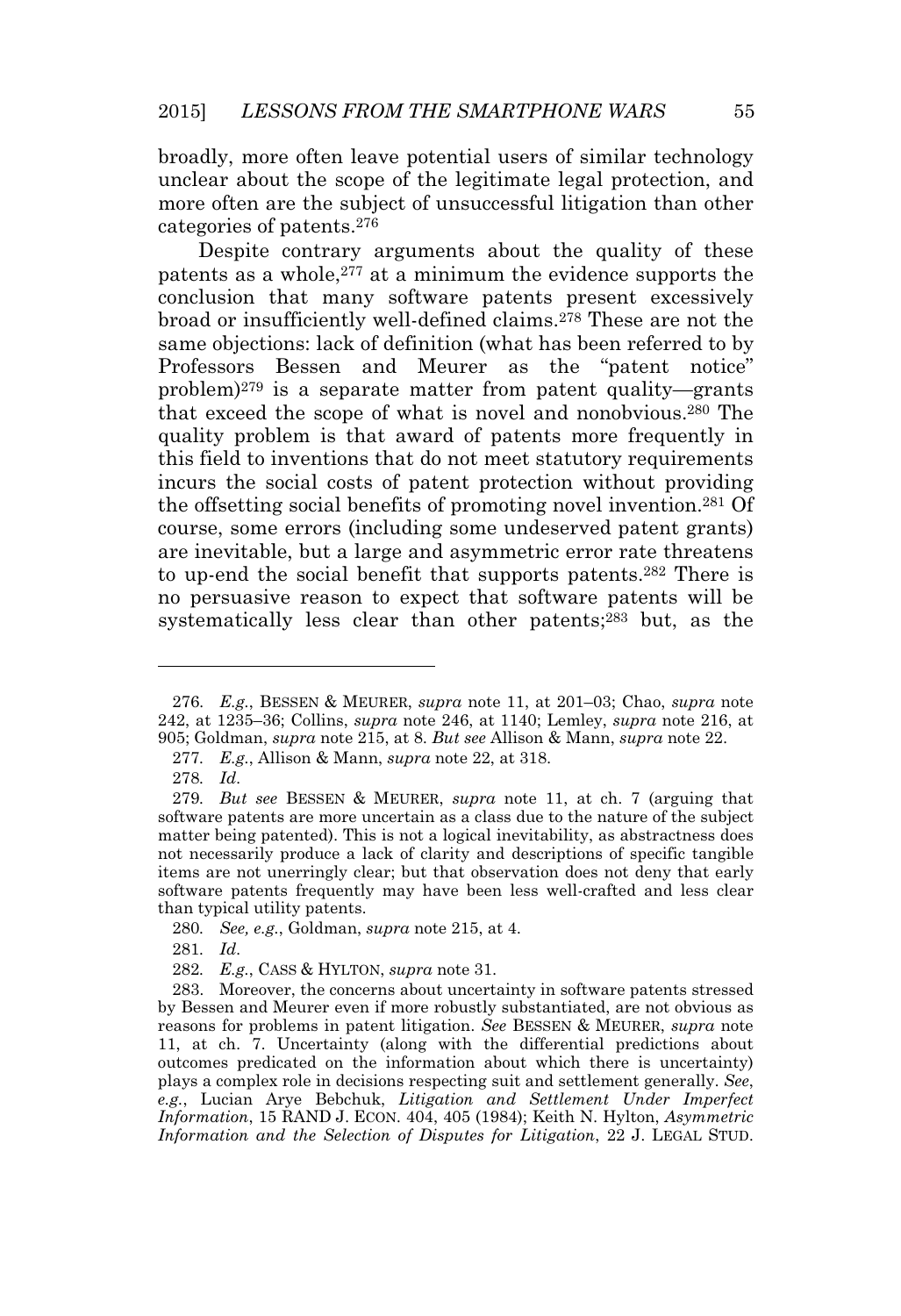following discussion indicates, the quality problem may be a special one with respect to software patents given other protections for software. In other words, even if the problem of patent quality in software patent grants turns out to be a transitory rather than an endemic condition (a matter that, as with the patent notice question, is open to contradictory predictions),<sup>284</sup> there is still a basis for special concern over lowquality patents in this field.<sup>285</sup>

#### E. NECESSITY FOR PATENT PROTECTION.

Another argument against software patents contends that patent protection is unnecessary because software development confers substantial first-mover advantages<sup>286</sup> or because innovation is sufficiently promoted by protections for software programs under copyright and trade secret law.<sup>287</sup> Neither prong of this argument provides a basis for denying protection to software categorically. Nothing in the patent law or other intellectual property laws predicates eligibility for legal protection on the absence of other commercial advantage to innovation.<sup>288</sup> Sectors such as software can generate significant network effects that tip consumers toward an initially successful technology and expand the benefits of innovation.<sup>289</sup> But the same can be said of other sectors and other types of innovation—the classic example of these effects has been the QWERTY keyboard, which represents a practical-design choice for hardware 290

<sup>187, 196 (1993).</sup> There is no reason to expect different impact from uncertainty in patent litigation.

<sup>284</sup>*. See*, *e.g.*, Kappos, *supra* note 274 (contending that some of the most troubling software patents on these scores have now expired and that mechanisms are in place to limit prospects for such grants going forward).

<sup>285</sup>*. Id.*

<sup>286</sup>*. E.g.*, Chao, *supra* note 242, at 1224 n.46; Goldman, *supra* note 215, at 2.

<sup>287</sup>*. E.g.*, Chao, *supra* note 242, at 1224 n.46; Goldman, *supra* note 215, at 3.

<sup>288</sup>*. See infra* notes 291–92 and accompanying text.

<sup>289</sup>*. E.g.*, Katz & Shapiro, *supra* note 88, at 30; Lopatka & Page, *supra* note 88, at 343.

<sup>290</sup>*. E.g.*, W. Brian Arthur, *Competing Technologies, Increasing Returns, and Lock-In by Historical Events,* 99 ECON. J. 116, 126 (1989); Paul A. David, *Clio and the Economics of QWERTY*, 75 AM. ECON. REV. 332, 332–37 (1985); S. J. Liebowitz & Stephen E. Margolis, *The Fable of the Keys*, 33 J.L. & ECON. 1 (1990).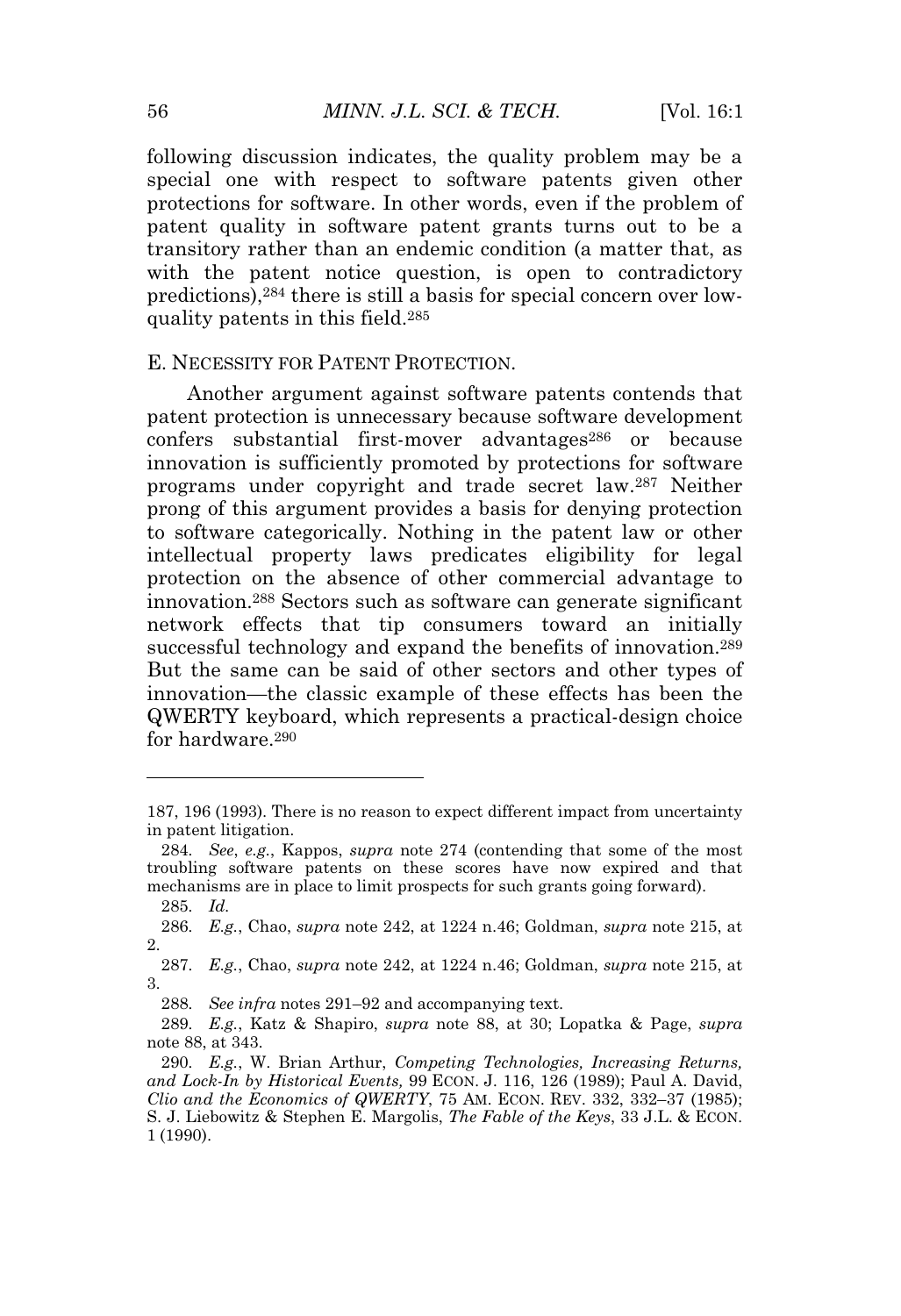Rejection of categorical exclusion of software from patent eligibility also accords with the text of current law, which does not exclude any set of patent applications that are able to meet the statutory tests for patent.<sup>291</sup> It also accords with the treatment given by the Supreme Court in other cases where patent protection overlaps with another category of intellectual property protection, such as that provided under the plant protection acts.<sup>292</sup>

#### F. OVERLAP AND OVERPROTECTION

However, when different legal regimes provide overlapping protections for a single innovation, there is a significant risk that cumulative protections will provide excessively broad rights to the innovator at the expense of those who would use or benefit from expanded exploitation of the innovation.<sup>293</sup> This risk has been a concern at the boundaries between copyright and patent and between copyright and trademark for creative products such as ornamental designs and literary characters.<sup>294</sup> While the exact scope and length of protection that is socially ideal is unknowable, adding the protections of one intellectual property system to those of another can up-end the generally sensible balance that is struck by each property rights regime.<sup>295</sup>

The risk of overprotection can be reduced where different intellectual property regimes protect different uses of a creative work (for example, derivative literary works using expressive features of a character from a copyrighted work and toys based on the trademarked character).<sup>296</sup> In the case of software, however, both copyright and patent protect the same uses of the innovation, adding restrictions on the use of processes and methods of operation claimed in the patent to copyright's restrictions on reproducing the program's code.<sup>297</sup>

<sup>291</sup>*. See, e.*g., BESSEN & MEURER, *supra* note 11, at 204.

<sup>292</sup>*. E.g.*, J.E.M. Ag Supply, Inc. v. Pioneer Hi-Bred Int'l, Inc., 534 U.S. 124, 145–46 (2001); Diamond v. Chakrabarty, 447 U.S. 303 (1980).

<sup>293</sup>*. E.g.*, CASS & HYLTON, *supra* note 31, at 148–51.

<sup>294</sup>*. E.g.*, *id.*

<sup>295</sup>*. See, e.g*., Nelson, *supra* note 242, at 2674.

<sup>296</sup>*. See* FINAL REPORT, *supra* note 233, at 16–18 (describing various IP regimes and their distinct protection purposes).

<sup>297</sup>*. See, e.g*., Nelson, *supra* note 242, at 2675–76.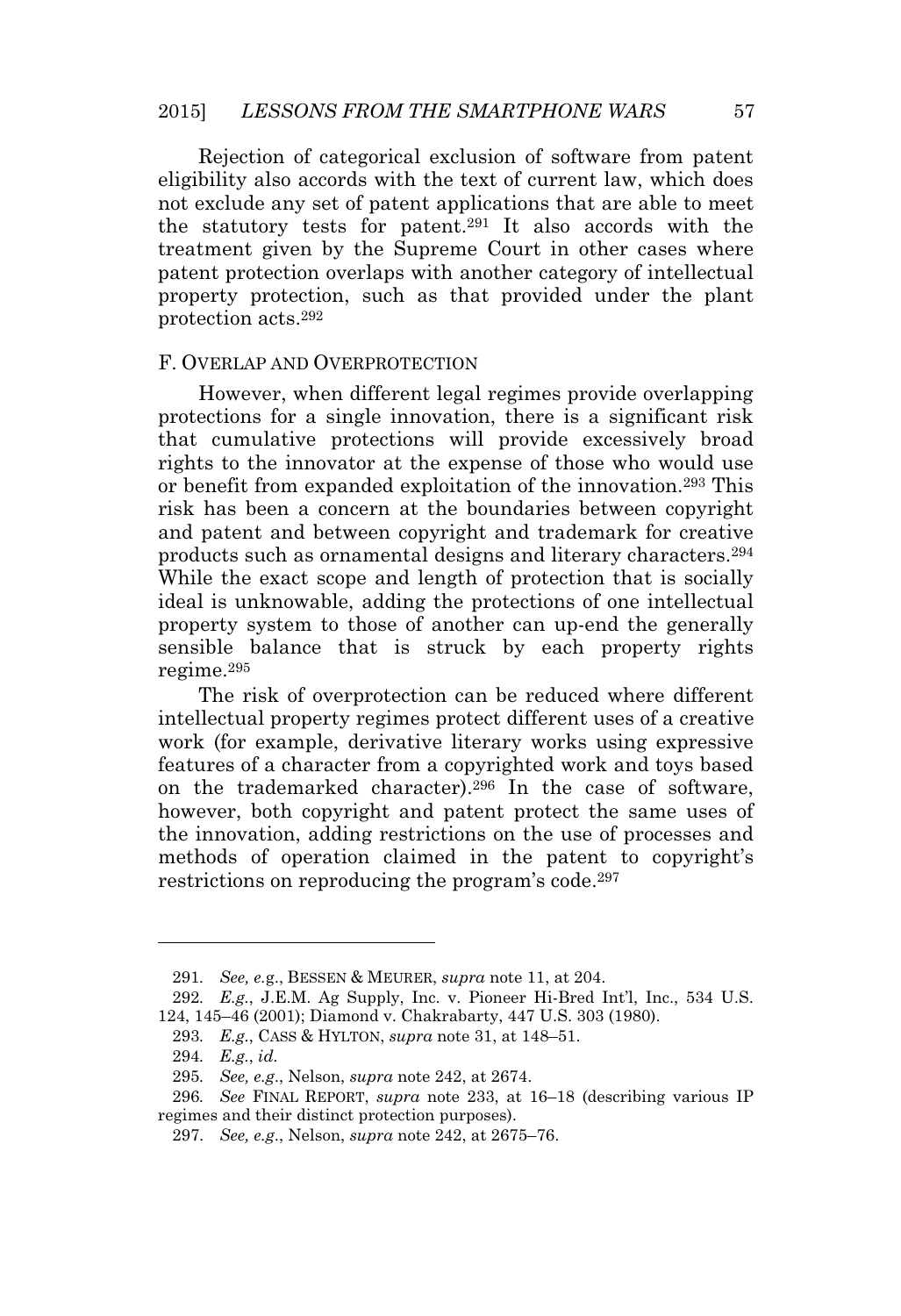Concerns about overprotection are compounded where patents are awarded on claims that are not carefully limited to reflect the patent law's core requirements of novelty, nonobviousness, and utility.<sup>298</sup> Whatever one makes of arguments respecting overbreadth in software patents as a strict matter of fit with patent rules, there is extra reason for the PTO to scrutinize software patent claims given the overlap with copyright. This may already be occurring, and more than a few software patents have been denied on reexamination, but the need for scrutiny of software patents should be taken seriously at the initial patent issue stage.<sup>299</sup>

Heightened scrutiny for these patents is especially important given the way that low-quality patents can be used strategically in litigation<sup>300</sup>. Standard remedies for patent infringement create hold-up opportunities for litigation filed after the fact (after a product is being produced) against the producing enterprises—especially where the product is highly complex, and most of all where substantial losses would attend removing the product from the market to reconfigure it to be non-infringing.<sup>301</sup> As explained above, although the case against providing statutorily available remedies to PAEs has not been made, PAEs are most likely to exploit the opportunities for strategic gain.<sup>302</sup>

Prospects for such use of patents to extract value that is not associated with the use of the patented product or process—as in the NTP-RIM litigation—puts a premium on judicial abilities to sort through patent claims promptly and accurately, assuring that remedies are available only where valid patents are infringed. Those abilities, unfortunately, are apt to be tested in cases involving software patent claims, where difficult questions respecting the work done by

<sup>298</sup>*. See supra* notes 274–81 and accompanying text.

<sup>299.</sup> The calculus of the most efficient means for testing questionable patents (captured in the balance between "police patrols" and "fire alarms" seen in other contexts) needs adjustment to reflect the effects that attach to patent awards, even if otherwise post-award screening of validity would have lower cost. On the more general question of ex ante versus ex post screening, see, for example, Mathew D. McCubbins & Thomas Schwartz, *Congressional Oversight Overlooked: Police Patrols Versus Fire Alarms*, 28 AM. J. POL. SCI. 165 (1984).

<sup>300</sup>*. See, e.g.*, BESSEN & MEURER, *supra* note 11, at 18–19.

<sup>301</sup>*. See, e.g.*, *id.*

<sup>302</sup>*. See supra* Part III.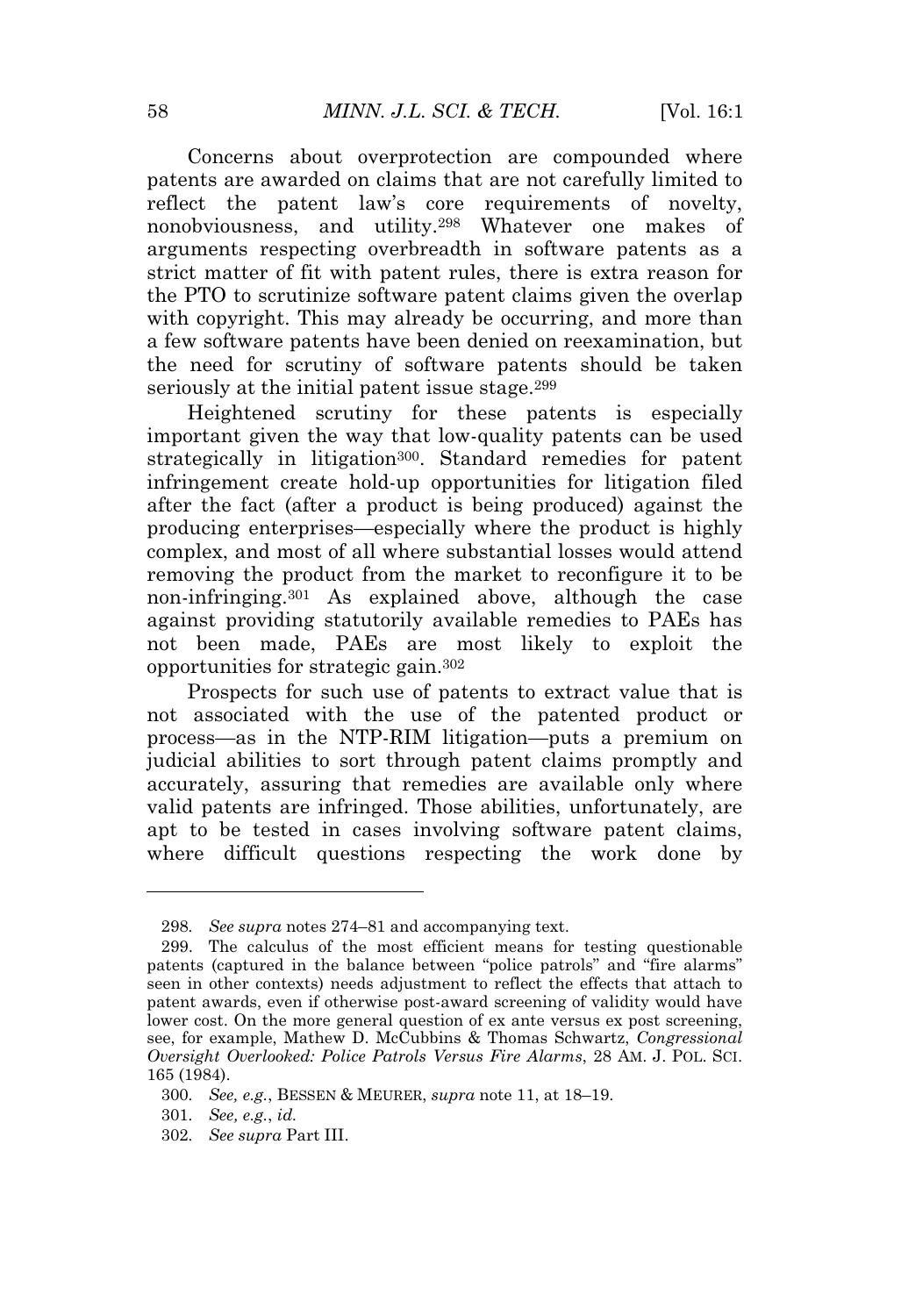mathematical formulae, the degree of limitation to particular machines or specified physical operations, and the amount of novelty or nonobviousness are often presented.<sup>303</sup> The intersection of questionable patents, overbroad claims, strategic use of litigation against producers of complex commercial products, and chances for judicial error in dealing with the technologies at issue raises special risks of overprotection.<sup>304</sup>

Recognition of these risks should caution judges and administrators reviewing patents asserted (or likely to be asserted) in such settings, software patents in particular, to be especially certain that the patents fully and clearly meet the legal tests. Reducing the incidence of legal error on this score will not resolve all of the problems associated with the litigation of patents that cover uses of creative-inventive work also protected by copyright in settings like those seen in the smartphone patent fights, but it at least will lower the risks and costs of overprotection and help re-balance the costs and benefits of intellectual property protections in this arena.

#### V. CONCLUSION

The smartphone wars are not over, but they have gone on long enough to yield a few lessons. First, most of the broad, categorical "fixes" to problems associated with the smartphone patent wars—problems associated with hold-up risks to uses of patented technologies by makers of highly complex products sweep too broadly, throwing out good claims as well as bad and needed remedies as well as questionable ones. Second, despite the problematic nature of most categorical solutions (such as barring injunctive relief to NPEs), there are some factors likely to be associated with high costs and significant risks of discouraging beneficial innovative activity. Two factors in particular deserve special note.

<sup>303</sup>*. See supra* Part IV.

<sup>304.</sup> That is a primary basis for calls to eliminate software patents, as well as for restrictions on PAE remedies. *See, e.g.*, Wu, *supra* note 18. There is some evidence that courts are denying software patent claims asserted in litigation at a higher rate than other patent claims, but that this has not prevented significantly higher rates of litigation for these patents. *See*, *e.g.*, John R. Allison et al., *Patent Quality and Settlement Among Repeat Patent Litigants*, 99 GEO. L.J. 677, 709 (2011).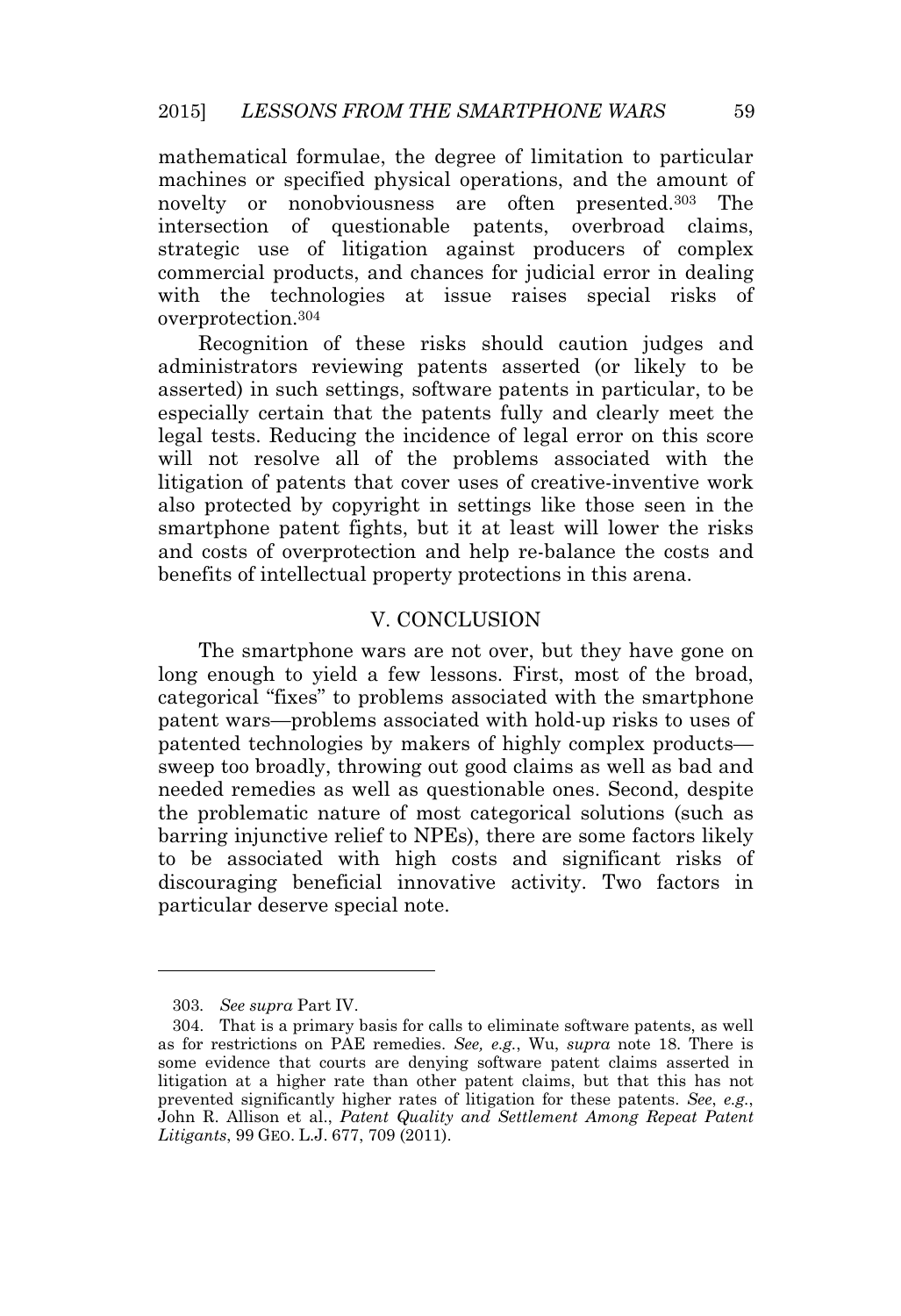The first of these is the role of PAEs in patent litigation. PAEs can serve valuable, socially beneficial functions, but they have greater prospect than other patent plaintiffs, including other NPEs, to use patent litigation strategically to extract monetary rewards significantly in excess of patent value. Differences in litigation costs (especially discovery costs) and in pragmatic constraints on use of litigation to extract excessively large returns make PAE suits more problematic given any level of error in deciding the underlying patent issues. In a world of positive error rates, the combination of litigation costs and risk can provide effective levers for hold-up, and PAE suits are especially apt to use the levers to that end.

The other factor of special concern is patent quality, which has been a special concern with respect to software patents. Problems with software patent quality, and the peculiar problem of double-protection for software under both patent and copyright, can exacerbate problems in the underlying patent litigation system, especially those evidenced in the mobile device area. This does not mean that there is no room for patents on truly novel, innovative software innovations, appropriately limited. But, as with other patents, awards of overbroad, non-novel, or obvious software patents generate costs, which have been particularly evident in the smartphone wars. The risk of a misapplication of the law in such instances—resulting in billion-dollar damage verdicts as in the Apple-Samsung case or in the prospect of excluding a firm's key products from the market or in effectively shutting down critical company operations, a result that had become imminent in the NTP-RIM litigation—is an inducement for firms that have sound positions on patent law to compromise, for firms that have questionable positions to press ahead, and for everyone to incur costs that clearer rules and more predictable application would reduce.

The answer to problems encountered in the smartphone wars does not need to reach as far as barring PAE suits, eliminating software patents, or making traditionally available remedies categorically off-limits for PAEs or for complaints of infringement of software patents. Instead, what is needed at a minimum—and can be implemented immediately without additional legislation—is heightened sensitivity to the risks associated with lax application of novelty and nonobviousness requirements in the context of software patents and sensitivity to the risks injunctive relief poses to PAEs asserting weak patents on minor innovations used in complex products. In the